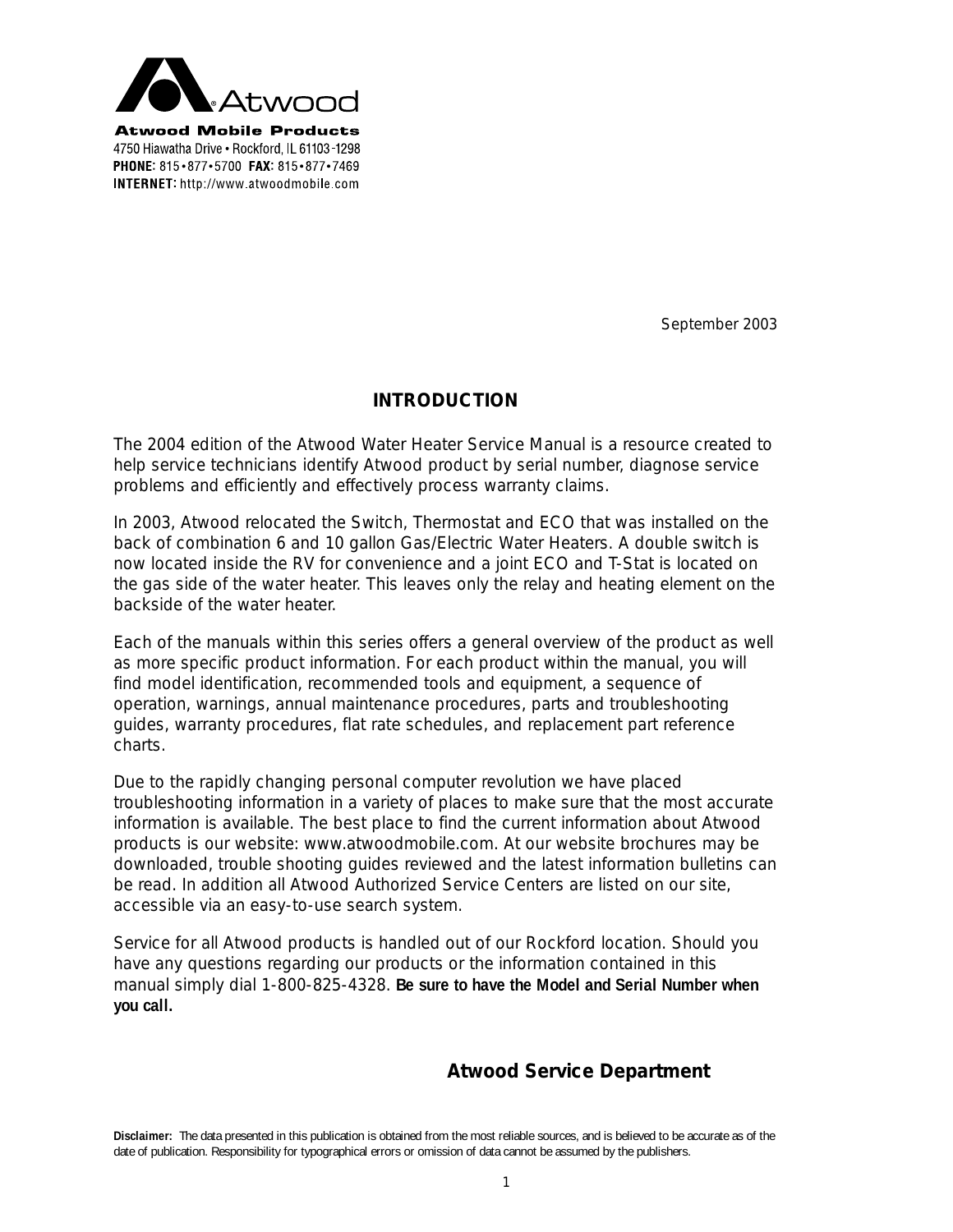## THIS PAGE INTENTIONALLY LEFT BLANK

NOTES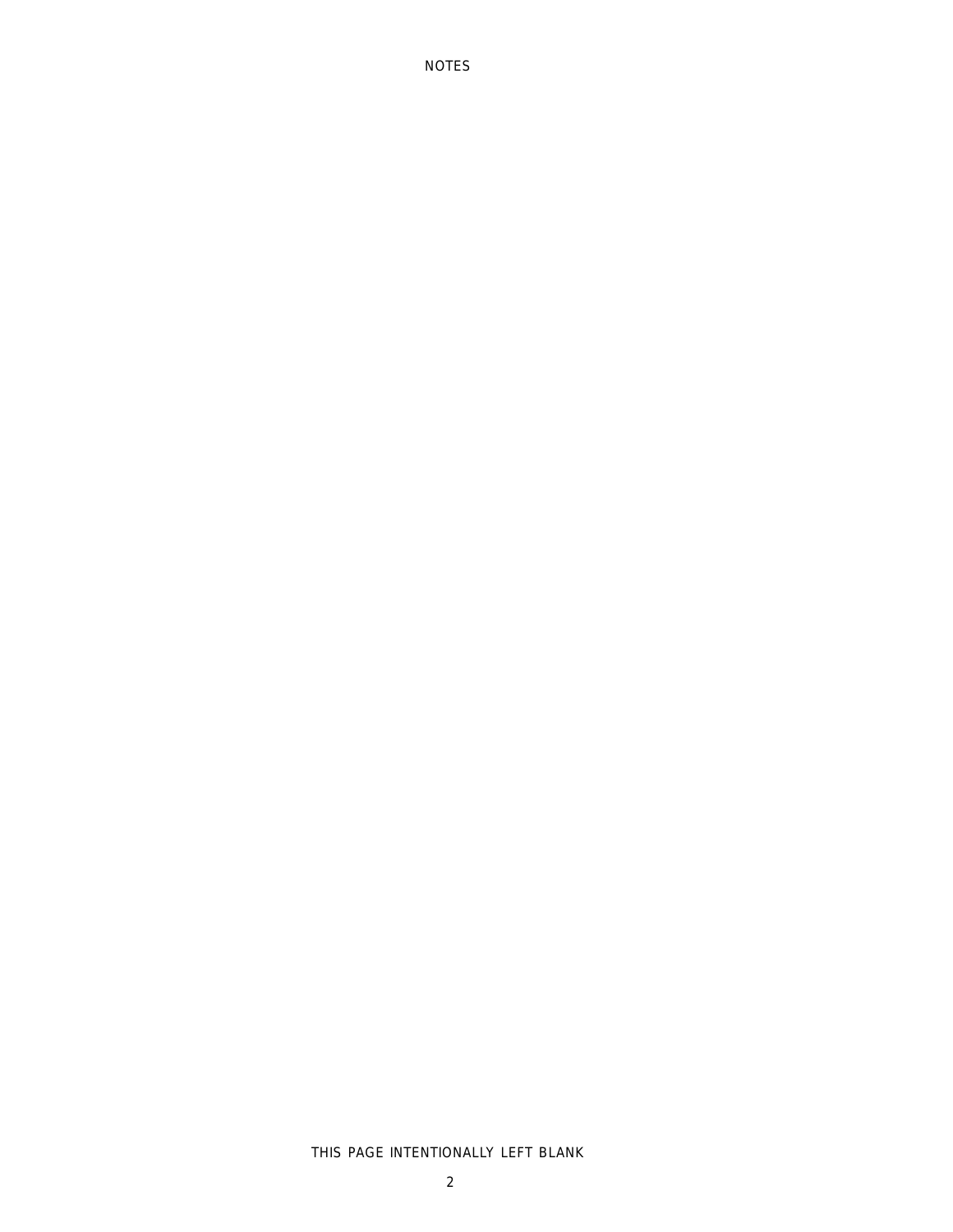# **TABLE OF CONTENTS**

| <b>Atwood Water Heaters</b>                                                                                                                                                                                                                                                |                |
|----------------------------------------------------------------------------------------------------------------------------------------------------------------------------------------------------------------------------------------------------------------------------|----------------|
| <b>Atwood Letter</b>                                                                                                                                                                                                                                                       | 1              |
| <b>Aftermarket Model Identification</b>                                                                                                                                                                                                                                    | $\overline{4}$ |
| <b>Pilot Models</b>                                                                                                                                                                                                                                                        |                |
| Questions                                                                                                                                                                                                                                                                  | 5              |
| Model Number Explanation / Features                                                                                                                                                                                                                                        | 6              |
| Recommended Tools & Equipment                                                                                                                                                                                                                                              | 7              |
| Gas Thermostat Controls & Pilot Assemblies                                                                                                                                                                                                                                 | 8              |
| Pilot Sequence of Operation                                                                                                                                                                                                                                                | 9              |
| Pilot & Main Burner                                                                                                                                                                                                                                                        | 10             |
| Trouble Shooting Guide                                                                                                                                                                                                                                                     | 11             |
| Engine Heat Exchange System / Aftermarket Heating Elements                                                                                                                                                                                                                 | 12             |
| Bolt-In Heating Element, Thermostat & ECO / 110 VAC Trouble Shooting Wiring Schematic                                                                                                                                                                                      | 13             |
| Screw-In Heating Element, Thermostat & ECO / 110 VAC Trouble Shooting Wiring Schematic                                                                                                                                                                                     | 14             |
| <b>Electronic Ignition Models</b>                                                                                                                                                                                                                                          |                |
| Questions                                                                                                                                                                                                                                                                  | 15             |
| Model Number Explanation / Features                                                                                                                                                                                                                                        | 16             |
| Recommended Tools & Equipment                                                                                                                                                                                                                                              | 17             |
| <b>DSI Sequence of Operation</b>                                                                                                                                                                                                                                           | 18             |
| Trouble Shooting Guide - Electronic Ignition                                                                                                                                                                                                                               | $19 - 20$      |
| Information Guide - Intermittent Ignition                                                                                                                                                                                                                                  | $21 - 22$      |
| Potted Channel Circuit Boards / Thermal Cut Off Device / Thermostat                                                                                                                                                                                                        | 23             |
| <b>Wiring Schematics</b>                                                                                                                                                                                                                                                   | 24             |
| <b>General Water Heater Information</b>                                                                                                                                                                                                                                    |                |
| Questions                                                                                                                                                                                                                                                                  | 25             |
| Pressure Temperature Relief Valve / Water Heater Tank Corrosion / Atwood Clad Tank                                                                                                                                                                                         | 26             |
| Flushing Tank / Winterizing Instructions                                                                                                                                                                                                                                   | 27             |
| Water Heater Terminology                                                                                                                                                                                                                                                   | 28             |
| Warranty                                                                                                                                                                                                                                                                   | 29             |
| <b>Warranty Procedures</b>                                                                                                                                                                                                                                                 | 29             |
| Return Goods Policy (RETURN ADDRESS)                                                                                                                                                                                                                                       | 30             |
| <b>Flat Rate Schedule</b>                                                                                                                                                                                                                                                  | 31             |
| Pilot Water Heater Parts Breakdown<br><b>Replacement Part Reference</b>                                                                                                                                                                                                    | 32-34          |
| G10B, G10C / G610-3B, GH610-3 / G4SM / G6A-2, G6A-3, G6A-6, G6A-6P, G6A-7, G6A-7P / GC6A, GC6A-3,<br>GC6A-6, GC6A-7 / GH6-3, GH6-6, GH6-7 / GC6AA-7, GC6AA-7P / GC6AA-8, GC6AA-8P / G610-3,<br>GC10-1, GC10-2, GC10-2P / GC10A-2 / GC10A-2P / G10-1, G10-1P, G10-2, G10-2P |                |
| <b>Electronic Ignition Water Heater Parts Breakdown</b>                                                                                                                                                                                                                    | $35 - 37$      |
| <b>Replacement Part Reference</b>                                                                                                                                                                                                                                          |                |
| G610-3E, GH610-3E / GCH6-4E, GCH6-6E, / GC6A-7E / GC6AA-7E / GC6AA-8E / GC6AA-9E, GC6AA-10E<br>G6A-2E, G6A-3E, G6A-4E, G6A-6E, G6A-7E, G6A-8E / G6A-3E, GH6-3E / GH6-4E, GH6-6E, GH6-7E,<br>GH6-8E / GCH6A-7E, GCH6A-8E, GCH6A-9E / GCH6A-10E /                            |                |
| GCH10A-2E, GCH10A-3E / GCH10-4E / G10-1E / GH10-2E, GH10-3E / GC10-1E, GC10-2E / GC10A-2E /<br>GC10A-3E / GC10A-4E                                                                                                                                                         |                |
| <b>Service Tank Kit Part Numbers</b>                                                                                                                                                                                                                                       | 38             |
| Marine Water Heater Parts Breakdown                                                                                                                                                                                                                                        | 39             |
| المنافر المناسبة المناسبة المناسبة المسابقة المناسبة المناسبة المناسبة المناسبة المناسبة المناسبة ال                                                                                                                                                                       |                |

**Atwood Training Tapes and Manuals ORDER BLANK**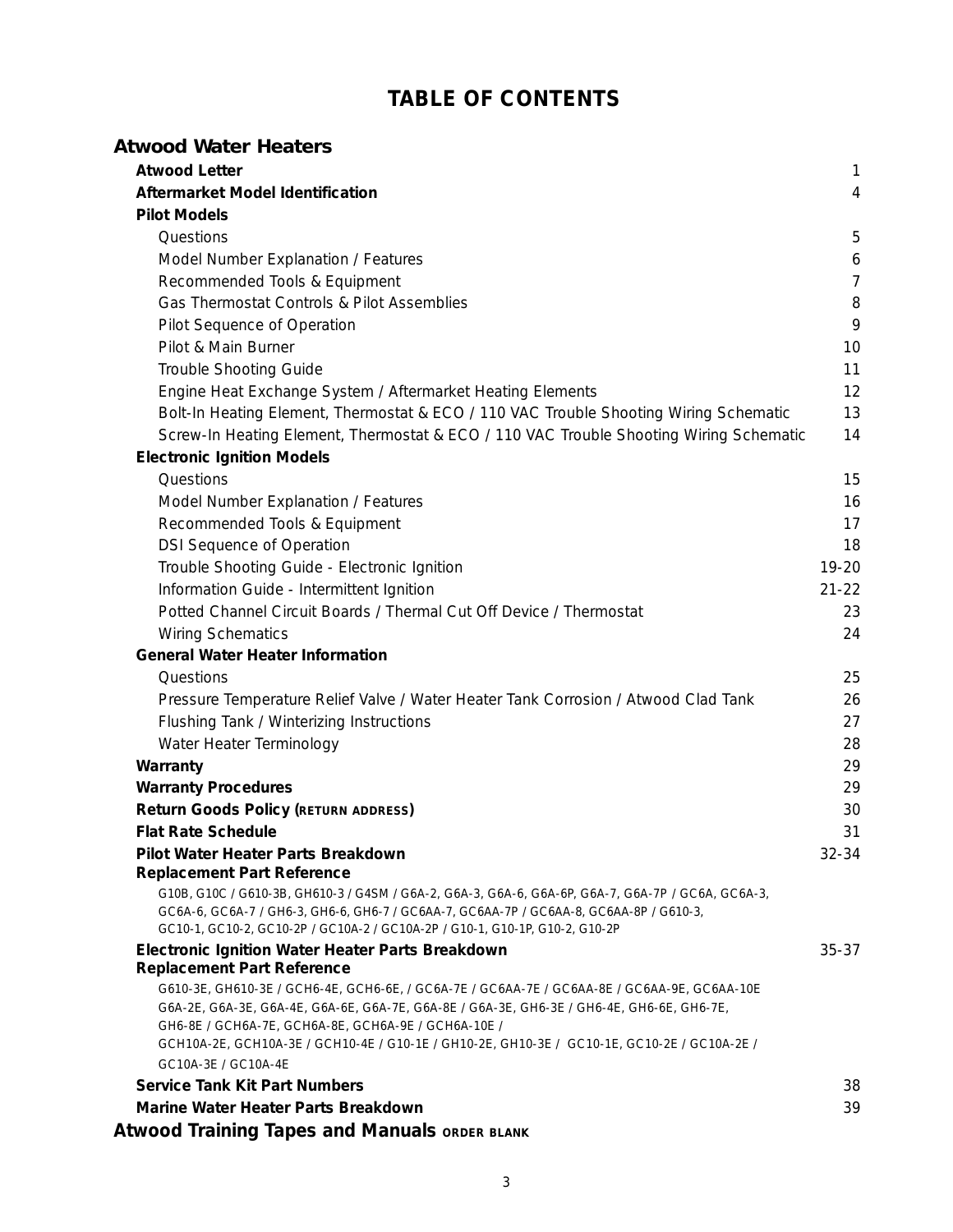# **Aftermarket Gas Water Heaters**

Includes Doors & Switches (when appropriate)

| G6A-7 ----------------------------------               | -6 gal. w/pilot              |
|--------------------------------------------------------|------------------------------|
| GC6AA-8 -----------------------------                  | -6 gal. combo w/pilot        |
| GC6AA-10E ---------------------------                  | -6 gal. electronic gas combo |
|                                                        |                              |
| G6A-8E --------------------------------                | -6 gal. electronic           |
|                                                        |                              |
|                                                        |                              |
|                                                        |                              |
| GC10A-2 ---------------------------------10 gal. combo |                              |
|                                                        |                              |
|                                                        |                              |
|                                                        |                              |

# **Marine Water Heaters**

| 4 gal. marine, front heat exchange & special hook-up   |
|--------------------------------------------------------|
| 6 gal. electric marine w/heat exchange                 |
| 6 gal. marine special                                  |
| 6 gal. marine, heat exchange & temp. control           |
| 6 gal. marine, rear heat exchange & special hook-up    |
| 6 gal. marine, stainless steel dual heat exchange tube |
| -11 gal. electric marine w/heat exchange               |
| -11 gal. electric, heat exchange stainless steel tank  |
| -11 gal. marine special                                |
| -11 gal. electric marine w/special tube                |
| -20 gal. electric marine w/heat exchange               |
| -20 gal. electric marine                               |
|                                                        |

# **Marine International Water Heaters**

| EHM6-220-FHX ------------- | -6 gal. marine, heat exchange, 220 volts                          |
|----------------------------|-------------------------------------------------------------------|
| EHM6-220SST-               | -6 gal. marine, heat exchange, 220 volts, stainless steel housing |
| <b>EHM6-220-FHX</b>        | 6 gal. marine, heat exchange, 220 volt, 1000 watt element         |
| EHM11-220 --               | 11 gal. marine, heat exchange, 220 volts                          |
| EHM11-220SST ------------- | 11 gal. marine, heat exchange, 220 volts, stainless steel housing |
| EHM11-220SS-4WFHX          | ----------11 gal. marine, heat exchange, w/special hook-up        |
| EHM11-220SS-IMFHX -        | -11 gal. marine, heat exchange, 220 volt, 1000 watt element       |
| EH20-220                   | 20 gal. marine, heat exchange, 220 volts                          |
| E20-220                    | -20 gal. marine, 220 volts                                        |

# **European Water Heaters**

| EURI6A-6E  | -6 gal. International Electronic 3-bar valve           |
|------------|--------------------------------------------------------|
| EURIH6-6E  | -6 gal. International Electronic w/heat exchange       |
| EURICH6-6E | -6 gal. International Electronic Combo w/heat exchange |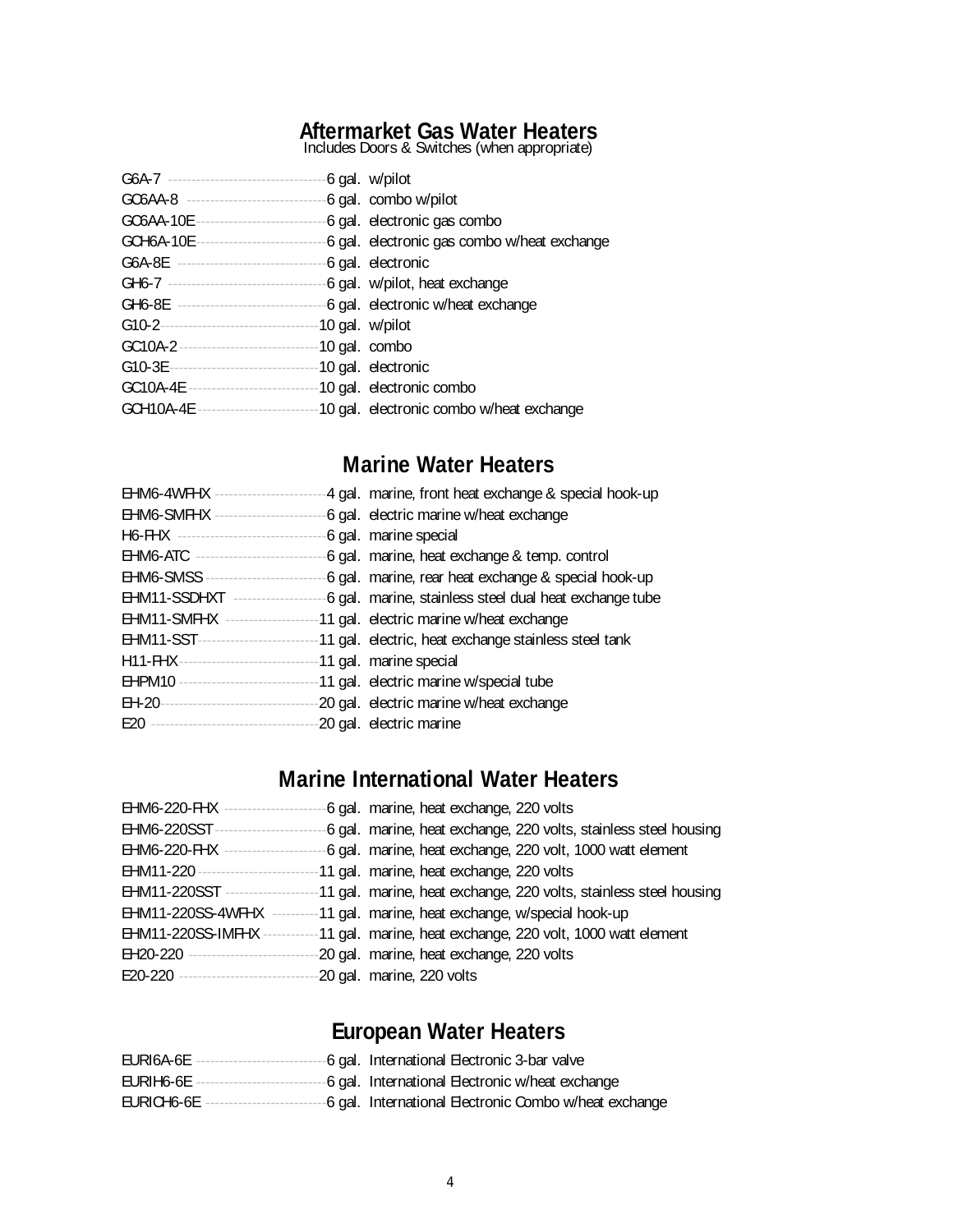# **PILOT MODELS**



# **QUESTIONS**

## **The following questions should be answered during this portion of the manual:**

- · Are the Robertshaw and White Rodgers thermostat gas control valves inter-changeable?
- · What is the minimum gas pressure required for proper water heater operation?
- · Where on the water heater gas control can gas pressure be tested?
- · Can the pilot flame be adjusted?
- · What is minimum millivolt output of the thermocouple required for proper gas control operation?
- · How can you test a thermocouple?
- · How tight should the thermocouple connection be at the gas control?
- · What is an E.C.O., where is it located and what is its function?
- · What is a proper main burner air shutter adjustment?
- · What is the proper control and main burner alignment?
- · How can you easily check the calibration of a control?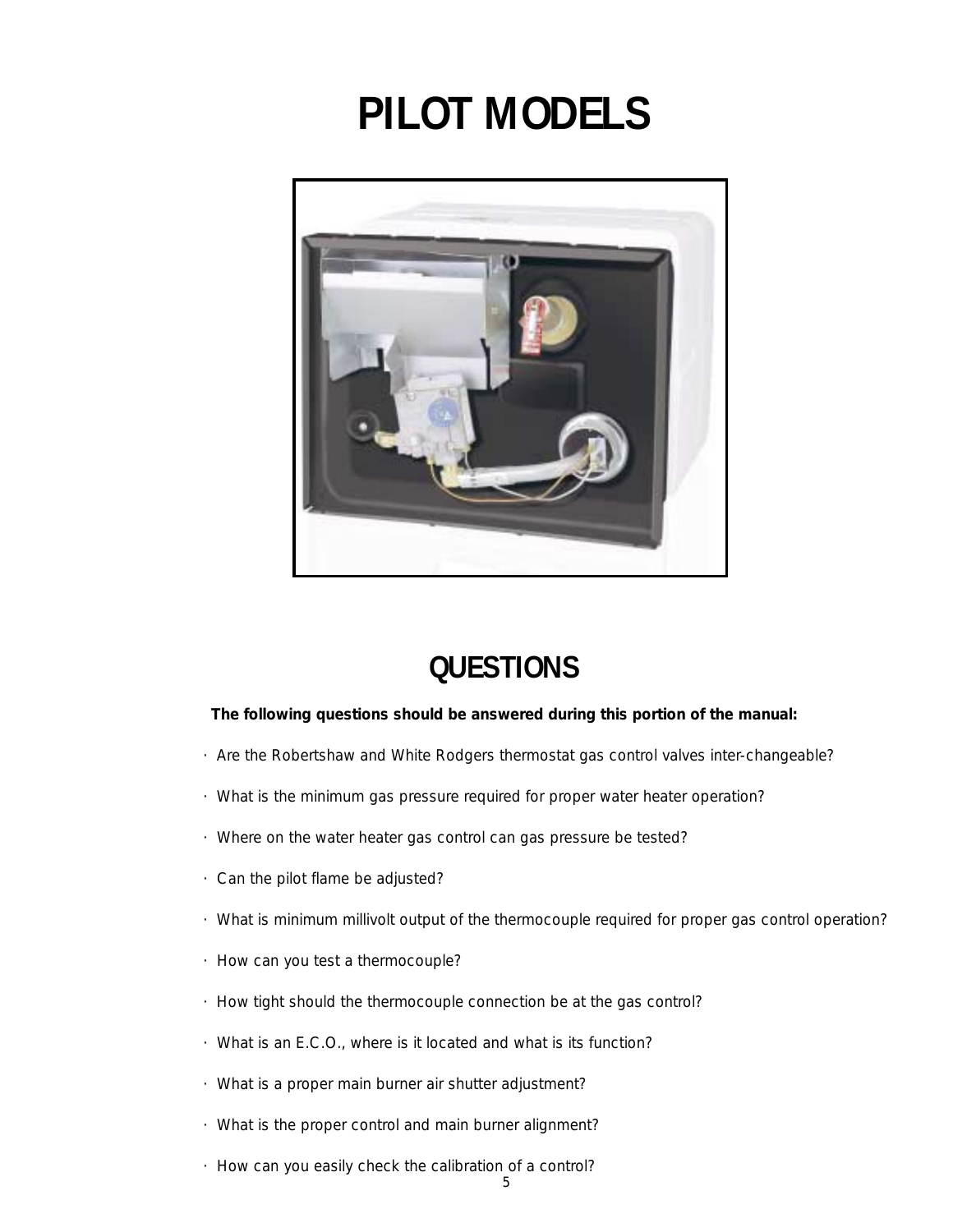# **Atwood 6 and 10 gallon Pilot Water Heaters**

Atwood water heaters are designed and approved for use only in recreation vehicles (travel trailers, 5th wheels, motor homes, etc.). They are offered in two sizes: 6 and 10 gallon capacities.

## *TYPE OF GAS IGNITION -*

This unit is ignited outside of the trailer by a match, piezo ignitor or other ignition device. The water temperature is adjustable at the thermostat control.

## **EXPLANATION OF MODEL NUMBER:**

#### **Pilot Models**



**NOTE:** When replacing the element on a combination gas/110 VAC unit, always check the back of the heater for the type of element it has. It will either be a bolt-on or screw-in element. They are no interchangeable.

#### **FEATURES**

- All units operate on propane gas.
- A heat exchange option is available for motor homes. The water heater tank must have factory equipped heat exchange tubes welded on it already. They cannot be added later. A new water heater tank with this option is the only way to obtain this feature.
- Skin mounting allows the water heater to be hooked up with plumbing and electrical before the sidewall is erected.
- The tank has a clad aluminum lining that protects against corrosion and does not need to be replaced on a yearly or more frequent basis like anode rods do. A more detailed explanation of cladding is found in the back of this manual.
- 95% of all servicing can be done on the outside of the water heater. 110 VAC heating components are the exception since they are located on the back of the water heater inside the trailer.
- A flush flange is available for all models. This makes the access door flush with the trailer sidewall.
- There are multiple protection features in the form of a pressure-temperature relief valve, a limit switch in the gas thermostat and an externally sealed combustion chamber.
- On combination water heaters, the gas mode and the 110 VAC heating mode can be operated at the same time since each mode has its own thermostat.
- Both the six and ten gallon units have the lightest weight in the industry.
- On all trailers purchased after June 1, 1997 Atwood Limited Warranty is for a period of two years. This includes all reasonable labor charges.
- We have 650+ Service Centers throughout the United States.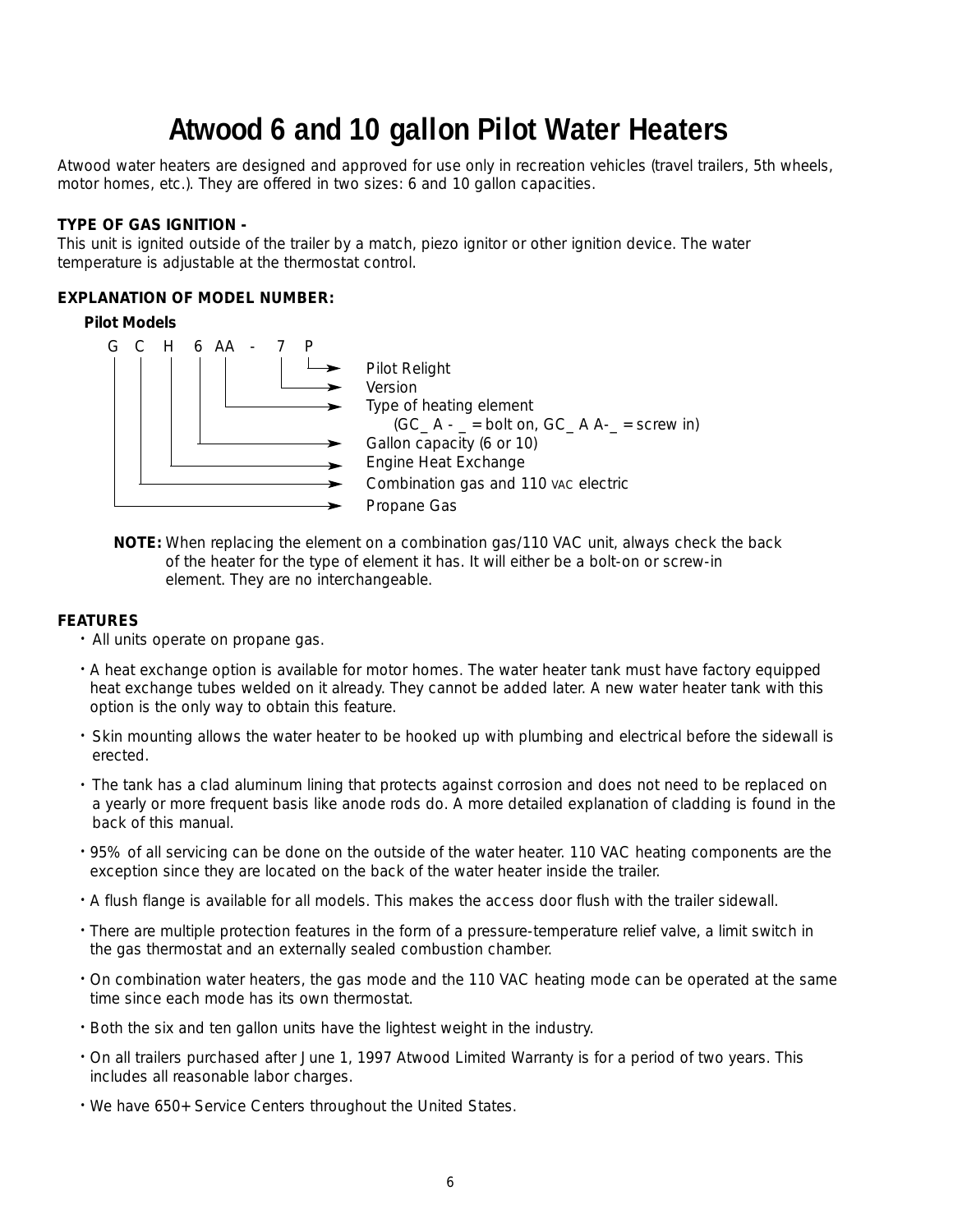# **Recommended Tools and Equipment**

**U-Tube Manometer** - This is the most accurate device for measuring gas pressure. If you use a dial-type manometer, it should be calibrated periodically with this type of manometer.

**Thermostat Wrench** - This tool allows for easier and safer removal of the gas thermostat control. An adjustable version for different size controls is available through most RV distributors or you may fabricate one from angle iron. We do not recommend using a pipe wrench because it may damage the control causing it to go out of calibration.



# **THERMOSTAT WRENCH**



**Multi-meter** - This is the most versatile meter and will test AC voltage and continuity. A continuity test can be used to test for a blown E.C.O. on a gas control.

**Magnet Assembly Thermocouple Tester** - This assembly can be obtained at an electronics or hardware store. This same assembly can also be removed from a Robertshaw control. It will verify if a thermocouple is good. For testing, screw a thermocouple into the tester, heat the thermocouple for 25 seconds and then press the plunger down. If the plunger pops up in less that 25 seconds, the thermocouple is faulty.

# **MULTI-METER TO TEST AC VOLTAGE AND CONTINUITY**



# **MAGNET ASSEMBLY TO TEST THERMOCOUPLE**



**Common Hand Tools** - 1/8˝ and 1/4˝ nut drivers, open end wrenches, flat blade and Phillips screw drivers.

**Leak Test Solution** - A solution that bubbles when applied to gas fittings or connections showing when a gas leak is present.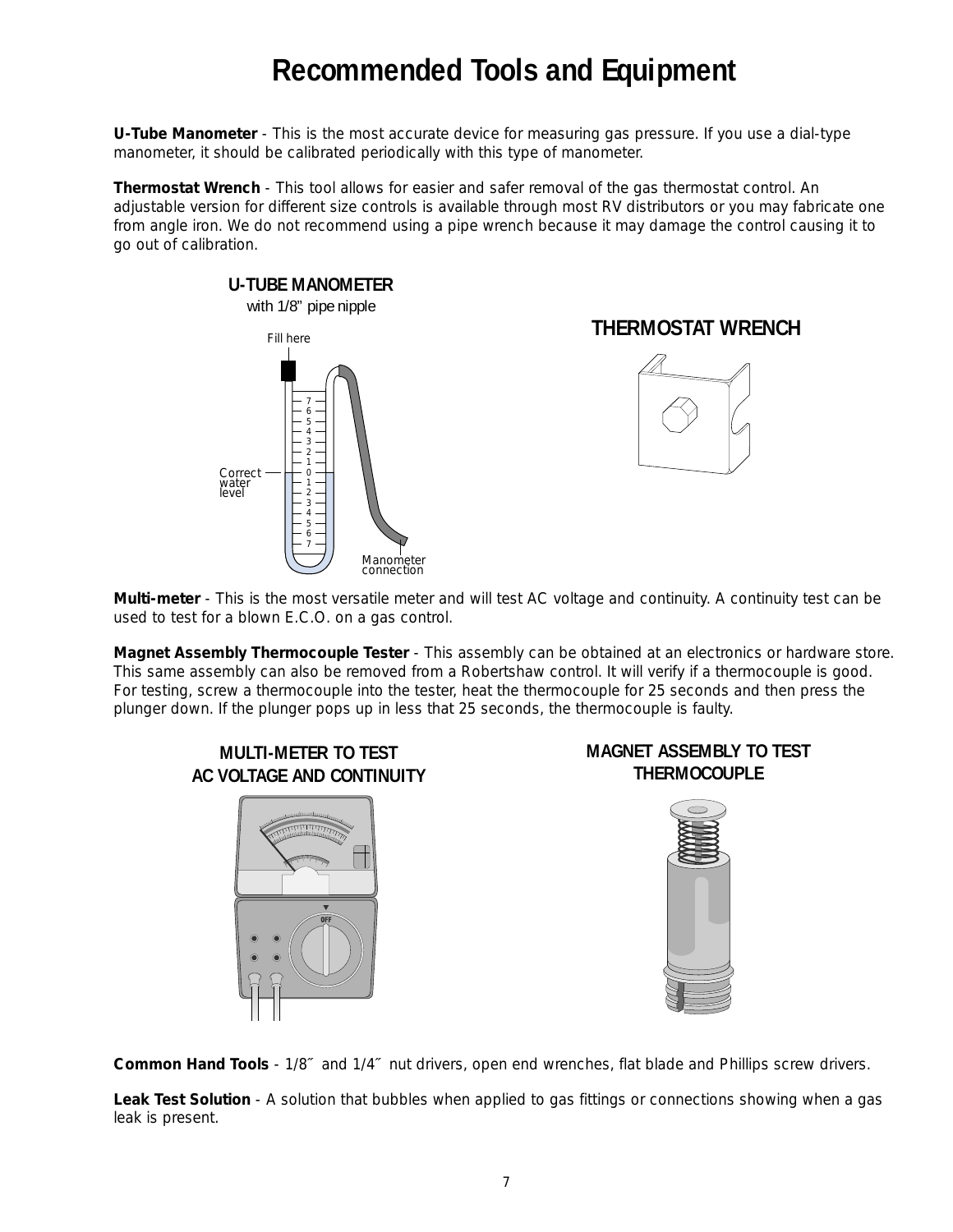# **Gas Thermostat Controls and Pilot Assemblies**

Only two makes of gas controls have been used on our pilot model water heaters. They are the Robertshaw "Unitrol" and White Rodger (formerly Jade or ITT).

The Robertshaw control came in two different sizes of gas inlets: 3/8˝ inverted flare and 3/8˝ N.P.T. The inverted inlet control is no longer available. Therefore, the water heater gas line connection will have to be modified to 3/8˝ N.P.T. in order to use the current Robertshaw control.

The White Rodger control is the valve we are using on all production today. Formerly it had a 3/8˝ N.P.T. inlet. Now it is only available with a 1/4˝ inlet. This improvement eliminates the adapter fitting into the control allowing the use of only a single 45 degree elbow (3/8˝ flare x 1/4˝ N.P.T.). If you are replacing a current 1/4˝ inlet model control with a earlier model 3/8˝ inlet control you may have in stock, the adapter fitting that mates the control and elbow fitting is still available.

Although the controls appear quite different in size, the White Rodger and Robertshaw control are interchangeable. Their manifolds will both line up with the burner tube properly.

Both controls have a port to test gas pressure through the valve. This can be accomplished by removing the cover screw and inserting a 1/8" pipe nipple. After attaching your manometer hose to this fitting, the manometer should register 10" W.C. through the valve while it is operating.



There are two main pilot assemblies that you will encounter in the field.

The first is an earlier model Robertshaw pilot assembly with a 1/4˝ pilot gas line that mounted on the left side of the main burner.

The current pilot is the Jade assembly with a 1/8˝ pilot gas line and it mounts on the right side of the main burner.

The Robertshaw pilot is no longer available and the Jade pilot must be substituted. When installing a Jade assembly in place of a Robertshaw assembly, if there is not a location on the right side of the main burner to mount the Jade pilot, a new burner that has the proper mounting holes will have to be purchased.

Note: The size of the gas line does not have any affect on the size of the pilot flame. Only the gas pressure and pilot orifice regulate the height of the pilot flame.





(obsolete, replace with Jade)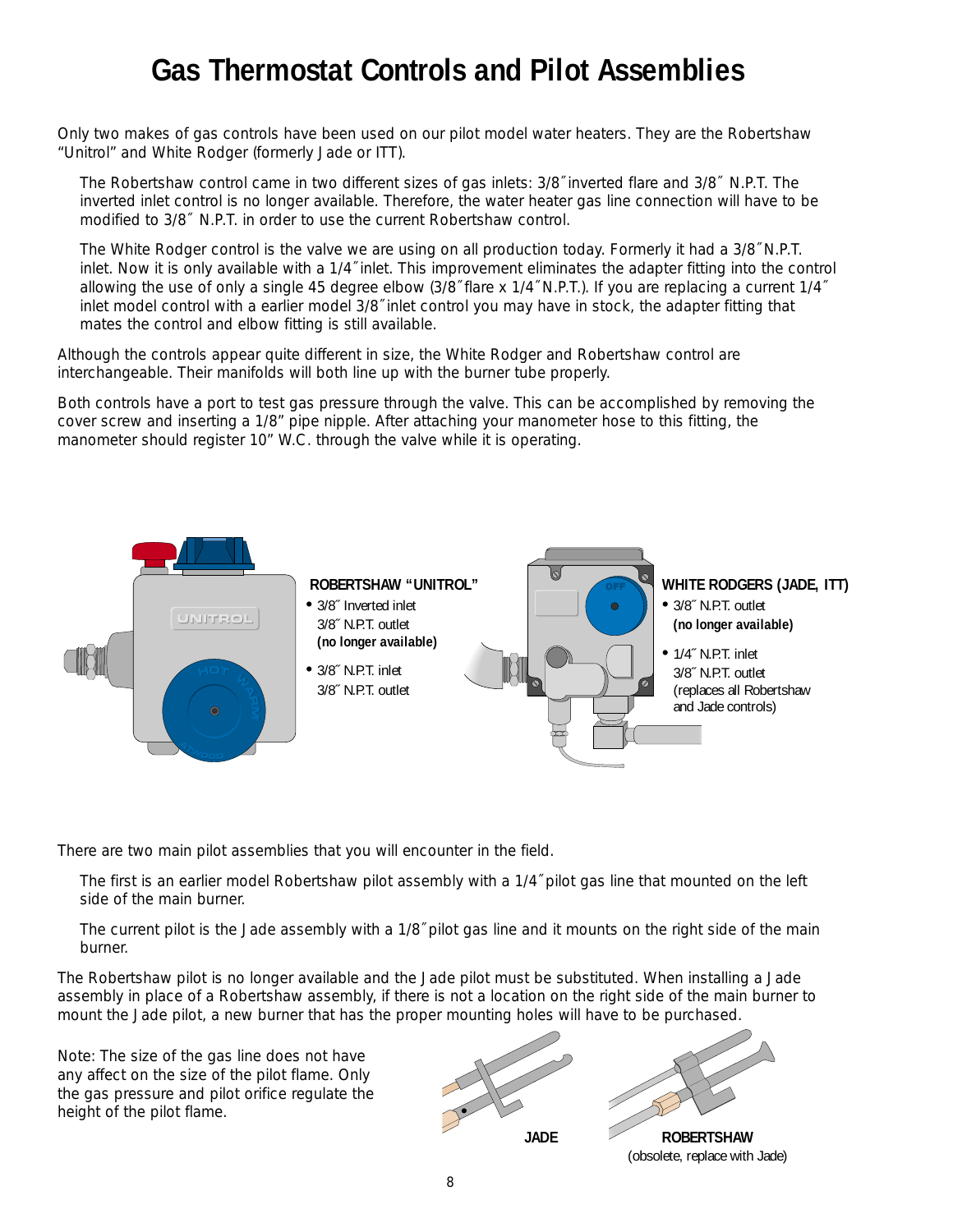# **Pilot Sequence of Operation**



# **PILOT OPERATION**

| • Gas Pressure  | 11" W.C. to control is necessary. Set with two gas appliances running.                                                            |
|-----------------|-----------------------------------------------------------------------------------------------------------------------------------|
| • Gas Control   | supplies gas to pilot orifice when control on/orr pilot knob is held at pilot position.                                           |
| • Pilot Orifice | meters gas to heat thermocouple. Flame should be high enough to engulf the<br>thermocouple.                                       |
| • Thermocouple  | generates millivoltage to the gas control's magnet assembly.                                                                      |
| • Magnet        | when it receives 12 millivolts or more it allows gas to flow freely to pilot without<br>holding pilot knob.                       |
| $\cdot$ E.C.O.  | passes millivolts through the gas control and back to thermocouple. Trips<br>permanently open if water temperature exceeds 190°F. |

# **MAIN BURNER OPERATION**

| • Gas Control         | supplies gas to main burner when control knob is set to "ON" position and the<br>temperature lever is set to desired temperature after pilot is lit.<br>w                                                 |
|-----------------------|-----------------------------------------------------------------------------------------------------------------------------------------------------------------------------------------------------------|
| • Main Burner Orifice | meters gas through burner tube.                                                                                                                                                                           |
| • Main Burner         | pilot ignites gas when it reaches end of this tube. Flame height adjusted by sliding air<br>shutter. Ideal setting is 1/4 way open (.20"). Flame should be primarily blue with<br>a trace of yellow.<br>◡ |
| • Temperature Knob    | setting of knob determines burner cycle and water temperature. Temperature range is<br>70°F - 140°F.                                                                                                      |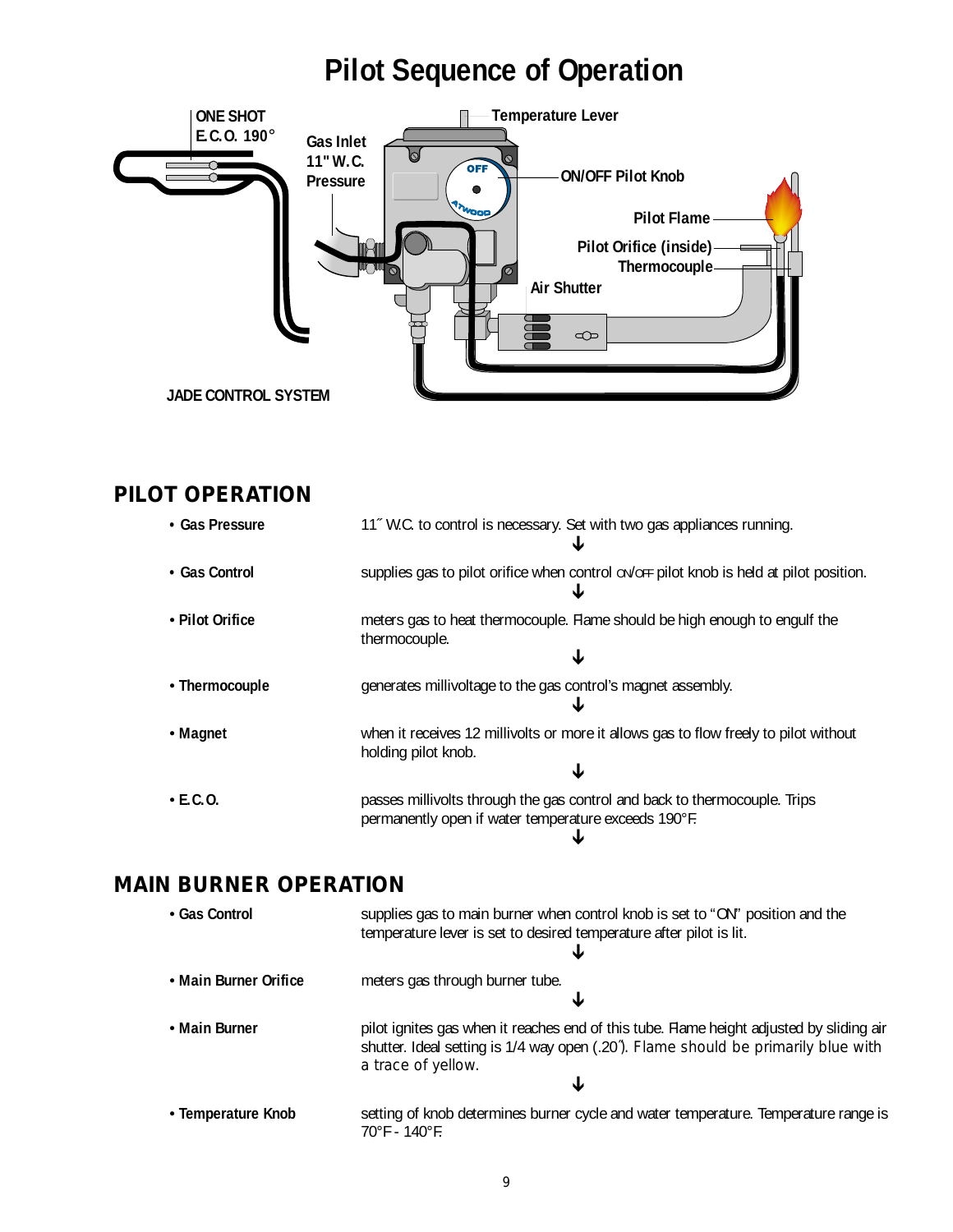# **Pilot and Main Burner**

# **Pilot Adjustment**

Only the gas pressure, gas valve and the pilot orifice regulate the height of the pilot flame. Early model gas controls have a pilot adjustment screw, but this screw has very little effect on the pilot. The pilot adjustment has been removed from the current White Rodger control. The flame should be high enough to engulf the thermocouple at all times. A pilot flame any larger could blow the E.C.O. in the gas control. This is typically the result of enlarging the pilot orifice hole with a pin or similar item. For further corrective measures, refer to the trouble-shooting guide.



## **Main Burner Adjustment**

The gas pressure, air shutter cleanliness of the burner tube and orifice regulate the main burner flame. The main burner flame should be mainly blue with a trace of yellow and fairly quiet. If it is not, adjust the gas pressure to 11<sup>°</sup> W.C., ensure that the main burner air shutter is 1/4 way open and verify that the main burner flame spreader is square to the end of the main burner. For further corrective measures, refer to the trouble-shooting guide.



(orientation found in water heater)

## **Main Burner Alignment**

The manifold and main burner should be as perfectly aligned as possible. In other words, the gas valve should be rotated at the same angle as the main burner tube. If it is not, rotate the gas control and/or the orifice holder so that the orifice disperses gas straight down the center of the burner tube. If the valve must be backed off any, check for water leaks at the coupling the control screws into before you operate the water heater.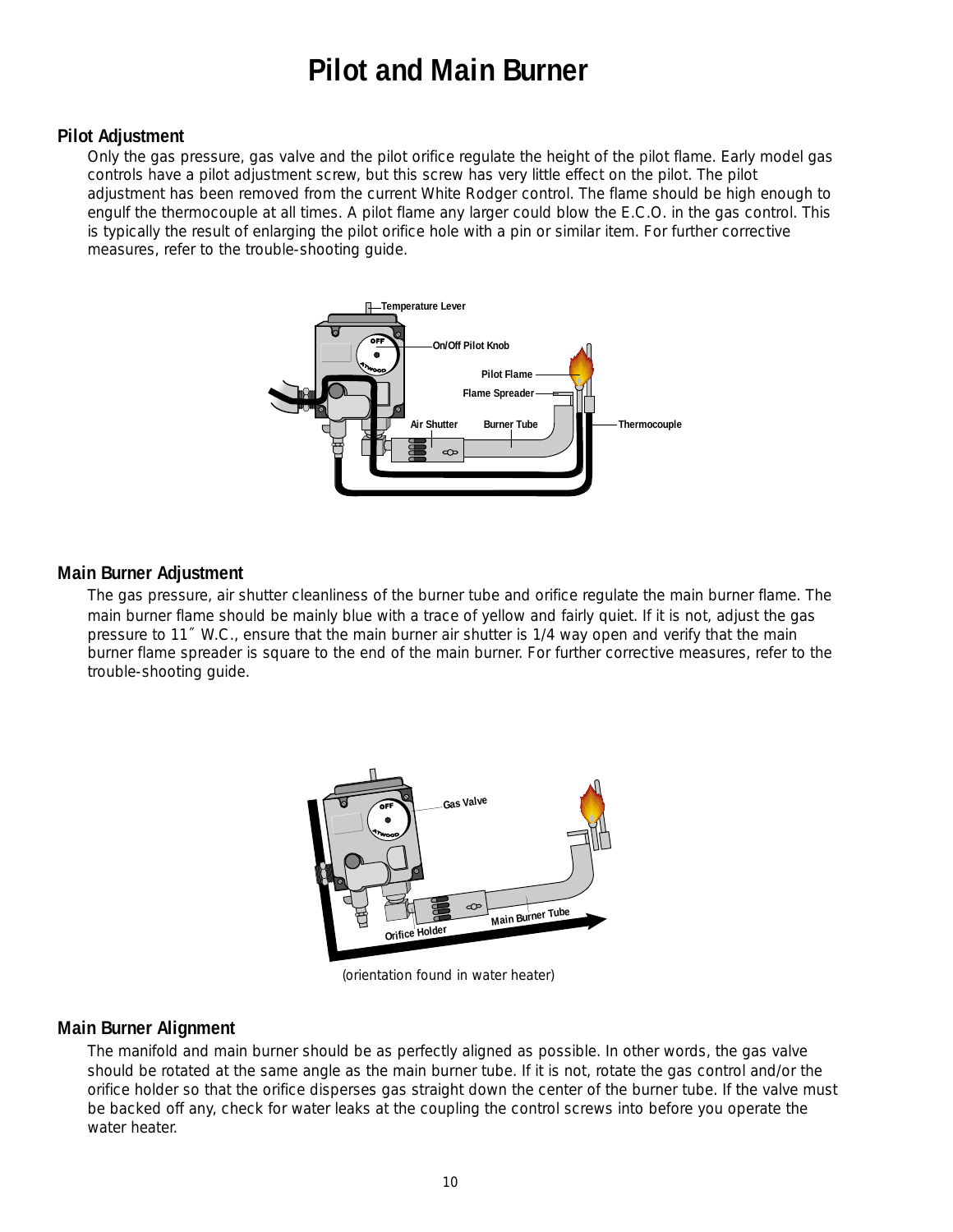

4750 Hiawatha Drive . Rockford, IL 61103-1298 PHONE: 815 . 877 . 5700 FAX: 815 . 877 . 7469 **INTERNET:** http://www.atwoodmobile.com

# **Pilot Water Heater TROUBLE SHOOTING GUIDE**

Effective: 5/26/98

Guides are only intended for use on Atwood® products by service technicians who have successfully completed Atwood® training. This guide should be used in conjunction with the appropriate Instruction Manual provided with the product and any applicable Industry standards. This is not intended to be a complete list. Please direct questions concerning service of Atwood® products to 800-825-4328 before proceeding.

| <b>CAUSE</b>                                                                                  | <b>SOLUTION</b>                                                                                                                       |
|-----------------------------------------------------------------------------------------------|---------------------------------------------------------------------------------------------------------------------------------------|
| PILOT OUTAGE                                                                                  |                                                                                                                                       |
|                                                                                               | Gas pressure incorrect ----------------------------Set pressure to a minimum of 11" W.C. with two or more appliances running          |
|                                                                                               |                                                                                                                                       |
|                                                                                               | Improper main burner alignment ---------------Re-align main burner and main burner orifice holder and gas valve                       |
|                                                                                               | Improper air adjustment -------------------------Adjust main burner air shutter approximately 1/4 open                                |
| Weak thermocouple---------------------------------- Replace thermocouple                      |                                                                                                                                       |
|                                                                                               |                                                                                                                                       |
| Weak gas control magnet ---------------------------- Replace gas control                      |                                                                                                                                       |
|                                                                                               | Defective E.C.O. in control ------------------------Replace gas control and check the pilot flame. It should be high enough to engulf |
|                                                                                               | the thermocouple at all times.                                                                                                        |
| PILOT OUTAGE WHEN BUTTON OR KNOB IS RELEASED                                                  |                                                                                                                                       |
|                                                                                               | Thermocouple not hot ----------------------------Hold button or knob for 30 seconds before releasing                                  |
| Thermocouple loose ------------------------------Tighten connection at gas control            |                                                                                                                                       |
| Weak thermocouple----------------------------------- Replace thermocouple                     |                                                                                                                                       |
| Weak gas control magnet ---------------------------- Replace gas control                      |                                                                                                                                       |
| Defective E.C.O. in control -------------------------- Replace gas control                    |                                                                                                                                       |
| MAIN BURNER WILL NOT IGNITE                                                                   |                                                                                                                                       |
| Blocked main burner orifice ----------------------Clean or replace orifice                    |                                                                                                                                       |
|                                                                                               | Main burner flame spreader mis-alignment -- Square flame spreader to end of main burner                                               |
| Blocked main burner ------------------------------- Remove blockage                           |                                                                                                                                       |
|                                                                                               | Improper air adjustment --------------------------Adjust main burner air shutter approximately 1/4 open                               |
|                                                                                               |                                                                                                                                       |
| Gas control out of calibration --------------------- Replace gas control                      |                                                                                                                                       |
| <b>ERRATIC MAIN BURNER FLAME</b>                                                              |                                                                                                                                       |
|                                                                                               | Improper gas pressure ---------------------------Set inlet pressure to a minimum of 11" W.C. with two or more appliances running      |
|                                                                                               | Improper air adjustment --------------------------Adjust main burner air shutter approximately 1/4 open                               |
| Partial blockage of main burner ------------------Remove blockage                             |                                                                                                                                       |
| Partial blockage of main burner orifice -------- Clean or replace orifice                     |                                                                                                                                       |
| Flame spreader misaligned----------------------------Re-align spreader or replace main burner |                                                                                                                                       |
| Blockage in "U" tube -------------------------------- Remove blockage                         |                                                                                                                                       |
|                                                                                               |                                                                                                                                       |
| Exhaust grille blocked ----------------------------- Remove blockage                          |                                                                                                                                       |
|                                                                                               | Improper main burner alignment ---------------Re-align main burner, main burner orifice holder and gas valve                          |
| SMOKING AND SOOTING                                                                           |                                                                                                                                       |
|                                                                                               | Gas pressure incorrect ----------------------------Set pressure to a minimum of 11" W.C. with two or more appliances running          |
|                                                                                               |                                                                                                                                       |
| Improper pilot flame -------------------------------Clean or replace pilot orifice            |                                                                                                                                       |
|                                                                                               | Improper air adjustment ------------------------Adjust main burner air shutter approximately 1/4 open                                 |
|                                                                                               | Flame spreader mis-aligned ---------------------Re-align or replace main burner                                                       |
| Blocked main burner -------------------------------- Remove blockage                          |                                                                                                                                       |
|                                                                                               | Improper main burner alignment ---------------Re-align main burner, main burner orifice holder and gas valve                          |
|                                                                                               |                                                                                                                                       |
| INSUFFICIENT WATER TEMPERATURE                                                                |                                                                                                                                       |
| Temperature selector out of place--------------- Re-set to desired position                   |                                                                                                                                       |
| Bypass levers improperly positioned ----------Reposition levers                               |                                                                                                                                       |
|                                                                                               | Improper air adjustment -----------------------------Adjust main burner air shutter approximately 1/4 way open                        |
| Partial main burner blockage ---------------------Remove blockage                             |                                                                                                                                       |
|                                                                                               | Improper main burner adjustment -------------Re-align main burner and main burner orifice holder                                      |
| Flame spreader mis-aligned -------------------------Re-align or replace main burner           |                                                                                                                                       |
|                                                                                               |                                                                                                                                       |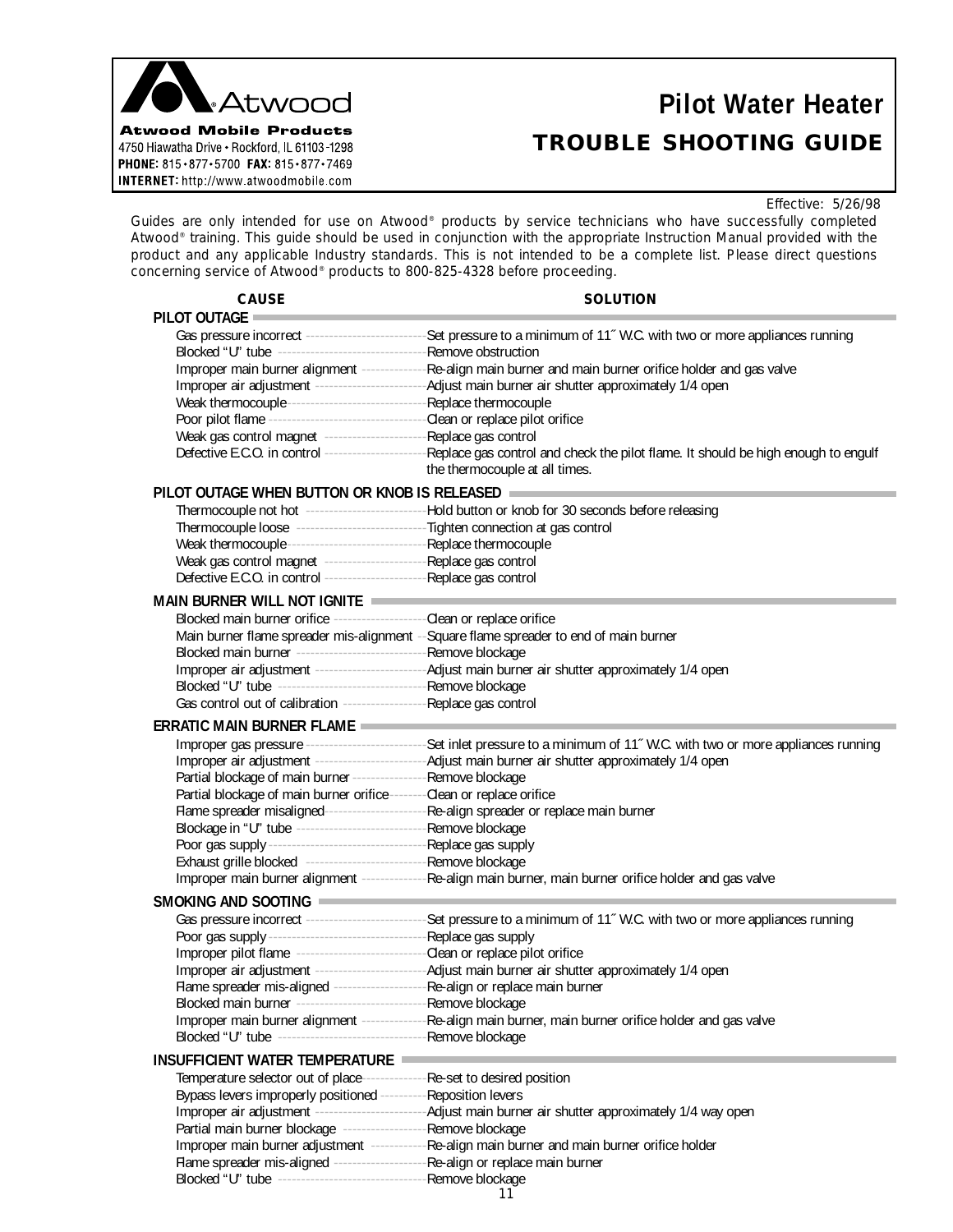# **Engine Heat Exchange System**



The engine heat exchange system allows a motor home to heat the water while traveling. This convenient option allows you to arrive at your destination with hot water. Operating a pilot or electronic water heater on gas while in transit is a dangerous practice.

This system consists of a U-shaped aluminum tube that is attached to the outside of the tank with welds. SAE hoses are attached to both ends of this tube and are spliced into the engine coolant system.

When the engine is running, the hot coolant flows past the tank through this tube and by means of heat transfer through the welds, heating the water. The design of this system will not allow the water to reach a boiling point. It will typically heat the water to about 130° F. in about 2-3 hours of driving.

# **Aftermarket Heating Elements**

# **WARNING EXPLOSION / BURN INJURY**

- Aftermarket heating elements can lack critical safety controls.
- Use of these devices can lead to an out of control heating of water tank and a catastrophic wet side explosion.

**YOU DO NOT NEED AN AFTERMARKET HEATING ELEMENT ON AN ATWOOD WATER HEATER. THE USE OF AFTERMARKET HEATING ELEMENT DEVICES MAY ALSO RESULT IN DAMAGE TO COMPONENTS OR WATER HEATER**. Atwood's written warranty states - "failure or damage resulting from any alteration to our water heater is the owner's responsibility". **ANY ALTERATION, LIKE THE ADDITION OF AN AFTERMARKET HEATING ELEMENT DEVICE, WILL VOID THE WARRANTY.**

- Temperatures produced by these heating elements can exceed the 190˚F. limit of the ECO on pilot model gas control valves. This gas control valve contains a one-shot ECO. When this ECO blows, the control is completely non-functional and must be replaced. **THIS WILL BE A NON-WARRANTABLE SITUATION.**
- When Aftermarket heating elements are inserted into the drain plug, customers are more prone not to flush their tanks. Not flushing the tank accelerates tank corrosion on both our pilot and electronic ignition water heaters creating a situation where the tank may have to be replaced. This will **BE A NON-WARRANTABLE SITUATION.**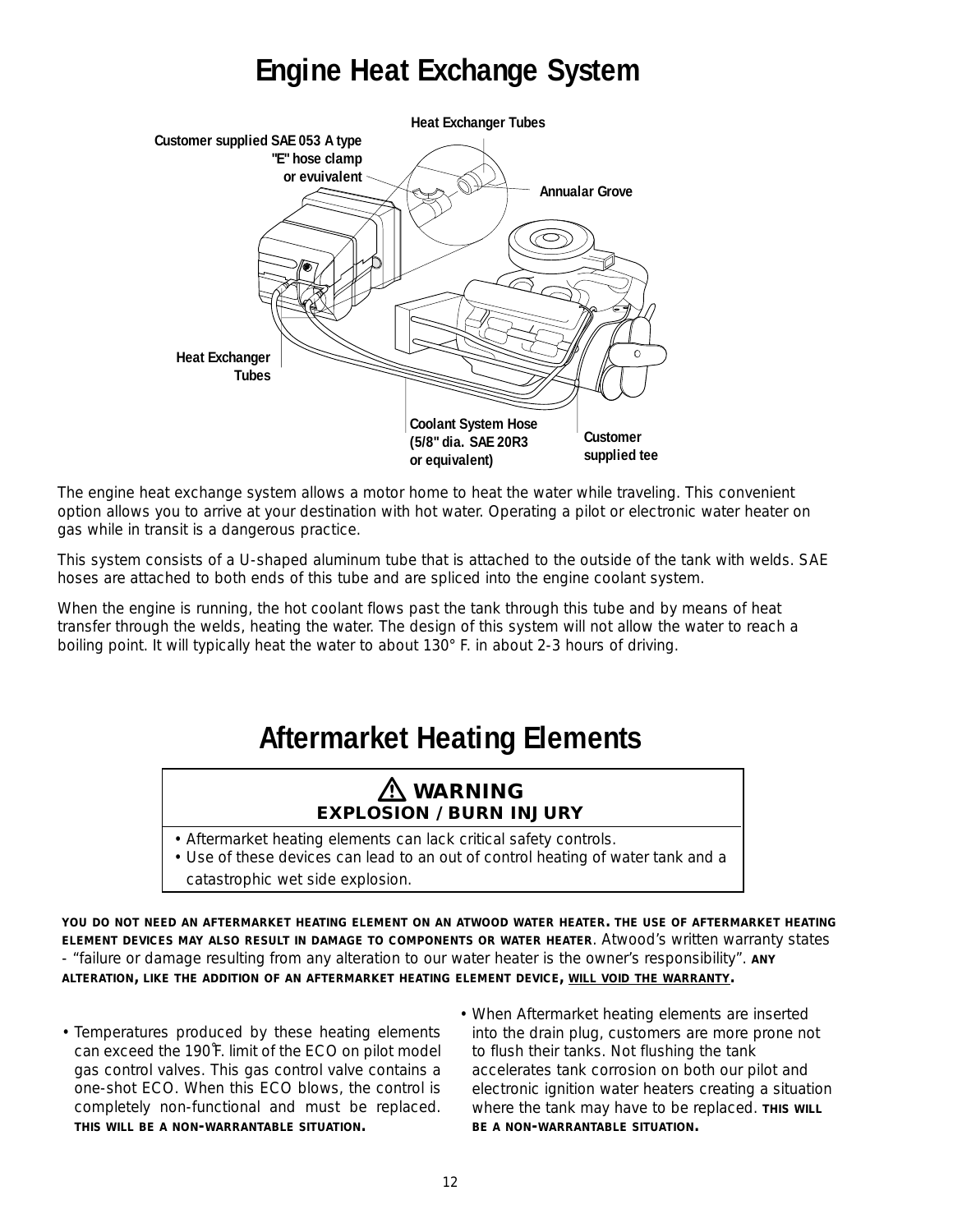# **BOLT-IN Heating Element, Thermostat & ECO**



# **110VAC Trouble-Shooting Wiring Schematic**



Early model water heaters with 110 VAC heating capacity used a bolt-on heating element and a one piece thermostat/E.C.O..

This 110 VAC system has an adjustable rectangular thermostat that is surface mounted to the inner tank and retained by a steel clip. The temperature settings are HI, MEDIUM, and LOW. If the thermostat is making unobstructed contact with the aluminum tank and it is set to the HI position, it should heat the water to 130° F. It will take longer to heat a tank of water on electric than gas.

The heating element was changed in 1996 from 1500W to 1400W bringing the amperage draw down to 12.7 amps and allowing more cushion for the 15 amp circuit breaker that is normally placed in line. This change adds a few minutes to the heating time.

There are 110 VAC aftermarket conversion kits being offered by distributors in which the heating element is screwed into the tank where the drain plug is located. We do not offer such a kit. Our kit includes the tank with the 110 VAC components already installed in it.

In the case where the 110VAC portion of the water heater is not heating water, the following diagnostic steps and repairs should be investigated:

#### **Turn POWER OFF to the appliance before removing junction box cover.**

## **Perform the following steps with POWER ON to water heater.**

- 1. Verify switch-A is in ON position.
- 2. Insure there is 110VAC to the unit (measure voltage across the black and white lead to the appliance with POWER ON). If none, trace wiring back and make appropriate wire repair.

## **Perform the following steps with POWER OFF to water heater.**

- 3. ECO Re-set Button-D should be depressed.
- 4. Check for continuity between screw-B and screw-C of thermostat. If none, replace thermostat.
- 5. If water is insufficiently hot, check ECO / Thermostat-E is on high.
- 6. Verify a good wire connection between thermostat screw-C and heating element screw-G. Correct if necessary.
- 7. There should be continuity between heating element screw-G and screw-F. If none, element is bad and should be replaced. Do not over-tighten self-tapping screws when installing new element.
- 8. Check for continuity between element screw-G and flange of element. If there is, element has shorted. Element should be replaced.
- 9. Verify ground connection.

**NOTE**: Heating element can be operated on an empty tank for a limited period of time before it self destructs.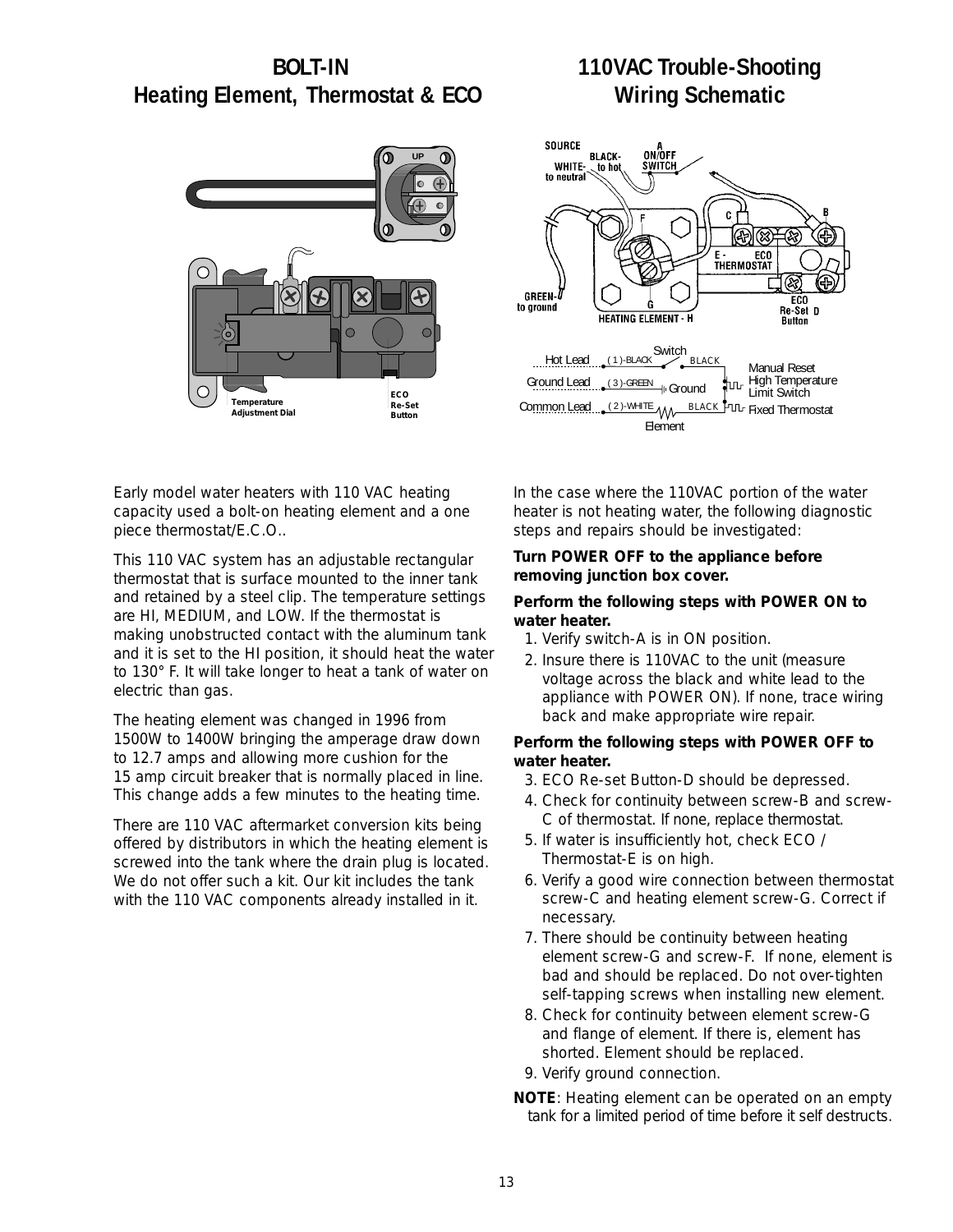# **SCREW-IN Heating Element, Thermostat & ECO**

# **110VAC Trouble-Shooting Wiring Schematic**



 $G \rightarrow \text{C} \rightarrow \text{F}$  c  $\rightarrow \text{F}$   $B$  d  $\rightarrow \text{F}$ A



Current production water heaters with the 110 VAC heating option use a screw-in heating element, a separate pre-set thermostat and a separate ECO.

The screw-in heating element is rated at 1400 watts just like the bolt-on element. It is an incalloy element and can be run for a limited amount of time in a dry tank without shorting out.

CAUTION: If the heating element is allowed to run with a dry tank, allow the tank to cool down for 2-3 hours before adding water. Adding water before the tank cools sufficiently could collapse the tank.

The thermostat and ECO are pre-set surface-mounted discs. The thermostat is set at 140° F and is the same thermostat used on the gas side of the electronic ignition water heaters. The ECO is a backup thermostat and will trip if the thermostat fails and the water temperature exceeds 170° F.

When the 110VAC portion of the water heater is not heating water, the following diagnostic steps and repairs should be investigated:

## **Turn POWER OFF to the appliance before removing junction box cover.**

#### **Perform the following steps with POWER ON to water heater.**

- 1. Verify switch is in ON position.
- 2. Insure there is 110VAC to the unit (measure voltage across the black and white lead to the appliance with POWER ON). If none, trace wiring back and make appropriate wire repair.

## **Perform the following steps with POWER OFF to water heater.**

- 3. Manual reset ECO high limit switch-A should be depressed. Check for continuity between TERMINAL B and TERMINAL C of ECO.
- 4. Check for continuity between TERMINAL D and TERMINAL E of thermostat. If there is none, replace thermostat.
- 5. If water is insufficiently hot, insure thermostat is flush with tank.
- 6. Verify a good wire connection between ECO TERMINAL-C and heating element TERMINAL-F. Correct if necessary.
- 7. Check for continuity between heating element TERMINAL-F and TERMINAL-G. If none, element is bad and should be replaced. Do not over-tighten selftapping screws when installing new element.
- 8. There should NOT BE CONTINUITY between element screw-G and flange of element. If there is, element has shorted. Element should be replaced.
- 9. Verify ground connection.
- **NOTE**: Heating element can be operated on an empty tank for a limited period of time before it self destructs.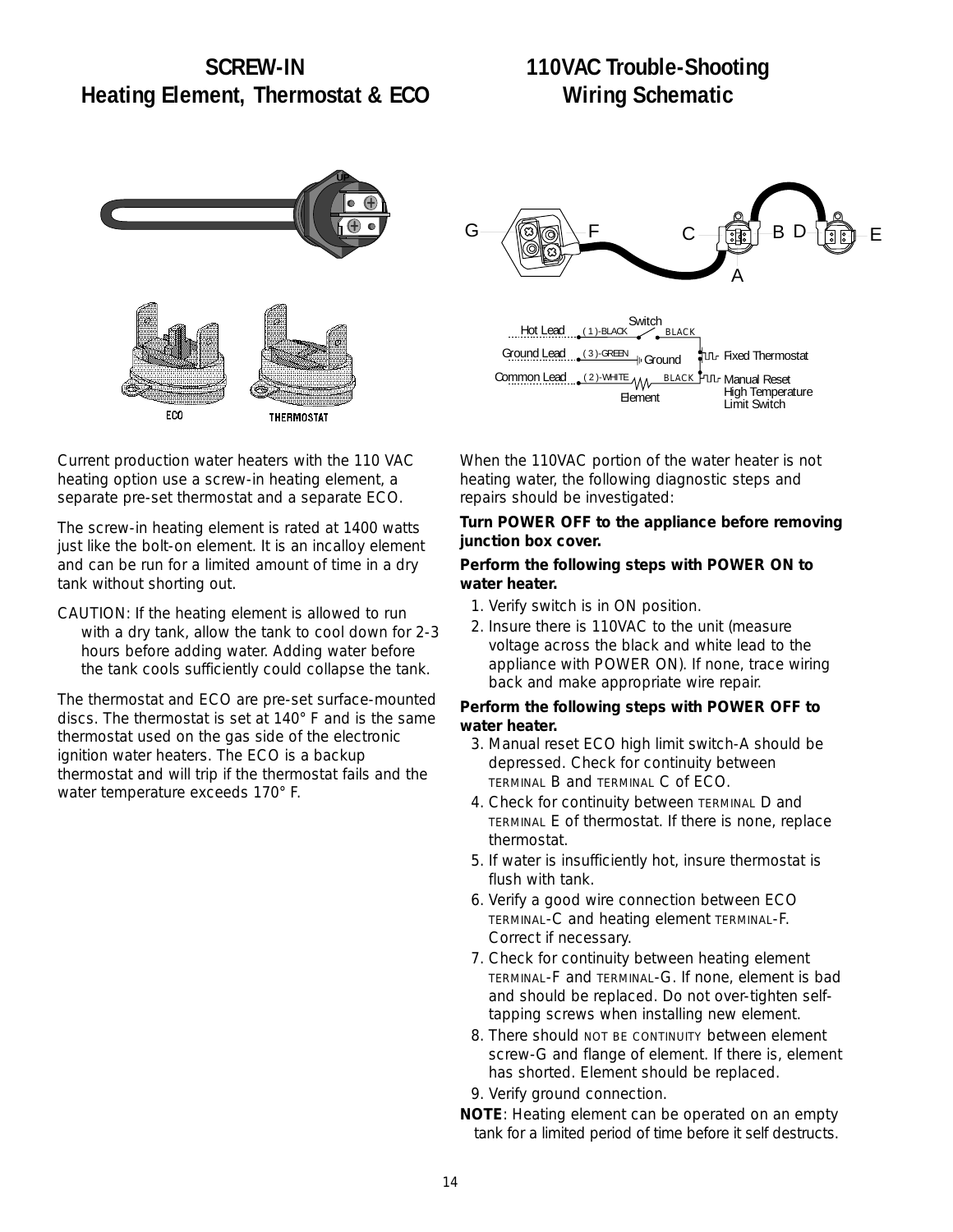# **ELECTRONIC IGNITION MODELS**



# **QUESTIONS**

# **The following questions should be answered during this portion of the manual:**

- · What is minimum gas pressure for proper water heater operation?
- · Where on the gas solenoid valve can gas pressure be tested?
- · What is the minimum voltage needed for operation?
- · What is the proper wiring hook-up for the water heater circuitry?
- · Can the Circuit Board Tester be used on both Fenwal and Channel circuit boards?
- · How can the Circuit Board Tester be used to check a "flying lead" circuit board?
- · What conditions can cause tracks on the back of the circuit board to blow?
- · What is a proper main burner air shutter adjustment?
- · What is the function of the thermal cut-off?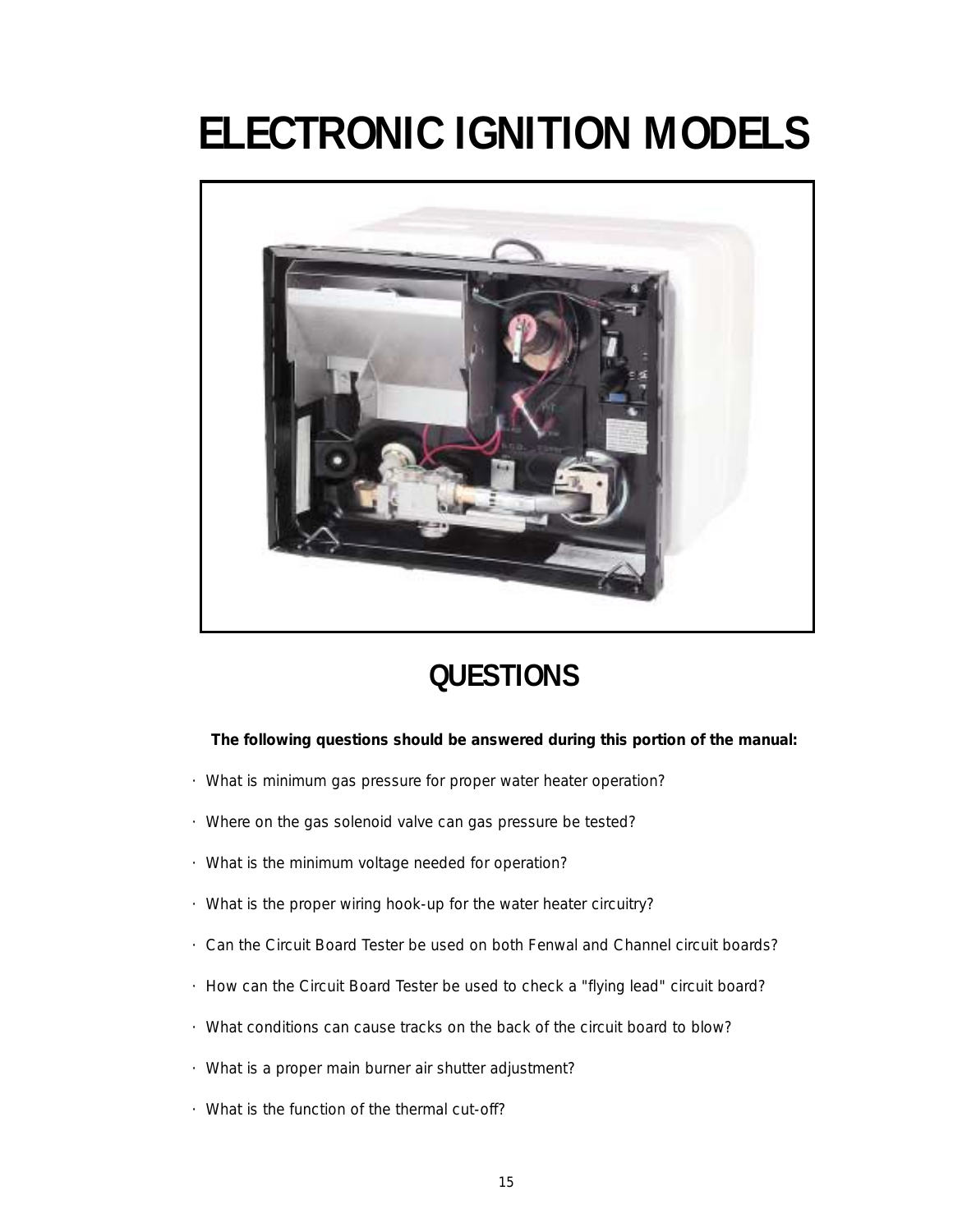# **Atwood 6 and 10 gallon Electronic Ignition Water Heaters**

Atwood water heaters are designed and approved for use only in recreation vehicles (travel trailers, 5th wheels, motor homes, etc.). They are offered in two sizes: 6 and 10 gallon capacities.

## *TYPE OF GAS IGNITION -*

This unit is ignited inside of the trailer by a remote ON/OFF switch. The water temperature is preset at 140° F.

## **EXPLANATION OF MODEL NUMBER:**



**NOTE:** When replacing the element on a combination gas/110 VAC unit, always check the back of the heater for the type of element it has. It will either be a bolt-on or screw-in element. They are not interchangeable.

#### **FEATURES**

- All units operate on propane gas.
- A pre-set thermostat set for 140° F. An aftermarket retro-fit adjustable thermostat is available and adjustable from 110° to 150° F.
- A heat exchange option is available. The water heater tank must have factory equipped heat exchange tubes welded on it already. They cannot be added later. A new water heater tank with this feature must be installed to use the heat exchanger.
- Skin mounting allows the water heater to be hooked up with plumbing and electrical before the sidewall is erected.
- This heater has a comparable, if not superior, anode type protection for the tank. The tank is manufactured with a clad aluminum lining that protects against corrosion but does not need to be replaced yearly as an anode rod. A more detailed explanation of cladding is found in the back of this manual.
- 95% of all servicing is done on the outside of the water heater. 110 VAC heating components are the exception. Since they are located on the back of the water heater inside the trailer.
- A flush flange is available for all models. This makes the access door flush with the sidewall.
- There are multiple protection features in the form of a pressure-temperature relief valve, a limit switch in the gas thermostat and an externally sealed combustion chamber.
- Both the six and ten gallon units have the lightest weight in the industry.
- On all trailers purchased after June 1, 1997 the Atwood Limited Warranty is for a period of two years. This includes all reasonable labor charges.
- We have 700+ Service Centers throughout the United States.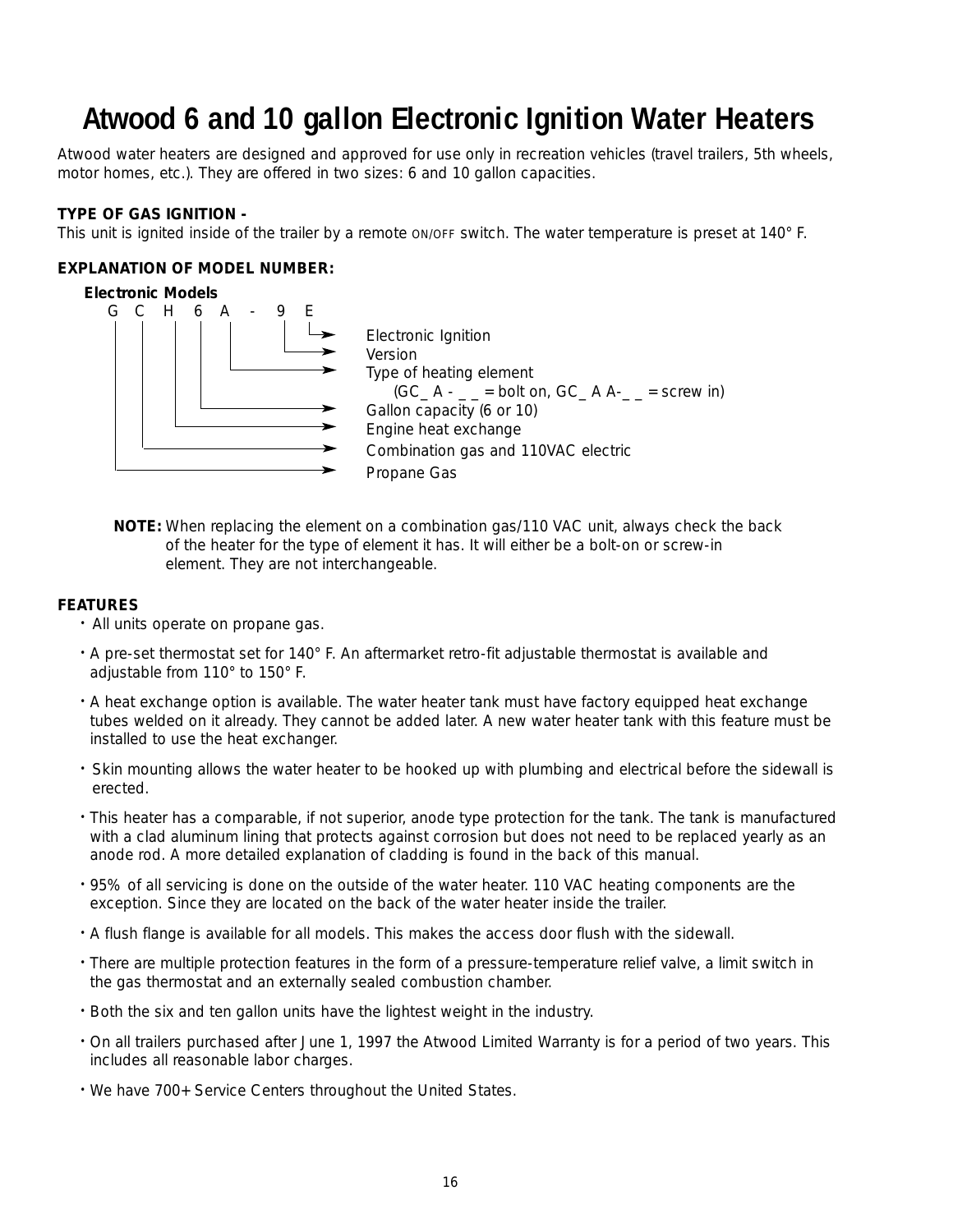# **Recommended Tools and Equipment**

**U-Tube Manometer** - This is the most accurate device for measuring gas pressure. If you use a dial-type manometer, it should be calibrated periodically with this type of manometer.

**Multi-meter** - This is the most versatile meter and will test continuity and 12VDC. These tests will allow one to verify voltage problems or faulty components. The entire electronic system can be tested with this meter.



# **MULTI-METER TO TEST CONTINUITY & VOLTAGE**



**Circuit Board Tester** - The tester is capable of testing any of the circuit boards (Fenwal and Channel models) that we have used on our water heaters. It is a simple table top device that will diagnose the following items on a circuit board: power circuit, sense circuit, spark generation and the lock-out mode. For use on circuit boards with a flying lead connection, splice a wire into the black wire of the tester harness with a 1/4" male terminal on the free end.



**Common Hand Tools** - 1/8˝ and 1/4˝ nut drivers, open end wrenches, flat blade and Phillips screw drivers.

**Leak Test Solution** - A solution that bubbles when applied to gas fittings or connections showing where a gas leak is present.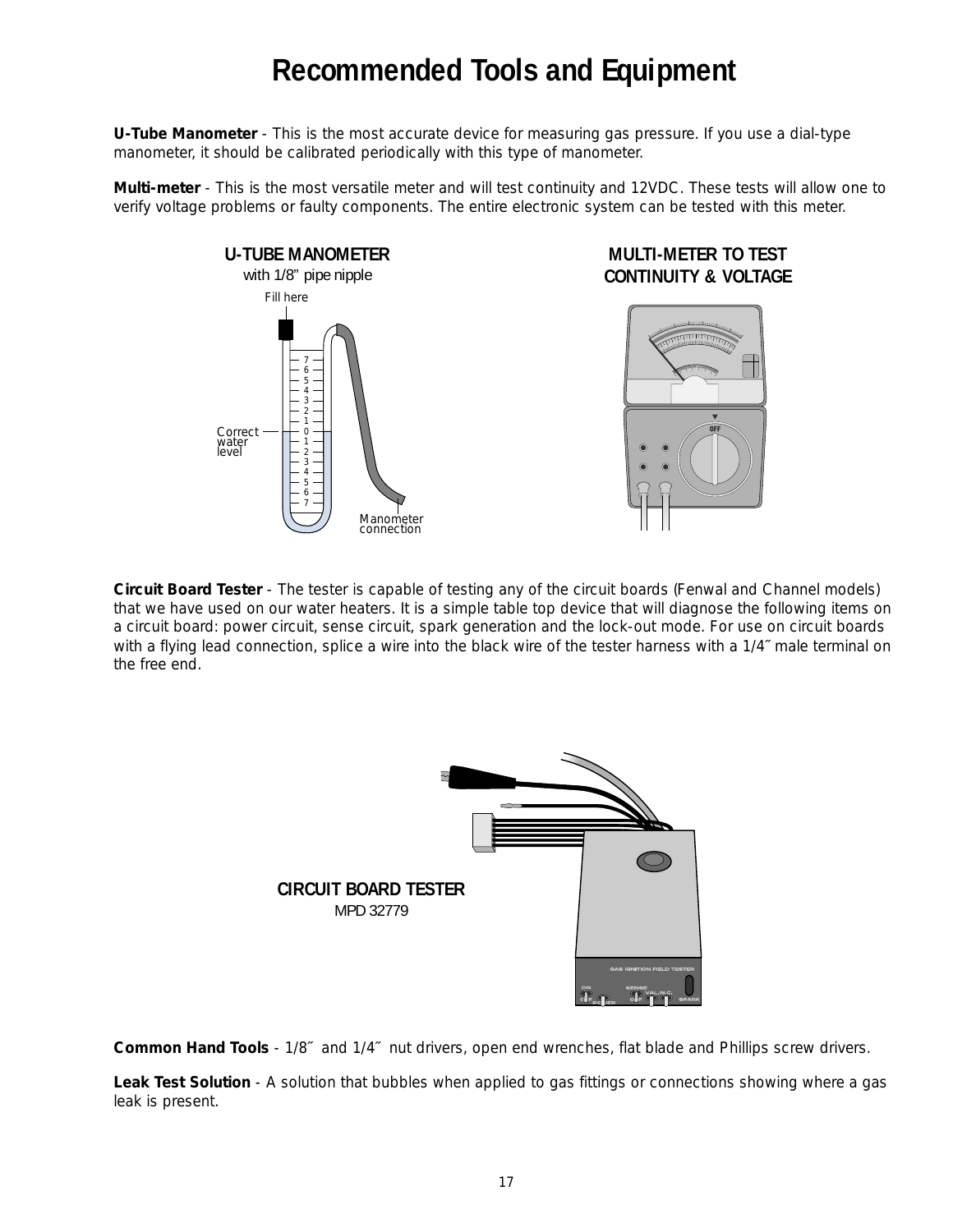# **DSI Sequence of Operation**

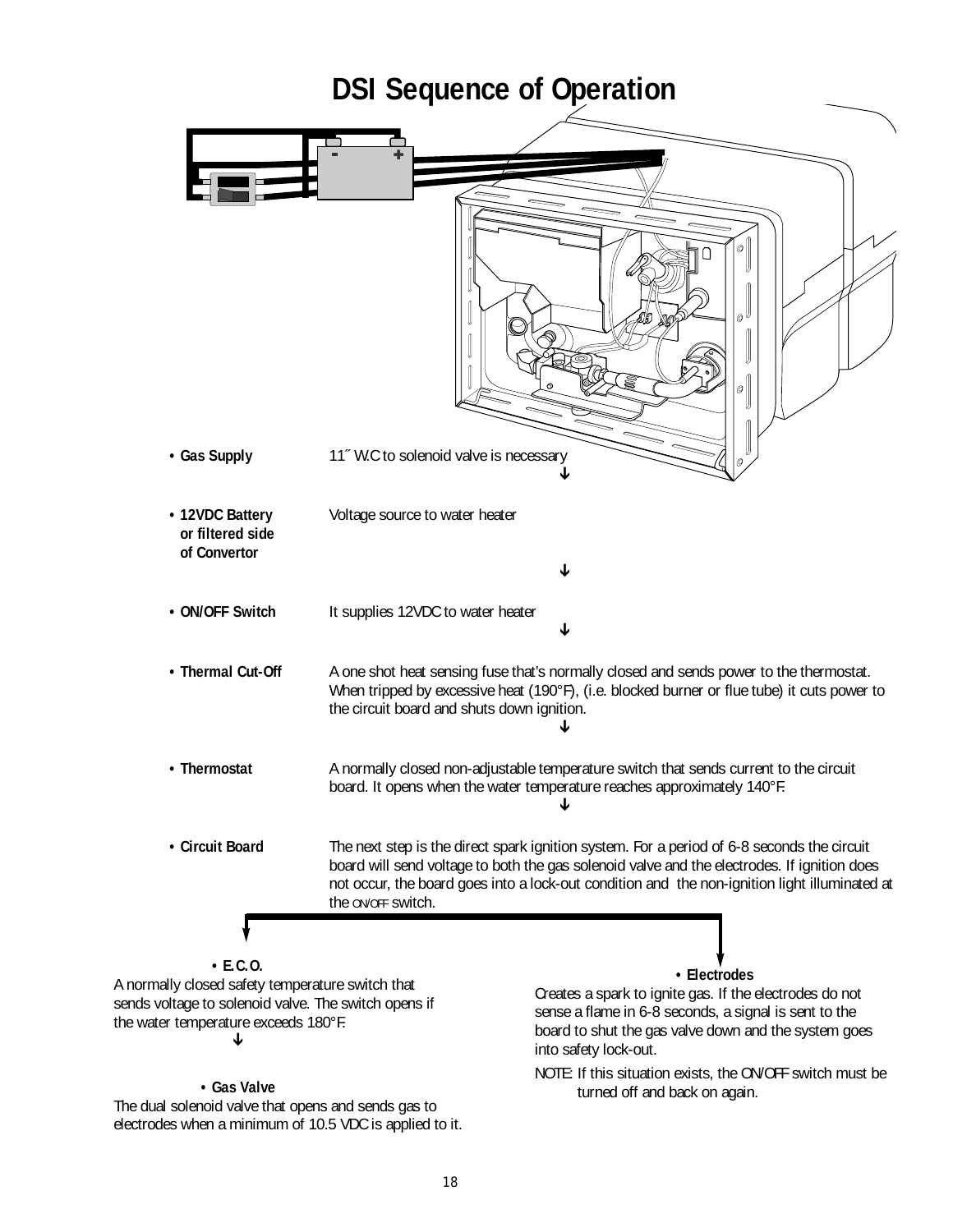

# **Electronic Ignition Water Heater TROUBLE SHOOTING GUIDE**

Effective: 5/26/98

Guides are only intended for use on Atwood® products by service technicians who have successfully completed Atwood® training. This guide should be used in conjunction with the appropriate Instruction Manual provided with the product and any applicable Industry standards. This is not intended to be a complete list. Please direct questions concerning service of Atwood® products to 800-825-4328 before proceeding.

#### **CAUSE SOLUTION**

#### **WATER HEATER LOCK OUT - SPARK PRESENT BUT NO GAS**

|                                                                 | -Set inlet pressure at a minimum 11" W.C. with two or more gas<br>appliances running |
|-----------------------------------------------------------------|--------------------------------------------------------------------------------------|
|                                                                 | Correct power supply - 10.5 VDC minimum                                              |
|                                                                 | -Clean burner tube                                                                   |
| Blocked main burner orifice ----------------------------------- | -Clean or replace orifice                                                            |
|                                                                 | -Secure wire connections                                                             |
| Loose wire connections on solenoid valve ------------------     | -Secure wire connections                                                             |
| Loose valve wire on wiring harness -----------------------      | Repair wire on edge connector or replace wiring circuit board harness                |
|                                                                 | -Replace E.C.O.                                                                      |
|                                                                 | Replace circuit board                                                                |
|                                                                 | -Replace coils or solenoid valve                                                     |
|                                                                 | -Correct gas supply                                                                  |
| Dirty connector on circuit board ----------------------------   | Clean edge connector                                                                 |

#### **WATER HEATER LOCK OUT - GAS PRESENT BUT NO SPARK**

| High tension lead wire loose --            | -Secure wire connection on circuit board             |
|--------------------------------------------|------------------------------------------------------|
| Electrodes loosely attached to main burner | -Secure electrodes to main burner                    |
| Improper electrode gapping --              | Re-position spark gap to 1/8" and into path of flame |
| Dirty electrodes                           | -Clean electrodes                                    |
| Wires loose in electrode porcelain         | Replace electrodes                                   |
| Cracked porcelain on electrode-            | -Replace electrodes                                  |
| Defective circuit board-                   | Replace circuit board                                |

## **WATER HEATER LOCK OUT - GAS AND SPARK PRESENT**

|                                                                                  | -Set inlet pressure at a minimum 11" W.C. with two or more gas         |
|----------------------------------------------------------------------------------|------------------------------------------------------------------------|
|                                                                                  | appliances running                                                     |
| Low voltage--                                                                    | -Correct power supply - 10.5 VDC minimum                               |
|                                                                                  | Secure electrical ground                                               |
| Electrodes out of flame pattern ------------------------------                   | -Re-adjust electrodes                                                  |
| Electrodes sparking to screw fastening burner to flue tube                       | Adjust electrodes away from screw                                      |
|                                                                                  | -Clean electrodes                                                      |
| Partial obstruction in main burner ----------------------------Clean main burner |                                                                        |
| Partially obstructed main burner orifice----------------------                   | -Clean main burner orifice or replace                                  |
|                                                                                  | -Adjust main burner air shutter approximately 1/4 open                 |
| Flame spreader on main burner out of adjustment ------                           | -Adjust flame spreader so that it is square to the end burner tube out |
|                                                                                  | of alignment of the main burner                                        |
| Manifold not aligned with main burner -------------------                        | Re-align solenoid valve with main burner                               |
| Partially opening solenoid valve -----------------------------                   | -Replace solenoid valve                                                |
|                                                                                  | Replace circuit board                                                  |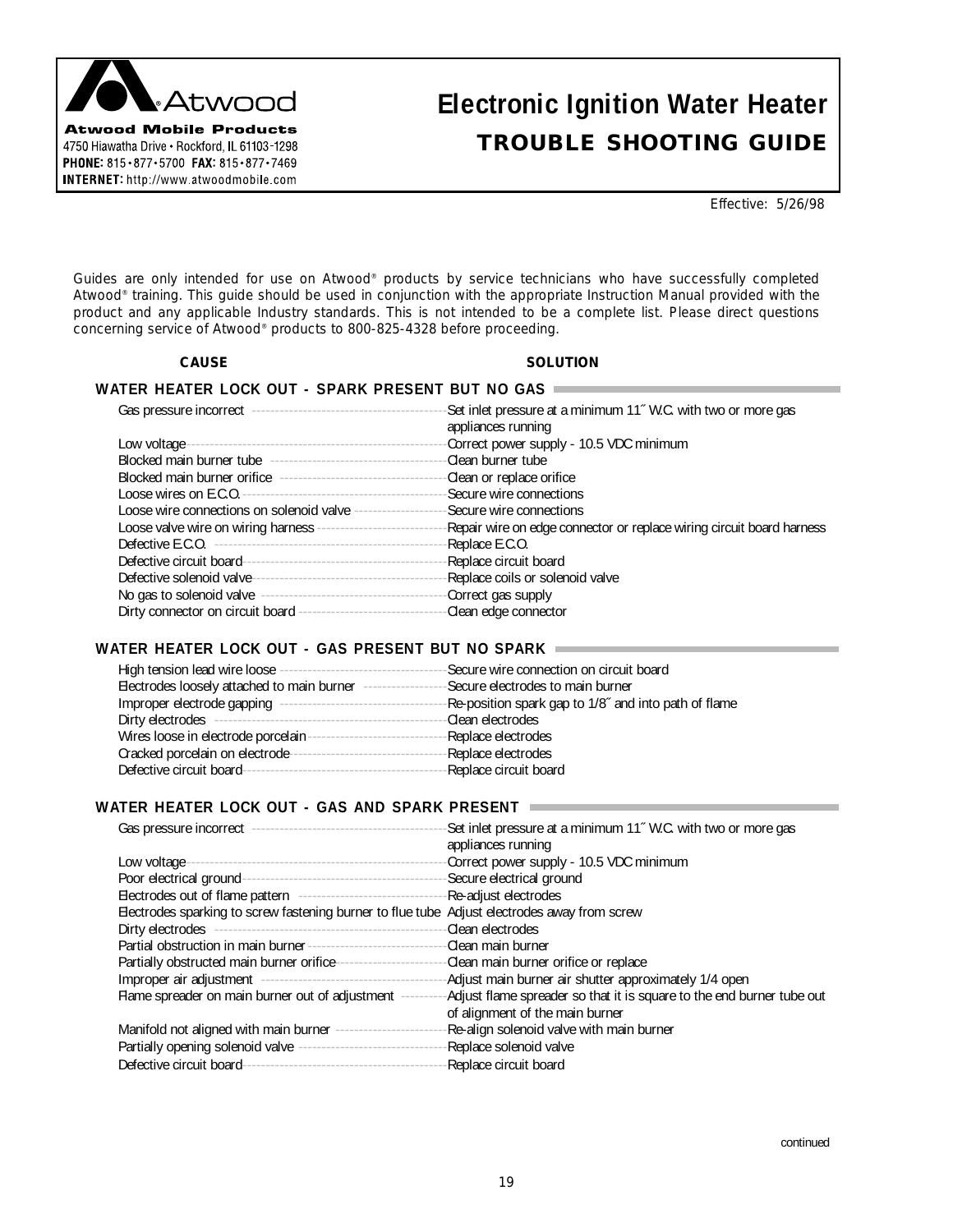| <b>CAUSE</b>                                                                          | <b>SOLUTION</b>                                                                                       |
|---------------------------------------------------------------------------------------|-------------------------------------------------------------------------------------------------------|
| EXCESSIVE OR INSUFFICIENT WATER TEMPERATURES                                          |                                                                                                       |
| By-pass kit valves not set properly ----------------------------                      | -Place valves in proper position                                                                      |
| Thermostat not seated against tank ---------------------------------Reseat thermostat |                                                                                                       |
|                                                                                       | -Replace thermostat                                                                                   |
| ERRATIC BURNER FLAME OR SOOTING                                                       |                                                                                                       |
|                                                                                       | -Set inlet pressure at a minimum 11" W.C. with two or more gas<br>appliances running                  |
|                                                                                       | -Replace gas supply                                                                                   |
|                                                                                       | -Adjust main burner air shutter approximately 1/4 way open. Flame<br>should be mainly blue and quiet. |
| Poor main burner alignment ---------------------------------                          | -Adjust valve and main burner alignment                                                               |
| Misaligned burner flame spreader ----------------------------                         | -Align flame spreader so it is square with end of burner tube.                                        |
|                                                                                       | -Clean orifice. DO NOT enlarge orifice                                                                |
|                                                                                       |                                                                                                       |
|                                                                                       |                                                                                                       |
|                                                                                       |                                                                                                       |
|                                                                                       |                                                                                                       |

# **NO SPARK AND NO GAS**

|                                                             | Correct power supply - minimum 10.5 VDC |
|-------------------------------------------------------------|-----------------------------------------|
| Dirty edge connector on circuit board-                      | Clean edge connector                    |
| Defective thermal cut-off --------------------------------- | -Replace thermal cut-off                |
| Defective ON/OFF switch                                     | Replace switch                          |
| Defective circuit board-                                    | Replace circuit board                   |
| Defective thermostat-                                       | Replace thermostat                      |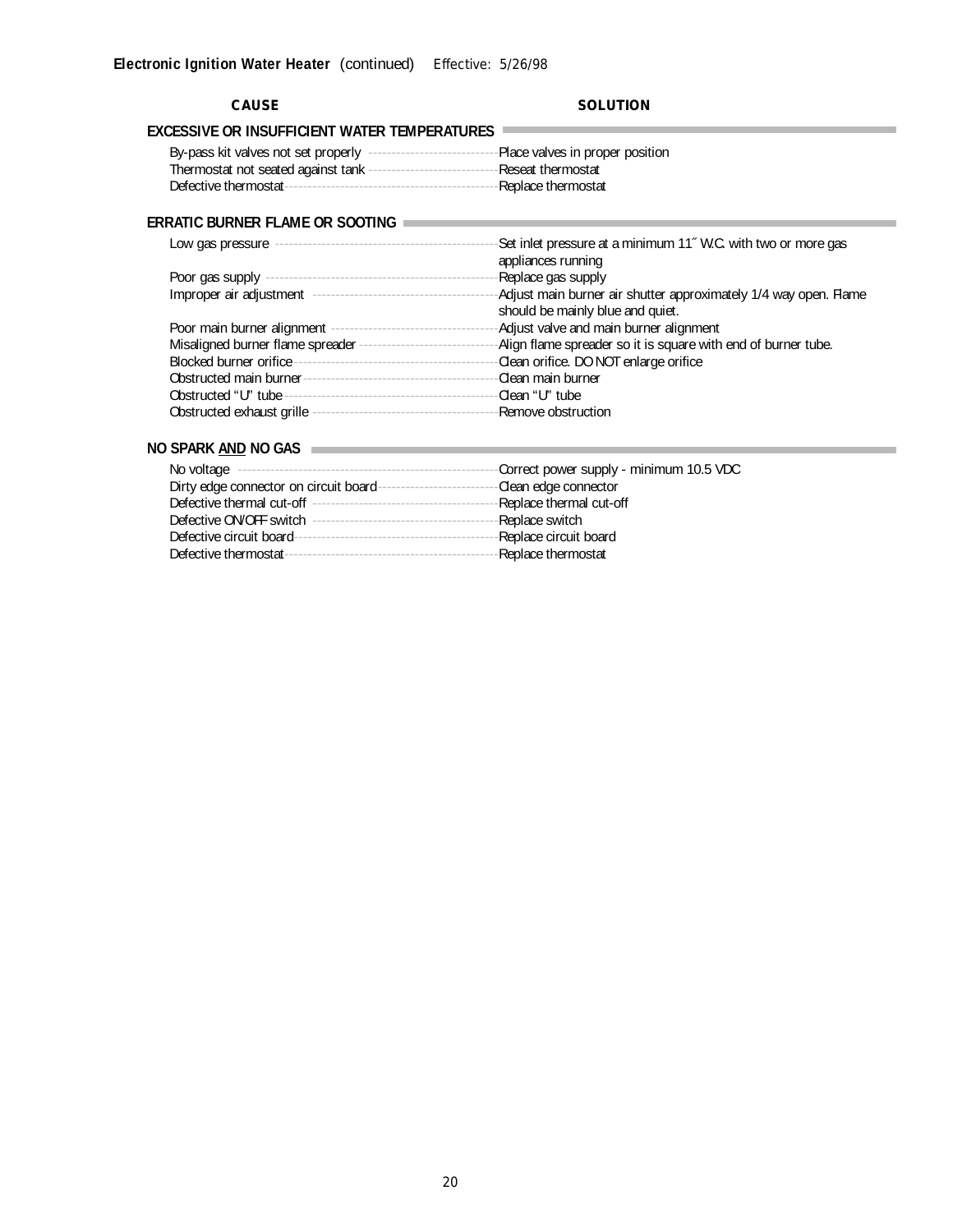

# **INTERMITTENT IGNITION**

Electronic Ignition Water Heater

# **INFORMATION GUIDE**

Effective: 8/21/00

Guides are only intended for use on Atwood® products by service technicians who have successfully completed Atwood® training. This guide should be used in conjunction with the appropriate Instruction Manual provided with the product and any applicable Industry Standards. This is not intended to be a complete list. Please direct questions concerning service of Atwood® products to 800-825-4328 before proceeding.

## 1. **CHECK ALL OF THE WIRE CONNECTIONS**.

Poor or corroded wire connections cause most of the intermittent problems in water heaters. You should go through and pull all of the wires off any spade connections. Then reconnect them and ensure the connections are tight and corrosion free.

We want to point out two connections often overlooked.

**First, check the (green) ground wire of the circuit board**. This wire screws down under the circuit board mounting screw. If that screw for the board is loose, you may not have a secure ground.

**Second, check the four wire edge connector going into the circuit board**. Remove the circuit board. Take a pencil eraser and clean the marks off the connection of the circuit board. Reconnect the four wire edge connector onto the circuit board and then immediately remove it. Look at the edge connection of the board. You need to see four good scratches in the connection. If you do not see four scratches, then you will need to repair the edge connector or replace the wire harness.

# 2. **CHECK THE INTEGRITY AND POSITION OF THE SPARK PROBE ASSEMBLY**.

The gap between the sparking probe and the ground probe should be 1/8 inch. The probes should be clean and free of cracks, flaking and 1/8" corrosion. Position the probes so that they are in the path of the gas flow. Cracks in the ceramic insulator can also be the source of an intermittent problem. To check for cracks insert a fiber washer or any other type of insulation material in the 1/8" gap between the rods. Remove the gas valve from the circuit and turn the unit on. If you see a spark jumping from the ceramic to the ground rod or bracket, replace the spark probe.

## $\sigma$ 3. **CHECK THE ALIGNMENT OF THE MAIN BURNER TO THE ORIFICE**.

Position the main burner tube (A) so that the gas coming out of the orifice (B) is going straight down the middle of the burner tube. If the alignment is off, the gas will bounce down the tube which will alter the gas flow once it reaches the spark. Manually shift the valve (C) with your hands to achieve this alignment.



# 4. **CHECK THE ALIGNMENT OF THE FLAME SPREADER ON THE BURNER TUBE**.

A



At the end of the burner tube there is a dime-shaped deflector disk. This disk spreads the flame out for proper heat distribution. Align the flame spreader (A) so that it is parallel to the end of the tube and positioned in the center of the end of the tube. If the flame spreader is out of position, it could divert the gas away from the spark and cause intermittent ignition.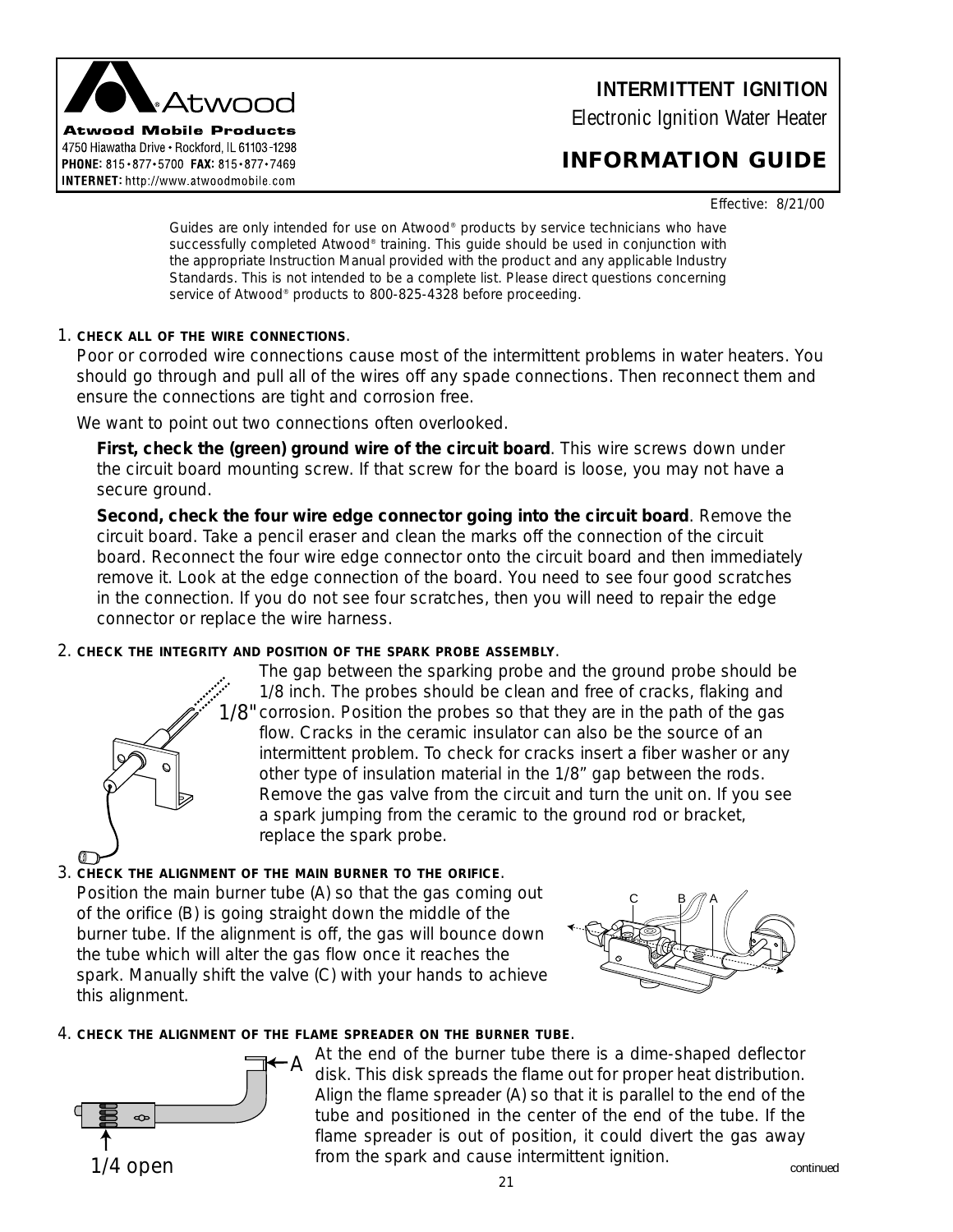## **Intermittent Ignition Water Heater** (continued) Effective: 8/21/00

## 5. **CHECK THE AIR ADJUSTMENT**.

The burner tube has an adjustable air shutter on it at the end where it goes over the orifice. Position the air shutter so that it is 1/4 of the way open. We are looking for a blue flame with small traces of yellow in the flame. If the flame is fairly quiet then it is adjusted correctly.

## 6. **CHECK THE CLEANLINESS OF THE ORIFICE**.

The orifice is the hex head brass fitting that is screwed onto the brass manifold of the valve. You will have access to this part once the burner has been removed. Remove the brass orifice and clean with isopropyl alcohol. **NEVER** enlarge the size of the orifice.

## 7. **CHECK FOR OBSTRUCTIONS IN THE MAIN BURNER TUBE**.

The cleanliness of this tube is very important. Spider webs, soot and other debris can accumulate, causing problems with gas flow down the tube. We recommend cleaning the burner tube with a brush and not compressed air. Compressed air may not fully remove the obstruction.

## 8. **CHECK THE CLEANLINESS OF THE FLUE TUBE**.

The flue tube is the 2-1/2 inch diameter tube that starts at the bottom right corner of the water heater (where the main burner flame enters) and comes out the top left. This tube can become blocked by debris like insect nests or soot. To clean remove the metal flue box in the top left corner of the water heater. To facilitate cleaning unfold a wire hanger, wrap a rag around the end and use this to swab out the tube.

# 9. **CHECK THE VOLTAGE TO THE VALVE**.

Make sure that the voltage to the gas solenoid valve is between 10.5 and 13.5 volts DC. Voltage drops can occur at almost any component. Turn on another twelve volt appliances when you check the voltage so that you can see how the converter is working with a load. The voltage itself can be intermittent. With linear converters the 12 VDC varies depending on the 115 VAC. If the 115 VAC is high then the 12 VDC will be high, and if the 115 VAC is low then the 12 VDC will be low. If the power to the water heater is connected to the unfiltered side of the converter, move it to the filtered side.

## 10. **CHECK THE GAS PRESSURE OF THE RV**.

Make sure the gas pressure of the RV is checked with preferably the furnace and the range on to simulate a load. The pressure should be 11 inch water column under load. Besides gas pressure being at the proper level there are other strange things that can happen inside gas lines that cause intermittent problems. We have seen oil build up in a gas line that meant there was good pressure to one appliance but not the correct pressure to another appliance. Moisture could also build up in the gas line that would freeze and partially block the line. Intermittent pressure from the regulator of the bottles is still another area that should be investigated.

# 11. **INTERMITTENT CIRCUIT BOARD**.

If you have gone through all of the above checks and the intermittent problem is still occurring, only then check the circuit board. Ensure the circuit board is clean and reasonably moisture free before you change it.

There are two major points that should have stood out to you from this list.

First, the majority of intermittent ignition problems on Atwood electronic ignition water heaters can be corrected by cleaning certain components or making simple adjustments.

Second, ignition problems can be found in other components than the circuit board. The circuit board is not the end all solution to ignition problems. This mindset developed a number of years ago with the introduction of the first circuit boards that were not very reliable. We've learned a lot since then. Technology has progressed making today's circuit boards very reliable. The circuit board can only do what the other components of the water heater allow it to do.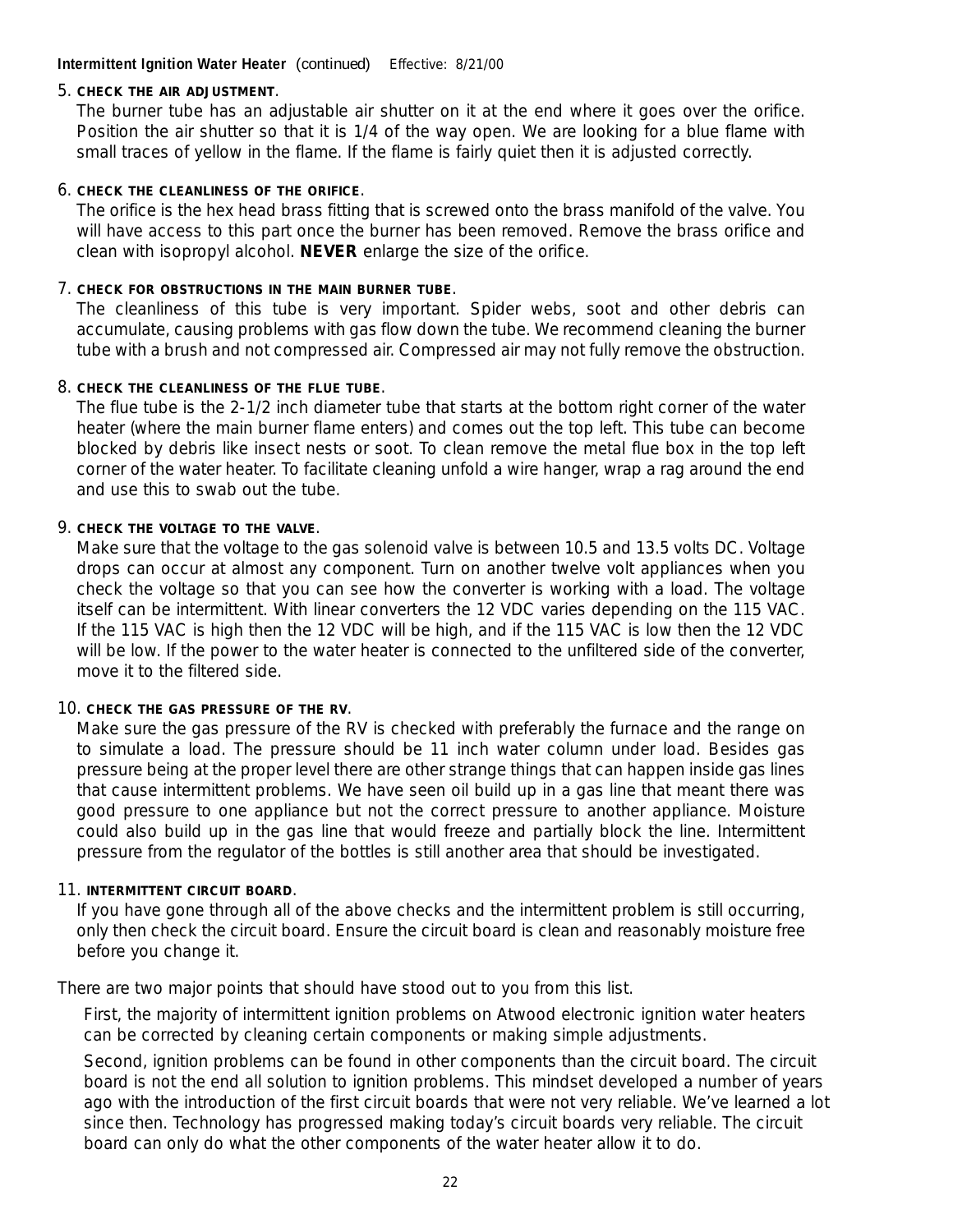#### **\*\*POTTED CHANNEL CIRCUIT BOARDS**

Atwood \*\*potted circuit boards can be tested using a multi-meter. This test must be performed with the circuit board removed, and the meter set to the ohms scale. This will check the continuity of all tracks on the harness connection of the board.

#### **The following steps should be used to test each track.**

A. Cross leads of meter to ensure it is registering continuity.

#### B. **TO TEST POWER TRACK**:

Place negative lead of the multi-meter to ground (green wire) track of edge connection and positive lead of the multi-meter to top power (brown wire) track of edge connection. If no continuity, board is defective. \*Atwood does not warranty this installation related failure.

#### C. **TO TEST LAMP TRACK**:

Place negative lead of the multi-meter to ground (green wire) track of edge connection and positive lead of the multi-meter to lamp (blue wire) track of edge connection. If no continuity, this indicates blown lamp track. Circuit board will still fire unit but lamp light will not come on. This is caused by a short in the blue wire between the unit and the switch. Wiring must be corrected before the board is replaced. \*Atwood does not warranty this installation related failure.

#### D. **TO TEST VALVE TRACK:**

Place negative lead of the multi-meter to ground (green wire) track of edge connection and positive lead of the multi-meter to valve (red wire) track of edge connection. If no continuity, this indicates a blown valve track.

- If the valve wire is shorting under the flue box Atwood will warranty the board.
- If the E.C.O. terminals are contacting the drawn pan – Atwood will warranty the board only if the inner tank of the water heater was installed flush on the floor of the coach.
- If the inner tank of the water heater does not rest flush against the floor of the coach –\*Atwood does not warranty this installation related failure.
- Installation related failures on circuit boards are the responsibility of the coach manufacturer.
- \*\* Non potted circuit boards can be checked by turning the board over and visually inspecting each track for a burn mark or break in the track itself. A burn mark or broken track indicates the board is blown. Depending on which track is blown determines whether it is covered under Atwood's warranty as stated in section B, C and D.

#### **THERMAL CUT-OFF DEVICE**

Current Atwood direct ignition water heaters are equipped with a thermal cut-off device. This device is located on the incoming power wire and is connected to the thermostat. The thermal cut-off is designed to permanently break circuit and shut down the water heater before excessive heat can cause damage due to obstructions in the main burner tube or flue tube caused by spiders or mud wasps. These obstructions can cause the main burner flame to burn outside the main burner tube. When the flame or the heat from the flame contacts the thermal cut-off, the circuit will open.

If there is **no heat damage** to the thermal cut-off, and if it is determined defective, Atwood will cover the replacement of this device under warranty. We will allow .25 hour at your Atwood approved warranty rate. If there **is heat damage** the device performed its safety feature and no warranty labor will be allowed. Any obstructions should be removed, alignment checked and gas pressure taken before a new thermal cut-off is installed.

Note: When replacing a thermal cut-off, also examine the grill in the access door while the door is in the closed position. The wide aluminum band of the grill should be at the bottom. If it is at the top, this condition may trap exhaust heat and possibly also cause thermal cutoff to trip. To correct, remove the grill from the door and snap back in place with the wide aluminum band at the bottom.

#### **THERMOSTAT**

The thermostat on this water heater is pre-set at 140° F. The water heater will cycle off when the water temperature reaches 140° F. and will generally take 20-25 minutes to reach this temperature. It will cycle back on when the water temperature cools down to approximately 115° F. In the latter part of the heating cycle though, it is very common for the pressure-temperature relief valve to weep. Refer to the page covering weeping relief valves to remedy this situation.

If a customer is dissatisfied with the temperature of the water, first check the water temperature with a cooking thermometer and verifying that the initial cycle is within the time noted above. If not, an adjustable thermostat may be purchased allowing the water temperatures to be adjusted from 110 - 150° F. It fits in place of the original thermostat.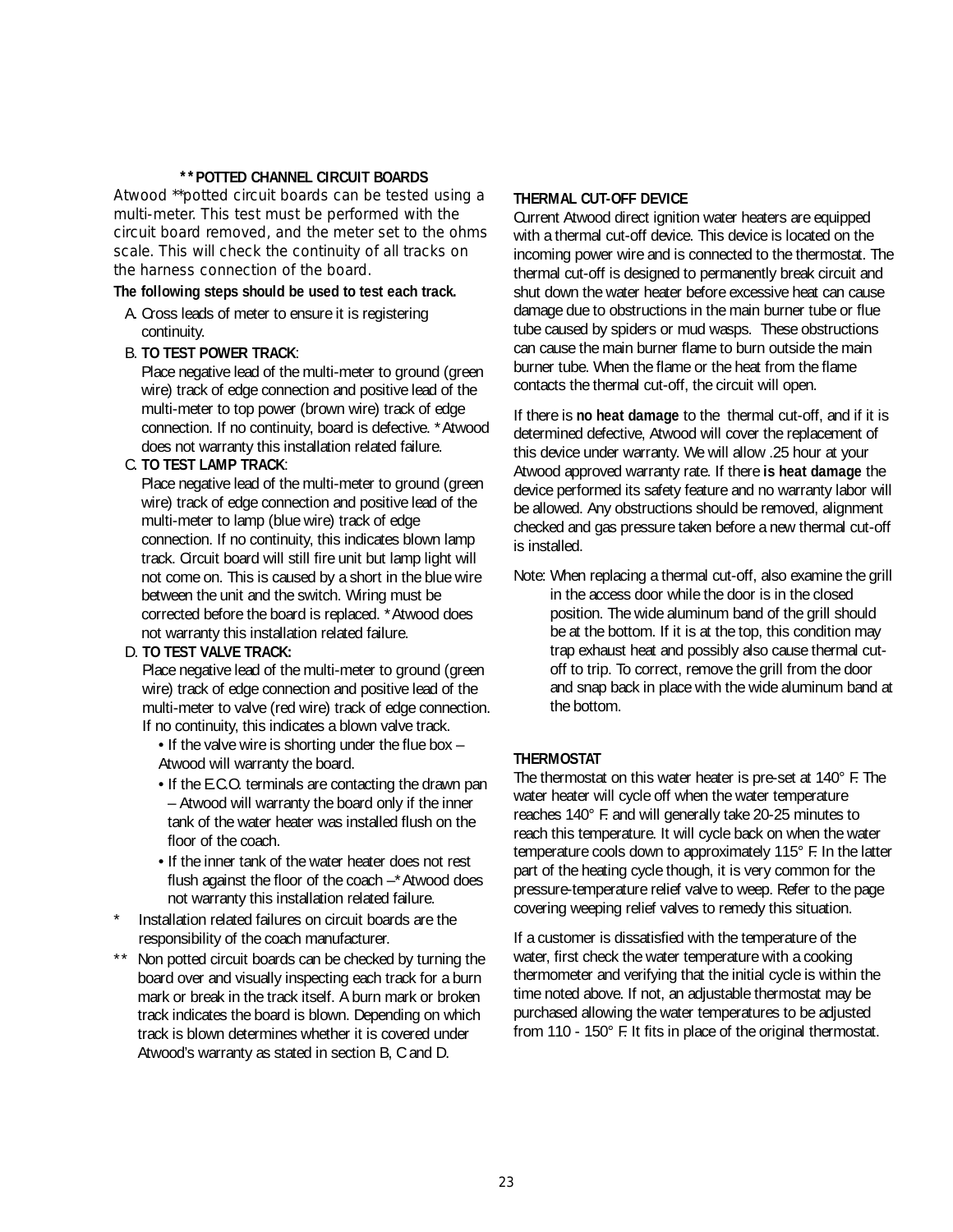# **Water Heater Wiring Schematics**





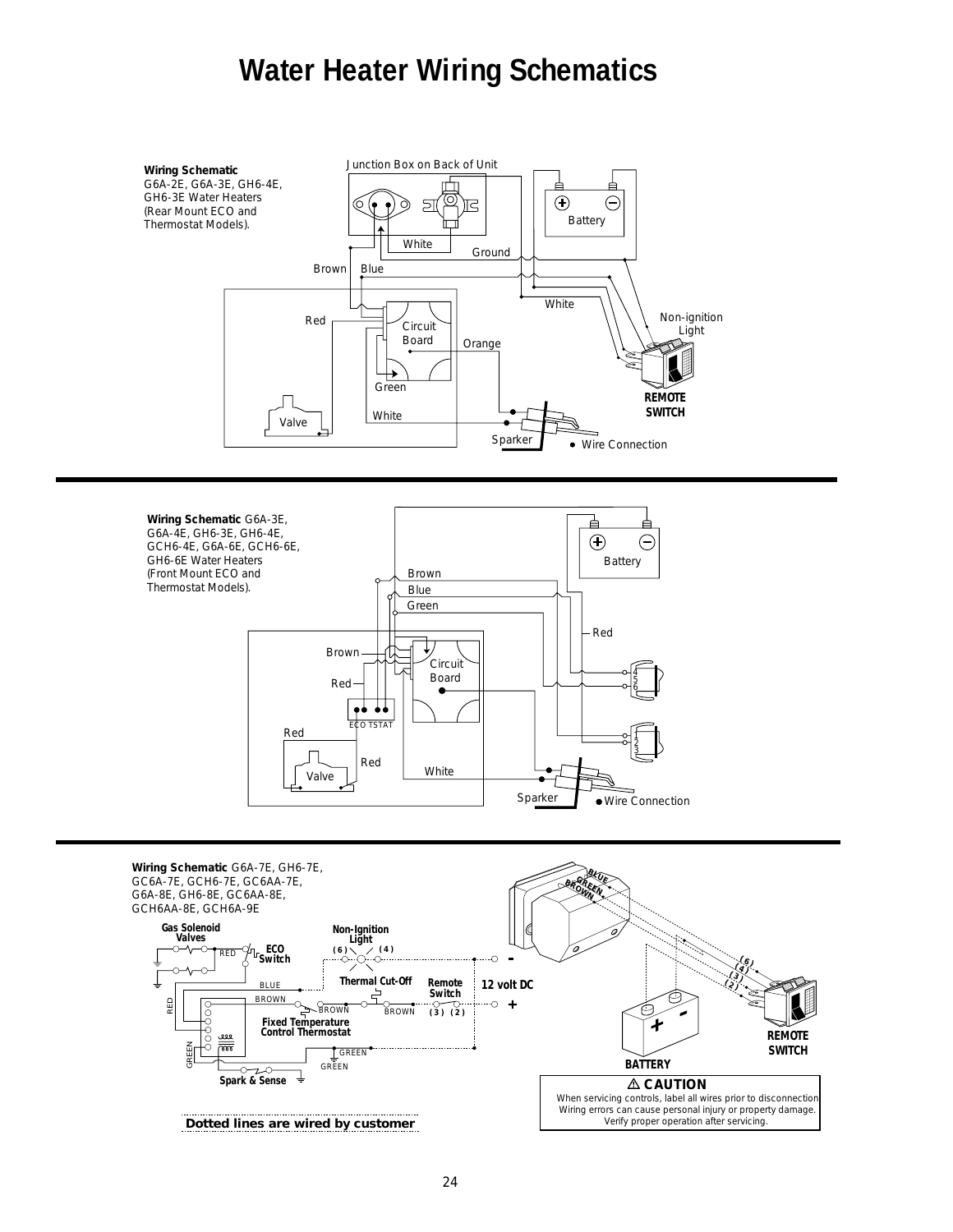

# **GENERAL INFORMATION**

# **QUESTIONS**

**The following questions should be answered during this portion of the manual:**

- · What causes the pressure-temperature relief valve to weep when unit is in heating cycle?
- · How can weeping pressure-temperature relief valves be reduced or eliminated?
- · What are the proper draining procedures to help reduce lime deposits and extend tank life?
- · Will a tank split for any other reason besides freezing?
- · What functions do the retaining rings serve when replacing an inner tank?
- · What are the most common ways to winterize a tank?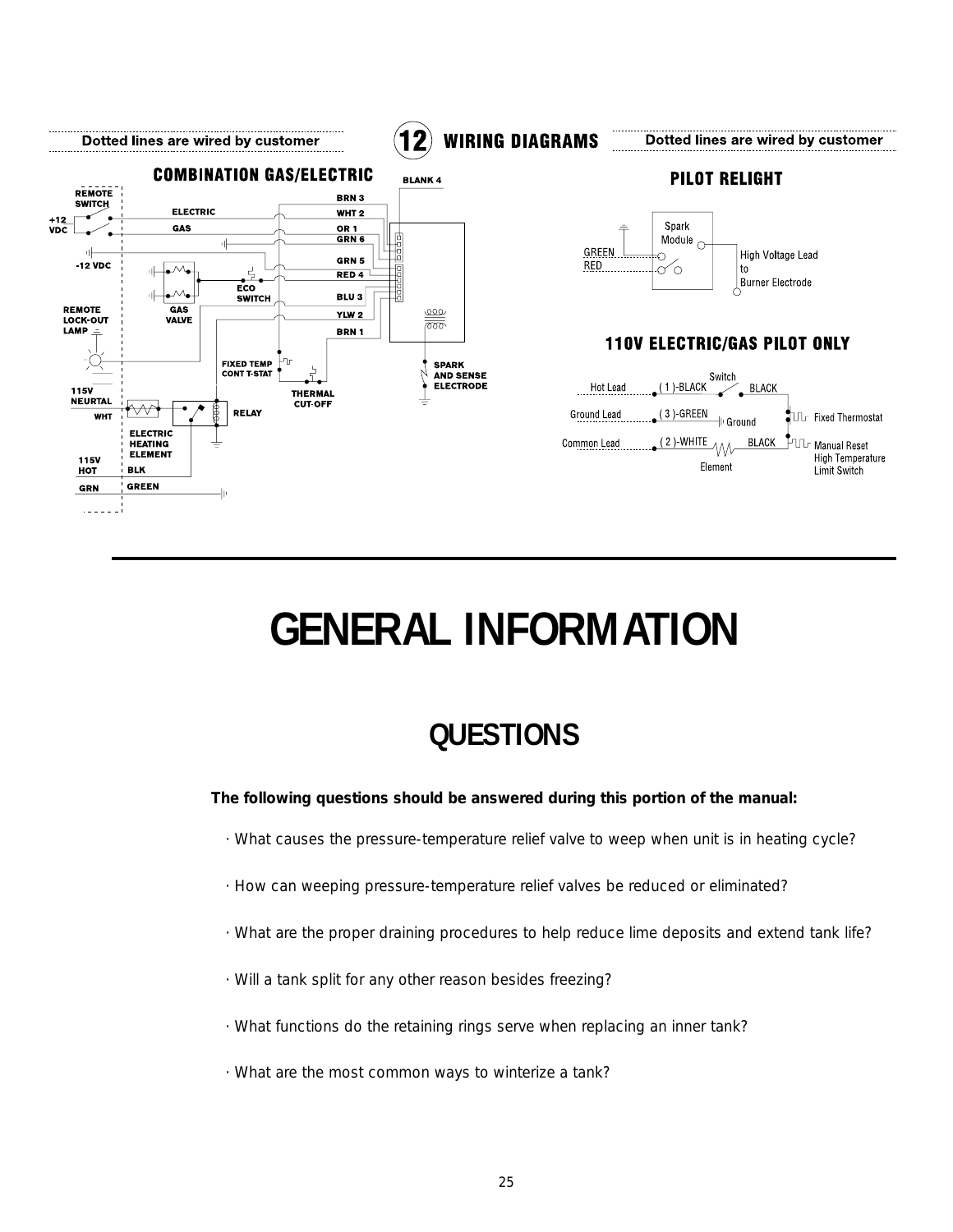# **PRESSURE-TEMPERATURE RELIEF VALVE**

Weeping or dripping of a pressure-temperature relief valve while the water heater is running DOES NOT mean it is defective. This is normal expansion of water as it is heated in the closed water system of a recreation vehicle. The Atwood water heater tank is designed with an internal air gap at the top of the tank to reduce the possibility of weeping and dripping. In time, the expanding water will absorb this air. To replace the air follow these steps:

- **Step 1:** Turn off water heater
- **Step 2:** Turn off incoming water supply
- **Step 3:** Open the closest hot water faucet in the coach
- **Step 4**: Pull handle of pressure-temperature relief valve straight out and allow water to flow until it stops.
- **Step 5**: Allow pressure-temperature relief valve to snap shut, turn on water supply and close faucet.



# **WATER HEATER TANK CORROSION**

Pinhole leaks from galvanic corrosion may cause the water heater tank to fail.

Microscopic particles of metals (like iron and copper) suspended in water, set up a reaction inside the water heater that is not unlike the principle on which an automotive battery operates. The aluminum tank is the anode and the metals in the water serve as the cathode. Consequently, the aluminum gradually sacrifices itself and aluminum particles are carried away with the water flow.

A white scaly material (aluminum oxide) often is formed around the points where the heaviest action is taking place and heat accelerates the process. Severity of the problem varies considerably in different locales depending on the metal and mineral content of the water. White deposits inside the water heater tank are usually from water impurities that have settled out.

Periodic flushing of the water heater tank under pressure is recommended to slow down this process. For flushing instructions see your owners manual or contact Atwood for a copy of our recommended procedure.

## **ATWOOD CLAD TANK**

The Atwood water heater tank is constructed of a core of high strength aluminum. The interior of the tank consists of a 15% thickness of type 7072 aluminum (pure aluminum and zinc) that is fused to the core during the rolling process. This material protects the tank from the affects of heavy metals and salts found in waters throughout the country. It is anodic to these heavy metals and acts much like an anode in a steel glass lined tank except it will last much longer. There is also no need to replace an anode on a yearly basis.

Flushing the tank on a regular basis has been found to be helpful in insuring the best performance of your water hater and adding to the useful life of the tank. For flushing instructions see your owners manual or contact Atwood for a copy of our recommended procedures.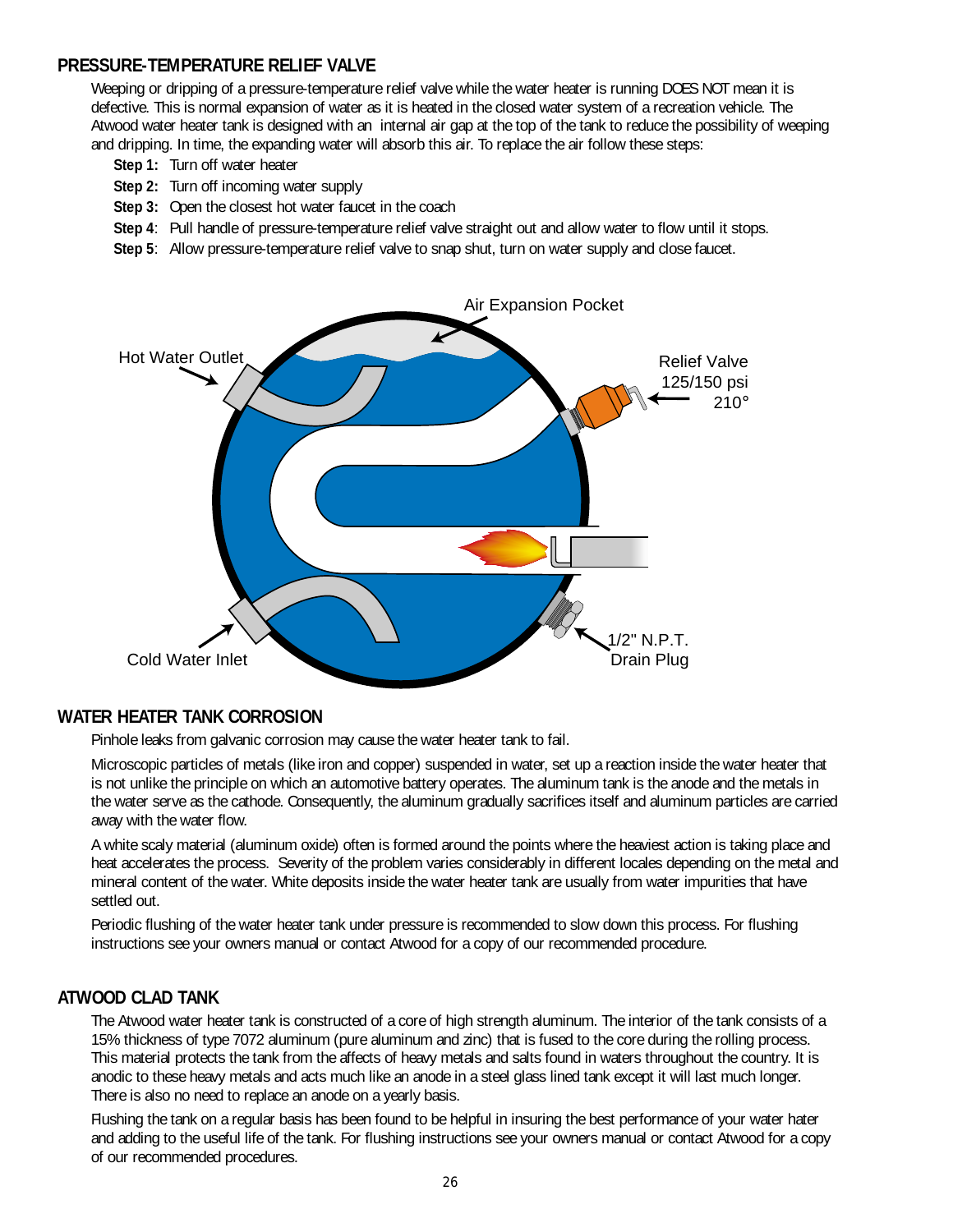# **FLUSHING YOUR WATER HEATER TO REMOVE THE ROTTEN EGG ODOR**

- 1. Turn off your main water supply. Drain you water heater tank. Reinstall drain plug. Remove the pressure-temperature relief valve. With a funnel use 4 parts white vinegar to two parts water. (In a 6 gallon tank that would be 4 gallons vinegar to 2 gallons water).
- 2. Cycle the water heater, letting it run under normal operation 4-5 times. At no time do you remove the vinegar from the tank Once this has been completed, remove the drain plug and drain the water heater.
- 3. After thoroughly draining the tank, to remove the sediment, flush the water heater.

If you elect to use air pressure, it may be applied either through the inlet or outlet on the rear of the tank or applied through the pressure-temperature relief valve. Remove the pressure-temperature relief valve and insert your air pressure through the pressure-temperature relief valve coupling. In either case, with the drain valve open, the air pressure will force the remaining water out of the unit.

If air pressure is unavailable, your unit can be flushed with fresh water. Fresh water should be pumped into the tank either with the onboard pump or external water pressure. External pressure may be hosed into the unit either through the inlet or outlet found on the rear of the tank or the pressure-temperature relief valve coupling located on the front of the unit. Continue this flushing process for approximately five minutes allowing ample time for the fresh water to agitate the stagnant water on the bottom of the tank and forcing the deposits through the drain opening.

- 4. Upon completion of the steps above, replace the drain plug and the pressure-temperature relief valve.
- 5. Refill tank with fresh water that contains no sulphur.

The Atwood water heater is designed for use in a Recreation Vehicle. If you use your vehicle frequently or for long periods of time, flushing the water heater several times a year will prolong the life of the storage tank.

# **WINTERIZING INSTRUCTIONS**

- 1. Turn off your main water supply, that is, your pump or your water hook up source.
- 2. Drain your water heater inner tank. Upon doing so, you will note that, due to the location of the drain plug. approximately two quarts of water will remain in the bottom of the tank. This water contains most of the harmful corrosive particles. If while draining the unit, you note that it is flowing sporadically or trickling, instead of flowing steadily, we recommend one of two things. You should first open your relief valve to allow air into the tank and secondly, take a small gauge wire or coat hanger device and prod through the drain opening to eliminate any obstructions.
- 3. After thoroughly draining the tank, you should then flush it with air pressure or fresh water. If you elect to use air pressure, it may be applied either through the inlet or outlet on the rear of the tank. It may also be applied through the relief valve part. In this case, it will be necessary to first remove the relief valve support flange. In either case, with the drain valve open, the air pressure will force the remaining water, along with the corrosive particles, out of the unit. However, if air pressure is unavailable, your unit can be flushed with fresh water. Fresh water should be pumped into the tank either with the assistance of the on-board pump or with the assistance of external water either through the inlet or outlet found on the rear or the relief valve coupling located on the front of the unit. Continue this flushing process for approximately five minutes allowing ample time for the fresh water to agitate the stagnant water on the bottom of the tank and thus forcing the deposits through the drain opening.
- 4. Upon completion of the steps above, replace the drain plug and the pressure-temperature relief valve.
- 5. After this procedure, there will be approximately two quarts of water left at the bottom of the inner tank. Should this water freeze it will not cause any splitting of the tank.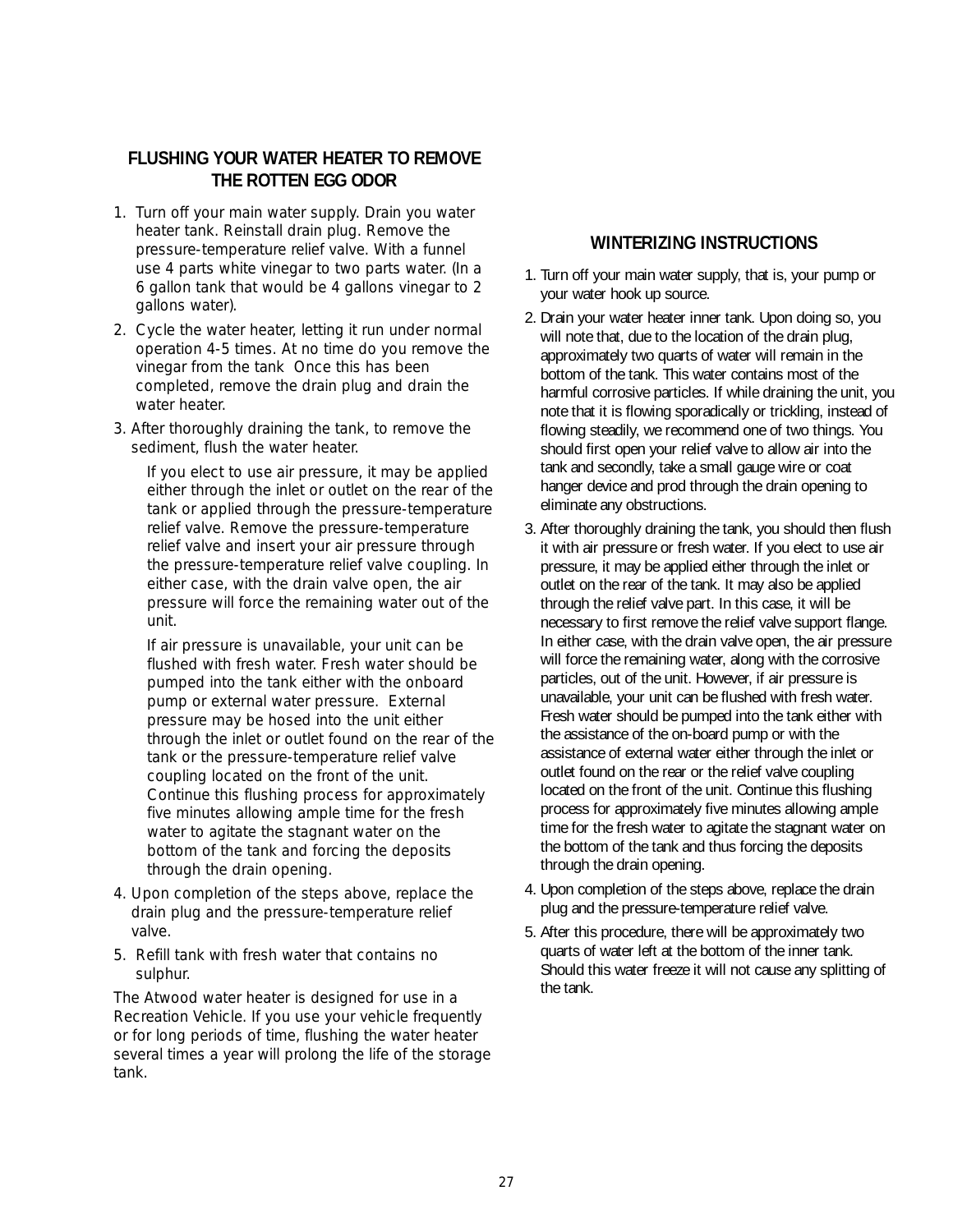# **WATER HEATER TERMINOLOGY**

| Terminology                  | <b>Definition</b>                                                                                                                | Terminology                                 | Definition                                                                                                                        |
|------------------------------|----------------------------------------------------------------------------------------------------------------------------------|---------------------------------------------|-----------------------------------------------------------------------------------------------------------------------------------|
| AGA                          | American Gas Association                                                                                                         | <b>Main Burner</b>                          | a gas and air mixing tube                                                                                                         |
| <b>Access Door</b>           | hinged cover on outside of water<br>heater                                                                                       |                                             | Main Burner Air Shutter the slotted sleeve on tube that<br>allows for gas and air adjustment                                      |
| <b>By Pass Kit</b>           | a combination of hoses and valves<br>that can aid in the winterization of<br>the water heater                                    | Main Burner Orifice                         | a precision drilled fitting that<br>regulates the BTU's of<br>combustion                                                          |
| <b>CGA</b>                   | <b>Canadian Gas Association</b>                                                                                                  |                                             | N.P.T. (Nat'l Pipe Thread) a plumbing measurement standard                                                                        |
| Calibration                  | the condition determining whether<br>the thermostat is registering                                                               | <b>Pilot Assembly</b>                       | A gas tube, orifice & thermocouple                                                                                                |
|                              | temperatures properly                                                                                                            | <b>Pilot Orifice</b>                        | a precision drilled thimble shaped                                                                                                |
| Cam-Loc Fastener             | a door securing device                                                                                                           |                                             | component that meters gas flow<br>to pilot                                                                                        |
| <b>Circuit Board</b>         | an electronic panel that controls the<br>spark, solenoid valve and senses<br>the main burner flame                               |                                             | Pilot Relight Ignition Module 12 volt electronic panel that<br>provides spark ignition and flame<br>sense to maintain pilot flame |
| Drawn Pan                    | metal pan attached to the water<br>heater tank and fastened to coach<br>sidewall to isolate combustion to<br>outside of coach    | Pressure-Temperature<br><b>Relief Valve</b> | a pressure and temperature safety<br>device used on water heating<br>vessels.                                                     |
| <b>DSI</b>                   | direct spark ignition a.k.a.<br>electronic ignition                                                                              | <b>Ring and Gasket</b>                      | retaining fiber & metal rings that<br>secure combustion pan to tank                                                               |
| E.C.O. (energy cut off)      | high temperature re-set shut off<br>device                                                                                       | <b>Sight Glass</b>                          | burner flame viewing port on<br>access door                                                                                       |
| Electrolysis                 | electro chemical corrosive process<br>that can cause pinholes in tanks                                                           | <b>Spark Probe Assembly</b>                 | a spark electrode & flame sensing                                                                                                 |
| <b>Fenwal Tester</b>         | a diagnostic circuit board analyzer                                                                                              | <b>Thermal Cut-Off</b>                      | heat sensing diode that cuts<br>power to circuit board if a flame                                                                 |
| <b>Flame Spreader</b>        | a round deflective piece found at<br>the combustion end of main burner.                                                          |                                             | backs out of the burner tube or<br>flue tube normally caused by an<br>obstruction in these areas                                  |
| <b>Flue Box</b>              | a chamber that separates air intake<br>and exhaust                                                                               | Thermostat (gas)                            | a temperature sensitive device for                                                                                                |
| <b>Flue Tube</b>             | combustion and water heating<br>surface area on inside of tank                                                                   |                                             | turning on and off the flow of gas<br>(T-stat)                                                                                    |
| <b>Flying Lead</b>           | flame sensing wire that is<br>sometimes found hard wired to<br>circuit board                                                     |                                             | Thermostat (120 volt AC) a surface mount temperature<br>sensitive device that turns on/off<br>heating element                     |
| <b>Front of Water Heater</b> | access door side of water heater                                                                                                 | Thermostat (12 Volt DC)                     | a surface mount temperature<br>sensitive device that turns on/off                                                                 |
| <b>Gas Solenoid Valve</b>    | a 12 volt DC device that turns on or<br>off the flow of gas                                                                      |                                             | the voltage to the circuit board                                                                                                  |
| <b>Immersion Element</b>     | an AC electrical heating coil that is<br>immersed directly into water                                                            | Thermocouple                                | a device, when heated, generates<br>millivolts of electricity                                                                     |
| <b>Inverted Flare</b>        | type of connection using double                                                                                                  | UL                                          | <b>Underwriters Laboratories</b>                                                                                                  |
| <b>Inner Tank</b>            | flare fitting and tube nut<br>patented, designed vessel for                                                                      | "U" Tube                                    | also referred to as a flue tube on<br>some water heater models                                                                    |
|                              | heating water                                                                                                                    | Winterization                               | process of preparing a water                                                                                                      |
| Jade <sup>®</sup> Knob Clip  | a horse shoe retainer clip on main<br>shaft of Jade® Gas thermostat that<br>allows for proper moving of<br>ON/OFF knob and shaft |                                             | heater for cold winter storage                                                                                                    |

 $\overline{\phantom{a}}$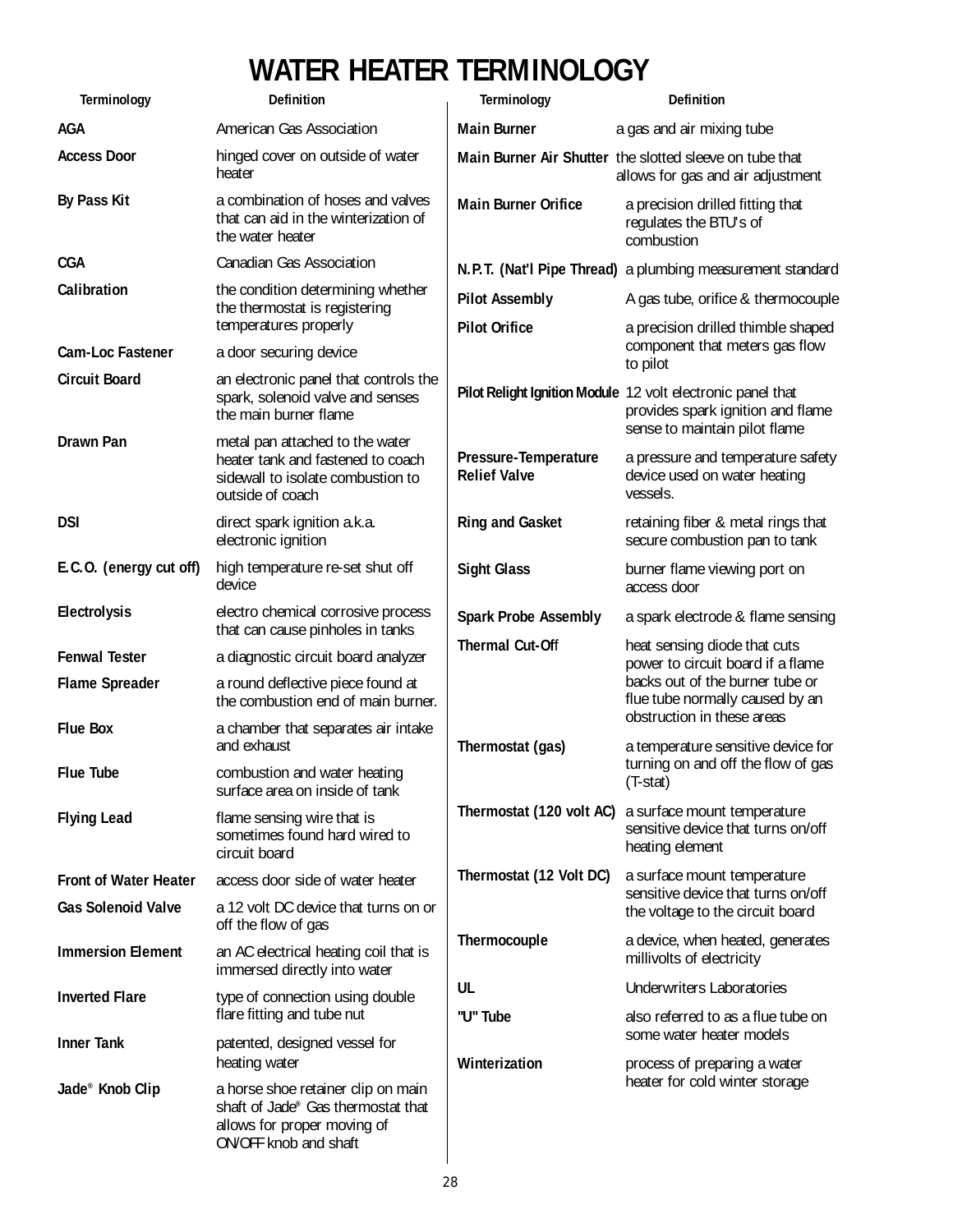# **ATWOOD WATER HEATER LIMITED WARRANTY**

Atwood Mobile Products warrants to the original owner and subject to the below mentioned conditions, that this product will be free of defects in material or workmanship for a period of two years from the original date of purchase. Atwood's liability hereunder is limited to the replacement of the product, repair of the product, or replacement of the product with a reconditioned product at the discretion of the manufacturer. This warranty is void if the product has been damaged by accident, unreasonable use, neglect, tampering or other causes not arising from defects in material workmanship. This warranty extends to the original owner of the product only and is subject to the following conditions:

- 1. For a period of two years from the date of purchase, Atwood will replace the complete water heater if the inner tank leaks due to corrosion. This warranty includes reasonable labor charges required to replace the complete water heater.
- 2. For two years from the date of purchase, Atwood will repair or replace any part defective in material or workmanship. This warranty includes reasonable labor charges, required to remove and replace the part. Service calls to customer's location are not considered part of these charges and are, therefore, the responsibility of the owner.
- 3. This warranty does not cover the following items classified as normal maintenance:
	- a. adjustment of gas pressure
	- b. cleaning or replacement of burner orifice
	- c. cleaning or adjustment of burner tube
	- d. cleaning or adjustment of flue
	- e. cleaning or adjustment of pilot and thermocouple
	- f. adjustment of pressure-temperature relief valve
- 4. **In the event of a warranty claim, the owner must contact, in advance, either a certified Atwood Service Center or the Atwood Service Department. Warranty claim service must be performed at a certified Atwood Service Center (a list will be provided at no charge) or as approved by the Consumer Service Department, Atwood Mobile Products, 4750 Hiawatha Drive, Rockford, IL 61103-1298 USA. Phone: (815-877-5700).**
- 5. Return parts (or water heater) must be shipped to Atwood "Prepaid". Credit for shipping costs will be included with the warranty claim. The defective parts (or water heater) become the property of Atwood Mobile Products and must be returned to the Consumer Service Department, Atwood Mobile Products, 4750 Hiawatha Drive, Rockford, IL 61103-1298 USA.
- 6. This warranty applies only if the unit is installed according to the installation instructions provided and complies with local and state codes.
- 7. The warranty period on replacement parts (or water heater) is the unused portion of the original warranty period.
- 8. Damage or failure resulting from misuse (including failure to seek proper repair service), misapplication, alterations, water damage, or freezing are the owner's responsibility.
- 9. Atwood does not assume responsibility for any loss of use of vehicle, loss of time, inconvenience, expense for gasoline, telephone, travel, lodging, loss or damage to personal property or revenues. Some states do not allow the exclusion or limitation of incidental or consequential damages, so the above limitations or exclusions may not apply to you.
- 10. Any implied warranties are limited to two (2) years. Some states do not allow limitations on how long an implied warranty lasts, so the above limitation may not apply to you. This warranty gives you specific legal rights and you may also have other rights which vary from state to state.
- 11. Replacement parts (components or tanks) purchased outside of the original water heater warranty carry a 90 day warranty. This includes the part at no charge and reasonable labor charges to replace it.

This Atwood heater is designed for use in recreational vehicles for the purpose of heating water as stated in the "data plate" attached to the water heater. Any other use, unless authorized in writing by the Atwood Engineering Department, voids this warranty.

# **Warranty Procedures**

Atwood water heater, furnace, range, hardware or detector warranties can be submitted in one of two ways.

If you are already set up with an owner care program with an OEM, you should submit the faulty part and claim through their system.

To submit a claim directly through Atwood the following information is required:

- 1. **Owner's Name and Address**.
- 2. **Date of Purchase** obtain from copy of original bill of sale.
- 3. **Model and Serial Number** The model and serial number, which is located on every water heater, furnace and range is required on all Atwood appliance claims.
- 4. **Manufacturer, Model, Year and VIN # of RV**.
- 5. **Work Performed**  Describe in detail findings of existing problem and corrective measure taken.
- 6. **Return Parts** A "MUST RETURN" parts list is attached. Failure to return parts listed will result in denial of your warranty claim.
- 7. **Return Good Number** a Return Goods Number (RGN) must accompany all returned parts. This number may be obtained by calling the Atwood Mobile Products Service Department at 1-800-825-4328. The RGN must be clearly marked on the outside of each carton. Failure to do so will result in your shipment being refused at our receiving department.
- 8. **Return Freight**  Atwood does not accept C.O.D. shipments. Freight to return parts to Atwood should be indicated on your claim or repair order and you will be reimbursed.
- 9. **Travel Time** Because our warranty is based on the customers ability to present the unit for service, and in an attempt to maintain our low cost products, reimbursement for mileage, service calls and travel time **WILL NOT BE ALLOWED**.
- 10. **Payment for Warranty Service** All parts are replaced at no charge, freight prepaid upon our inspection. Labor, on net 30 accounts is paid by credit memo within 30 days of receipt of parts.
- 11. **Flat Rate Schedule** A reasonable flat rate schedule for warranty repairs has been set for each Atwood product and/or parts. Should unusual circumstances take you beyond the standard time allowance, you must have prior approval by contacting the Atwood Mobile Products Service Department at 1-800-825-4328, and press option 5 after the recording.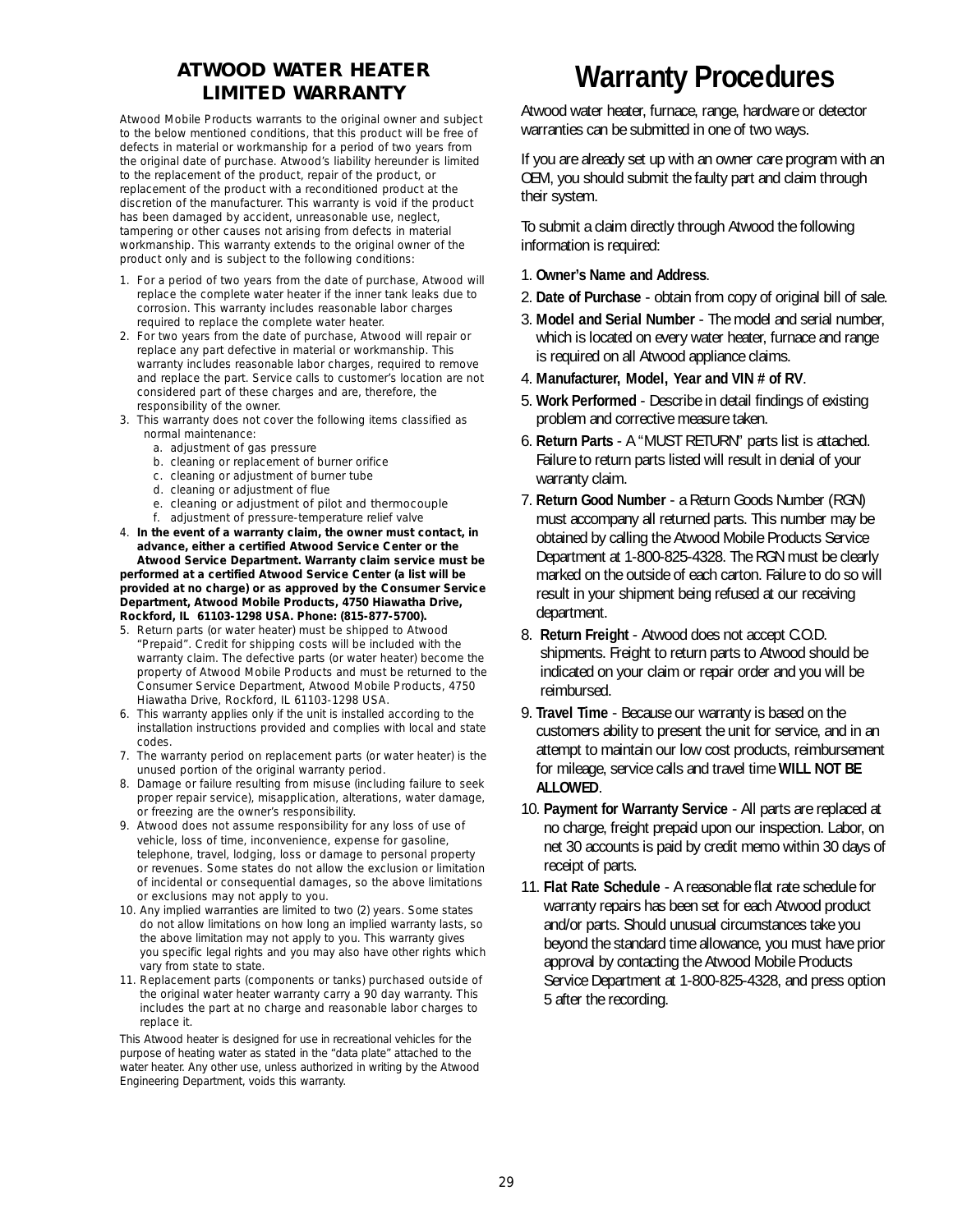# **FOR EFFICIENT PROCESSING OF CLAIM**

- 1. Call for a RGN number.
- 2. Fill Warranty Service Report form out completely.
- 3. Using tape or a tag mark the returning part with the  $RGN #$ .
- 4. Package part including the Warranty Service Report in the box.
- 5. On the outside of the package clearly mark the RGN number.
- 6. Return part to the correct Division of Atwood Mobile **Products**

# **Return Goods Policy**

Effective August 7, 1995, all Atwood defective returns will no longer be repaired at the warehouses and returned to customers. Defective returns will be shipped back to the respective manufacturing facility for problem cause analysis within 30 days of sales. Full credit will be issued if the cause analysis determines Atwood is responsible. If the cause analysis determines the customer is responsible, partial or no credit will be issued.

**Warranty Returns** - the warranty policy, must return policy and approved labor rates provide the framework for warranty returns by product line.

**Non-Defective Returns** - A restocking fee of 20% will be charged for handling of overstock returns or standard stock items ordered incorrectly by the customer providing the product is received in resalable condition. **Product that has been specifically designed at a customers request is non-returnable. Obsolete or out dated product will not be accepted for credit.**

**Shipping Damage** - Once the product has been accepted at its final destination it is the customers responsibility to file a damage claim with the carrier.

Follow **Warranty Procedures** for Atwood returns.

# **Return Parts**

When returning parts, there are three divisions responsible for specific product and their claims. Prior to returning parts, a Return Goods Number (RGN) must be obtained by calling the Atwood Mobile Product Service Department at 800-825-4328.

**Shipping** - Reasonable shipping charges are reimbursed on defective and warranty parts if the analysis determines Atwood is responsible for the disposition. All products not shipped via Atwood trucks should be shipped prepaid via UPS ground unless negotiated at the time the RGN is given. No collect shipments will be accepted.

**Packaging -** The RGN must be identified on each container & all packing information. Product returned must be properly packaged to prevent shipping damage. Full credit will not be issued on product sent back on an open skid or improperly packaged. Additional product boxes are available upon request.

Submit claims to the correct division. Failure to do so makes claim processing a more difficult and lengthy process delaying payment of your claims. Together we can maintain a speedy and efficient warranty program.

**WATER HEATERS//HARDWARE (jacks, couplers, 5th wheel & braking systems)** Atwood Mobile Products 4750 Hiawatha Drive Rockford, IL 60013

# **FURNACE/LP DETECTORS**

Atwood Mobile Products Salt Lake City Operations 1874 South Pioneer Road Salt Lake City, UT 84104

## **CO DETECTOR**

KIDDE Safety (1-800-880-6788) 1394 South Third Street Mebane, NC 27302

## **RANGE/COOK TOPS/DROP-INS/SOL-A-VENTS**

Atwood Mobile Products Wedgewood Operations 6320 Kelly Willis Road Greenbrier, TN 37073

# **Must Return Parts List**

Under Atwood's Warranty Administration Program we require, with the return of warranty claims, the specific parts noted below. **Failure** to accompany your claims with these parts will result in the **non-shipment of a replacement part,** or the **non-processing of the appropriate credit** until such time as the part is received by Atwood.

Before returning the part, a **RGN (Return Goods Number)** must be obtained. This number can be acquired for all products except seating, by calling the Atwood Mobile Products Service Department at 1-800-825-4328. To obtain RGN's for seating components, please call 1-219-522-7891. **Without this RGN appearing on the outside of the shipping carton, the shipment will be refused at our receiving department.**

# **FURNACE**

#### All parts **HARDWARE**

Couplers Jacks **Actuators** Master cylinders Shock absorbers Foundation brakes Power jacks Power jack motors All 5th Wheel items

# **RANGE & OVENS**

**Regulators** Oven thermostats Safety pilot valves Burner valves Manifolds Top pilot valves 12v ignition module Burners w/ignition electrode Complete ranges (BY APPROVAL ONLY)

## **SEATING COMPONENTS** All parts

## **WATER HEATER**

Complete water heaters Inner tanks Gas thermostat valves Circuit boards Gas solenoid valves Electric thermostats Heating elements Pilot assemblies Spark probe assemblies E.C.O. & T-stat kits Thermal cut-offs Pressure-Temperature Relief Valves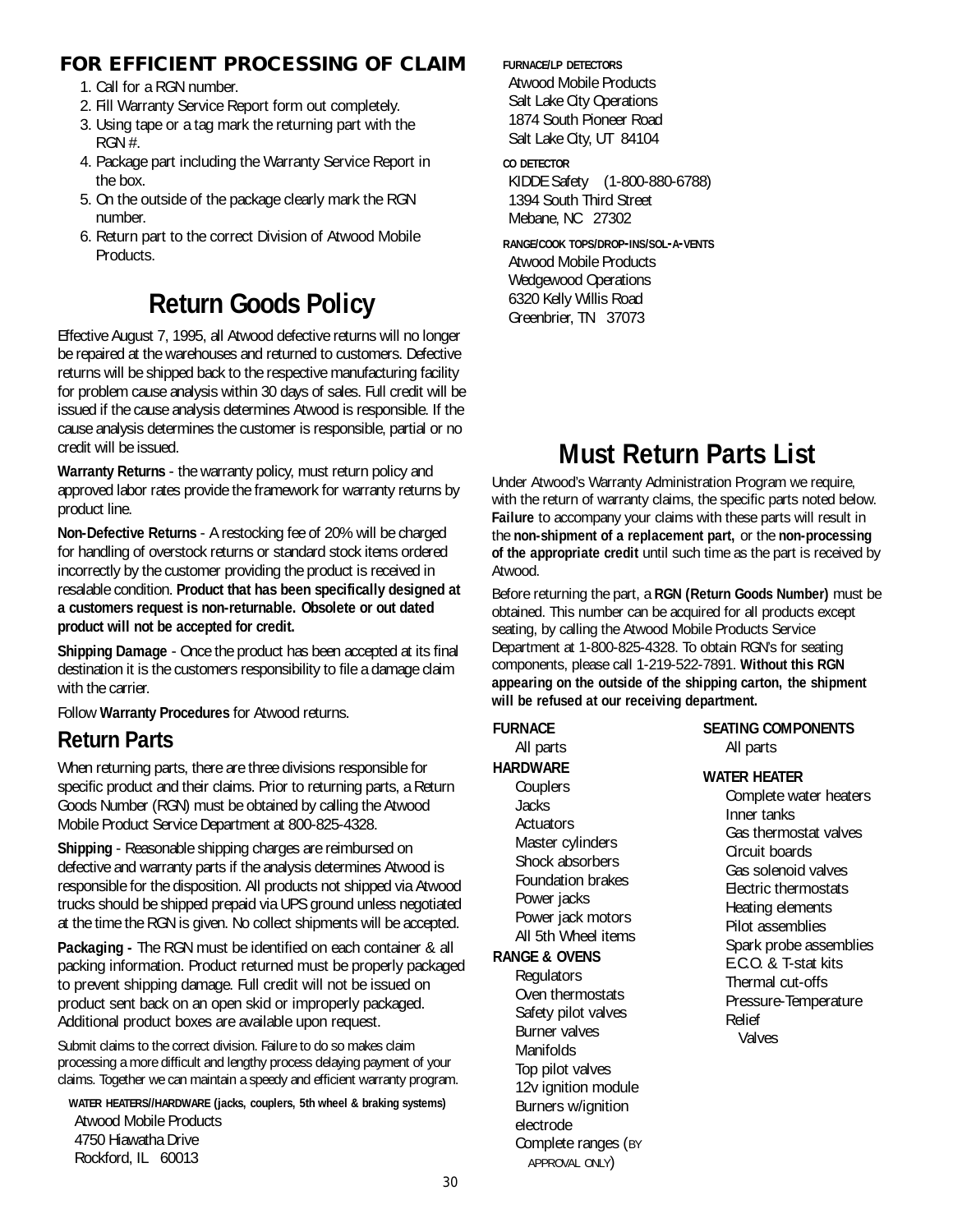

INTERNET: http://www.atwoodmobile.com

# **Water Heaters**

# **Flat Rate Schedule**

June 17, 2003

# **TIME ALLOWANCE SCHEDULE in hours**

| Replacement of:                                                                                                                                                                                                                               | <b>Standard Pilot</b><br><b>Model</b>                                                                                                                                                                                                                                                | <b>Electronic Ignition</b><br><b>Model</b> |
|-----------------------------------------------------------------------------------------------------------------------------------------------------------------------------------------------------------------------------------------------|--------------------------------------------------------------------------------------------------------------------------------------------------------------------------------------------------------------------------------------------------------------------------------------|--------------------------------------------|
| Access Door                                                                                                                                                                                                                                   | $\sim$ 30 $\sim$ 30 $\sim$ 30 $\sim$ 30 $\sim$ 30 $\sim$ 30 $\sim$ 30 $\sim$ 30 $\sim$ 30 $\sim$ 30 $\sim$ 30 $\sim$ 30 $\sim$ 30 $\sim$ 30 $\sim$ 31 $\sim$ 31 $\sim$ 31 $\sim$ 31 $\sim$ 31 $\sim$ 31 $\sim$ 31 $\sim$ 31 $\sim$ 31 $\sim$ 31 $\sim$ 31 $\sim$ 31 $\sim$ 31 $\sim$ |                                            |
|                                                                                                                                                                                                                                               |                                                                                                                                                                                                                                                                                      |                                            |
| Complete Water Heater <u>[1989]</u> [1.50 [1.50] [1.50 [1.50] [1.75 <sup>*</sup> [1.75] [1.75] [1.75] [1.75] [1.75] [1.75] [1.75] [1.75] [1.75] [1.75] [1.75] [1.75] [1.75] [1.75] [1.75] [1.75] [1.75] [1.75] [1.75] [1.75] [1.75] [1.75] [1 |                                                                                                                                                                                                                                                                                      |                                            |
|                                                                                                                                                                                                                                               |                                                                                                                                                                                                                                                                                      |                                            |
| Electric On-Off Switch 50                                                                                                                                                                                                                     |                                                                                                                                                                                                                                                                                      |                                            |
|                                                                                                                                                                                                                                               |                                                                                                                                                                                                                                                                                      |                                            |
| Inner Tank 2.00 2.30                                                                                                                                                                                                                          |                                                                                                                                                                                                                                                                                      |                                            |
|                                                                                                                                                                                                                                               |                                                                                                                                                                                                                                                                                      |                                            |
|                                                                                                                                                                                                                                               |                                                                                                                                                                                                                                                                                      |                                            |
|                                                                                                                                                                                                                                               |                                                                                                                                                                                                                                                                                      |                                            |
|                                                                                                                                                                                                                                               |                                                                                                                                                                                                                                                                                      |                                            |
| Pressure-Temp. Relief Valve   50 [100] [100] [100] [100] [100] [100] [100] [100] [100] [100] [100] [100] [100] [100] [100] [100] [100] [100] [100] [100] [100] [100] [100] [100] [100] [100] [100] [100] [100] [100] [100] [10                |                                                                                                                                                                                                                                                                                      |                                            |
|                                                                                                                                                                                                                                               |                                                                                                                                                                                                                                                                                      |                                            |
| Solenoid Valve                                                                                                                                                                                                                                |                                                                                                                                                                                                                                                                                      |                                            |
|                                                                                                                                                                                                                                               |                                                                                                                                                                                                                                                                                      |                                            |
|                                                                                                                                                                                                                                               |                                                                                                                                                                                                                                                                                      | $\overline{\phantom{a}1}$ . $30$           |
|                                                                                                                                                                                                                                               |                                                                                                                                                                                                                                                                                      | $.50*$                                     |
|                                                                                                                                                                                                                                               |                                                                                                                                                                                                                                                                                      |                                            |
|                                                                                                                                                                                                                                               |                                                                                                                                                                                                                                                                                      |                                            |

\* indicates time allowed for Electric/Marine units

Note: All flat rates include diagnostic time and when applicable, gas leak test.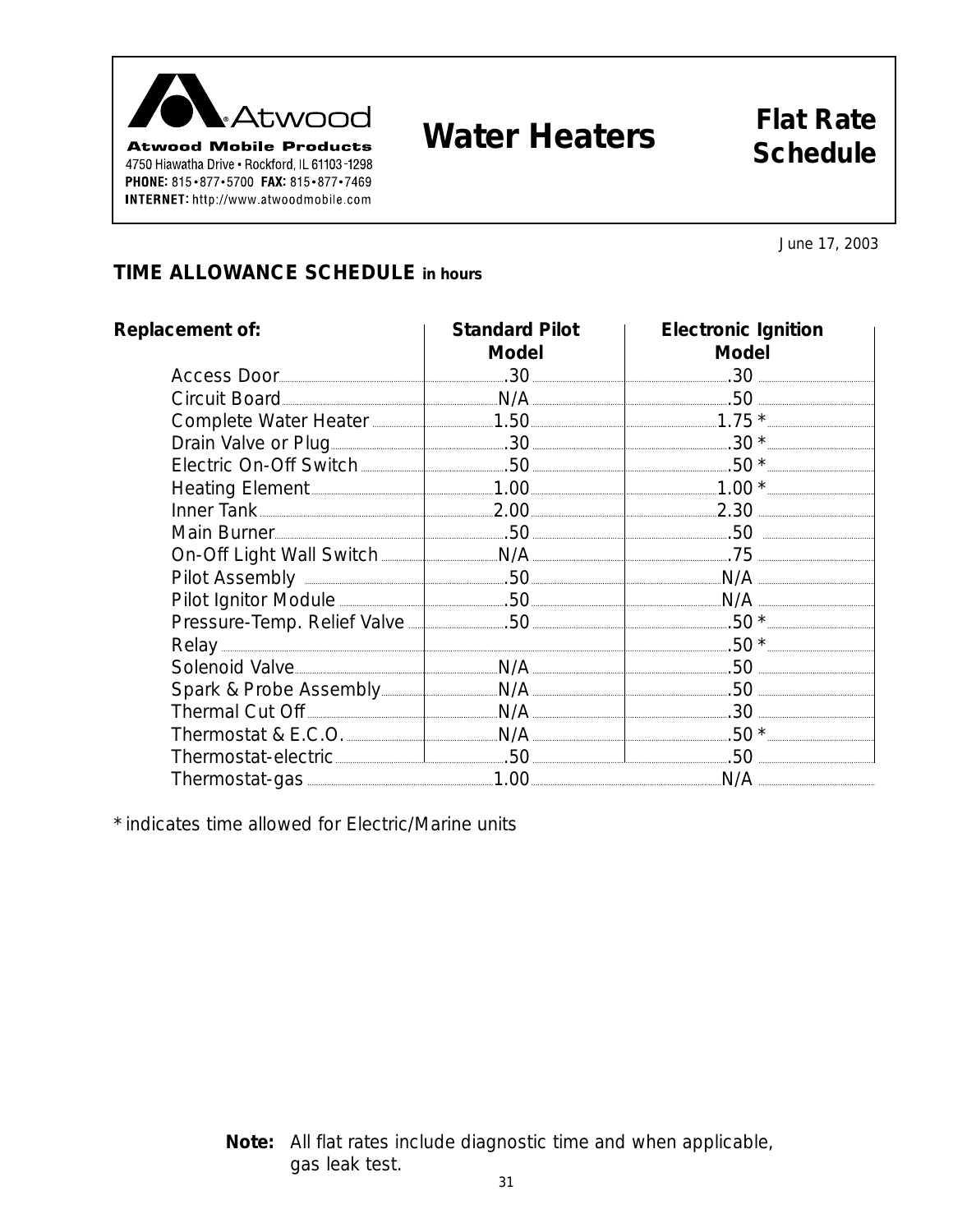First number in matrix refers to illustration number, the second is the part number.



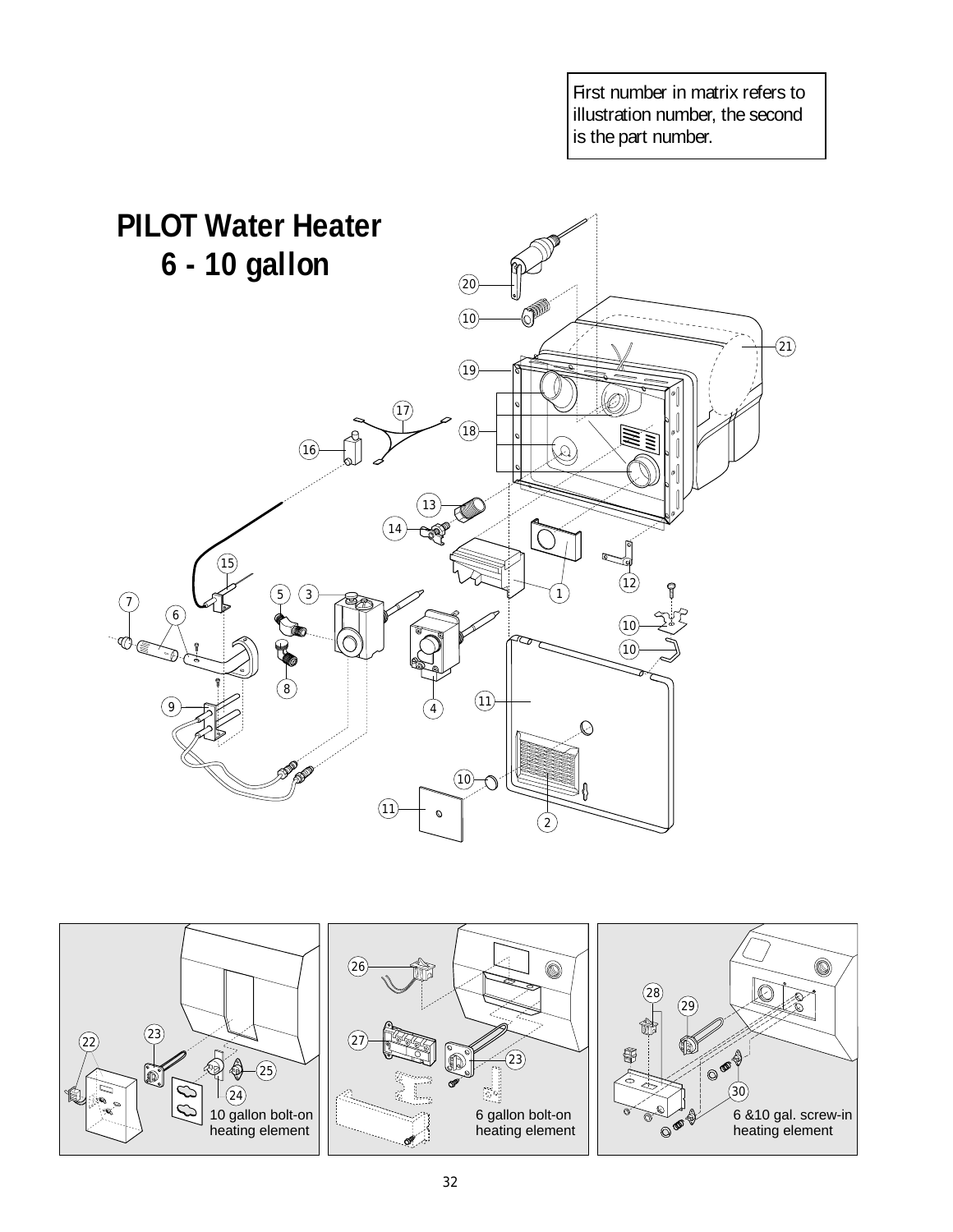|                | <b>Pilot</b><br><b>Water Heaters</b><br><b>REPLACEMENT PART REFERENCE</b><br>September 2003          | 3C6A, GC6A-3, GC6A-6, GC6A-7 | G6A, G6A-2, G6A-3, G6A-6,<br>G6A-6P, G6A-7, G6A-7P | 3H6-3, GH6-6, GH6-7 | GC6AA-7, GC6AA-7P | GC6AA-8, GC6AA-8P | G610-3, G610-3E, GH610-3 | G10B, G10C | GC10A-2 | GC10A-2P | GC10-1, GC10-2, GC10-2P | $G10-2P$<br>G10-1, G10-1P, G10-2, | G4SM             |  |
|----------------|------------------------------------------------------------------------------------------------------|------------------------------|----------------------------------------------------|---------------------|-------------------|-------------------|--------------------------|------------|---------|----------|-------------------------|-----------------------------------|------------------|--|
|                | 93212 Piezo Ignitor Kit - battery operated (not shown)<br>Retrofits on all pilot model water heaters |                              |                                                    |                     |                   |                   |                          |            |         |          |                         |                                   |                  |  |
|                | 92616 Robertshaw Pilot - not shown                                                                   |                              | No Longer Available (use 91603)                    |                     |                   |                   |                          |            |         |          |                         |                                   |                  |  |
|                | 92973 Inverted Flare Adapter (not shown)                                                             | Х                            | Х                                                  |                     |                   |                   | Х                        |            |         |          |                         |                                   |                  |  |
|                | 93923 E.C.O.                                                                                         |                              | No Longer Available (Use 92942)                    |                     |                   |                   |                          |            |         |          |                         |                                   |                  |  |
|                | 92610 Gas Line Grommet (not shown)                                                                   | $\pmb{\times}$               | X                                                  | X                   | Х                 | Х                 | X                        | X          | Х       | Х        | x                       | X                                 | X                |  |
|                | 91346 Elbow Bushing - 1/4" inlet, 3/8" outlet                                                        |                              | No Longer Available                                |                     |                   |                   |                          |            |         |          |                         |                                   |                  |  |
|                | 91285 Jade Orifice fits 91603 Pilot (not shown)                                                      | X                            | Х                                                  | Х                   | Х                 | Х                 |                          |            | Х       | Х        | Х                       | Х                                 |                  |  |
| $\mathbf{1}$   | 90960 Flue Box & Gasket                                                                              | Х                            | X                                                  | X                   | X                 | X                 | X                        | X          | X       | X        | x                       | X                                 | $\boldsymbol{x}$ |  |
| $\overline{2}$ | 92640 Grille, New Style in Door                                                                      | Х                            | X                                                  | Х                   | Х                 | Х                 | Х                        |            | X       | Х        | Х                       | Х                                 | Х                |  |
| 3              | 91602 Robertshaw Thermostat<br>(3/8" NPT inlet, 3/8" NPT outlet)                                     | Х                            | X                                                  | X                   | X                 | Х                 | Х                        | X          | Х       | Х        | Х                       | Х                                 | Х                |  |
| 4              | 91601 White Rodger thermostat<br>(1/4" NPT inlet, 3/8" NPT outlet)                                   | X                            | X                                                  | X                   | X                 | Х                 | X                        | X          | X       | X        | Х                       | X                                 | X                |  |
| 5              | 91044 45° Elbow 3/8" x 3/8" - OLD                                                                    |                              |                                                    |                     |                   |                   | X                        | Х          |         |          |                         |                                   | X                |  |
|                | 91347 Elbow - 1/4" x 3/8" inlet - NEW                                                                | X                            | X                                                  | X                   | Х                 | X                 |                          |            |         |          |                         |                                   | X                |  |
| 6              | 92615 Main Burner 6 Gallon                                                                           | X                            | X                                                  | X                   | Х                 | X                 |                          | X          |         |          |                         |                                   |                  |  |
|                | 93221 Main Burner 10 Gallon                                                                          |                              |                                                    |                     |                   |                   |                          |            | X       | X        | x                       | X                                 |                  |  |
| $\overline{7}$ | 92742 Main Burner Orifice (6 Gal.)                                                                   | X                            | X                                                  | X                   | X                 | X                 |                          |            |         |          |                         |                                   |                  |  |
|                | 93914 Main Burner Orifice (10 Gal.)                                                                  |                              |                                                    |                     |                   |                   |                          | Х          | х       | Х        |                         |                                   |                  |  |
| 8              | 91441 90° Elbow 3/8" x 3/8"                                                                          |                              |                                                    |                     |                   |                   |                          |            | Х       | X        | Х                       | X                                 |                  |  |
|                | 92741 Main Burner Orifice Elbow -outlet                                                              | Х                            | Х                                                  | Х                   | Х                 | Х                 |                          |            |         |          |                         |                                   | Х                |  |
| 9              | 91603 Jade Pilot                                                                                     | Х                            | X                                                  | X                   | X                 | Х                 | Х                        |            |         |          |                         |                                   | Х                |  |
| 10             | 91858 Door Hardware Kit                                                                              | Х                            | Х                                                  | Х                   | X                 | Х                 | Х                        |            | Х       | Х        | Х                       | Х                                 | X                |  |
| 11             | 91514 Access Door (6 Gallon) Colonial White                                                          | Х                            | Х                                                  | Х                   | X                 | Х                 | Х                        |            |         |          |                         |                                   | Х                |  |
|                | 93993 Access Door (10 Gal.)                                                                          |                              |                                                    |                     |                   |                   |                          |            | X       | Х        | Х                       | Х                                 |                  |  |
| 12             | 91928 Set of 4 Corner Brackets                                                                       | X                            | X                                                  | X                   | Х                 | Х                 | Х                        | Х          | Х       | X        | Х                       | Х                                 | Х                |  |
| 13             | 91857 Drain Plug 1/2"                                                                                |                              | Measure drain coupling                             |                     |                   |                   |                          |            |         |          |                         |                                   |                  |  |
| 14             | 92698 Petcock Drain Valve 1/8"                                                                       |                              | Measure drain coupling                             |                     |                   |                   |                          |            |         |          |                         |                                   |                  |  |
| 15             | 93804 Piezo Electrode - hard-wired                                                                   |                              | Х                                                  |                     |                   |                   |                          |            |         |          |                         | Х                                 |                  |  |
| 16             | 93801 Piezo Ignitor Module - hard-wired                                                              |                              | X                                                  |                     |                   |                   |                          |            |         |          |                         | Х                                 |                  |  |
| 17             | 93803 Piezo Wiring Harness - hard-wired                                                              |                              | Х                                                  |                     |                   |                   |                          |            |         |          |                         | Х                                 |                  |  |
| 18             | 96010 Ring & Gasket Kit for service tank                                                             | X                            | Х                                                  | X                   | X                 | X                 |                          |            |         |          |                         |                                   | Х                |  |
| 19             | 91796 Drawn Pan 6 Gallon Pilot                                                                       | Х                            | X                                                  | X                   | X                 | Х                 |                          |            |         |          |                         |                                   | X                |  |
|                | 93935 Drawn Pan 10 Gallon Pilot                                                                      |                              |                                                    |                     |                   |                   |                          |            | Х       | Х        | Х                       | Х                                 |                  |  |
| 20             | 91604 Pressure Temperature Relief Valve                                                              | X                            | X                                                  | X                   | $\pmb{\times}$    | X                 | X                        | X          | Х       | Х        | Х                       | Х                                 | Х                |  |
| 21             | 91174 Fiberboard Jacket (6 Gal.)                                                                     |                              | No Longer Available (Use 91240 & 91241)            |                     |                   |                   |                          |            |         |          |                         |                                   |                  |  |
|                | 91240 Styrofoam tank cover - top                                                                     | X                            | X                                                  | X                   | X                 | Х                 |                          |            |         |          |                         |                                   | Х                |  |
|                | 91241 Styrofoam tank cover - bottom                                                                  | Х                            | Х                                                  | X                   | Х                 | X                 |                          |            |         |          |                         |                                   | X                |  |
|                | 93912 Fiberboard Jacket (10 Gal.)                                                                    |                              | No Longer Available (Use 91238 & 91239)            |                     |                   |                   |                          |            |         |          |                         |                                   |                  |  |
|                |                                                                                                      |                              |                                                    |                     |                   |                   |                          |            |         |          |                         |                                   |                  |  |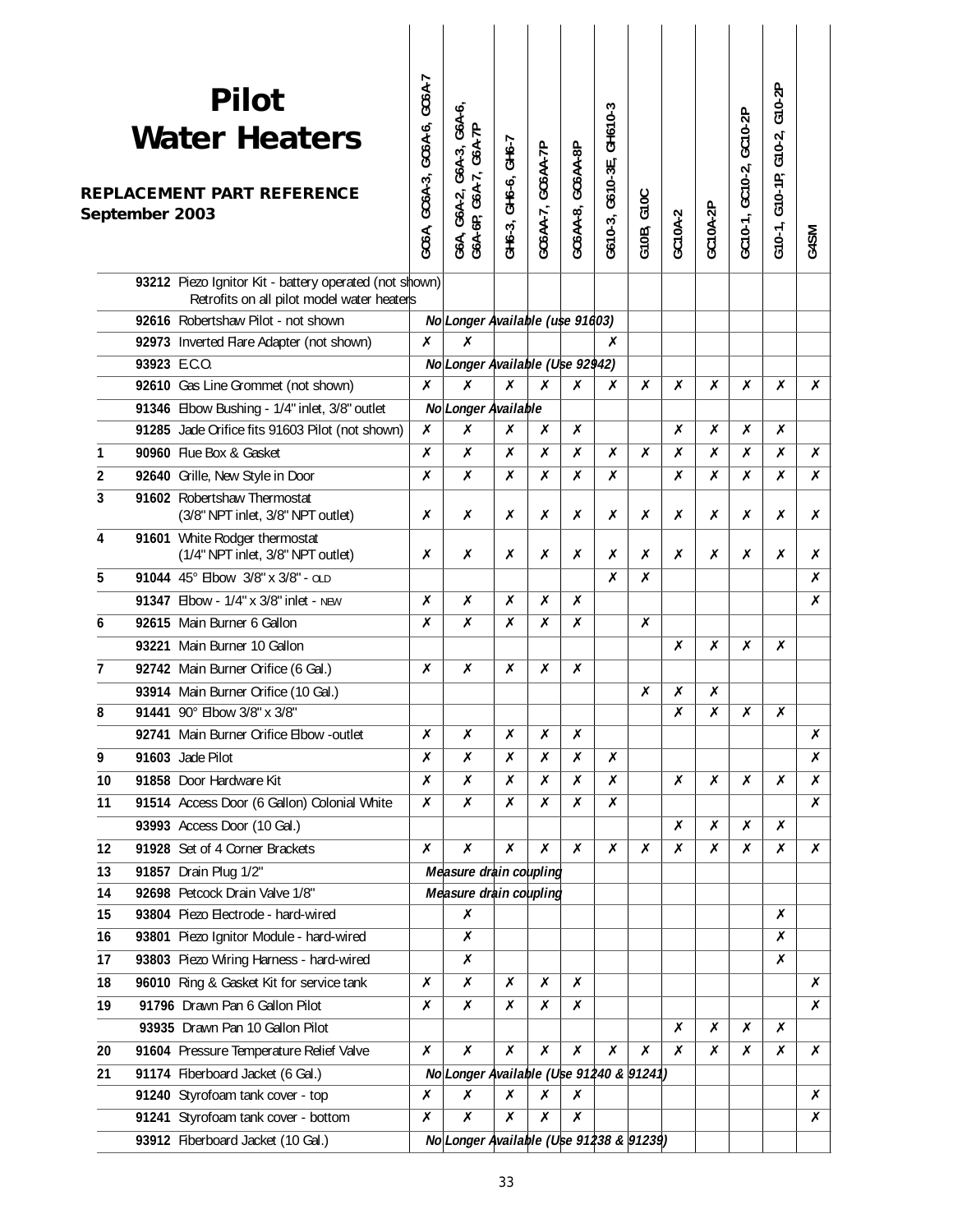|     | September 2003 | <b>Pilot</b><br><b>Water Heaters</b><br>REPLACEMENT PART REFERENCE | GC6A, GC6A-3, GC6A-6, GC6A-7 | G6A, G6A-2, G6A-3, G6A-6,<br>G6A-6P, G6A-7, G6A-7P | GH6-3, GH6-6, GH6-7 | GC6AA-7, GC6AA-7P | GC6AA-8, GC6AA-8P | G610-3, G610-3E, GH610-3 | G10B, G10C | GC10A-2 | GC10A-2P         | GC10-1, GC10-2, GC10-2P | G10-1, G10-1P, G10-2, G10-2P | G4SM |
|-----|----------------|--------------------------------------------------------------------|------------------------------|----------------------------------------------------|---------------------|-------------------|-------------------|--------------------------|------------|---------|------------------|-------------------------|------------------------------|------|
| 21  |                | 91238 Styrofoam tank cover - bottom                                |                              |                                                    |                     |                   |                   | X                        | X          | Х       | Х                | Х                       | Х                            |      |
|     |                | 91239 Styrofoam tank cover - top                                   |                              |                                                    |                     |                   |                   | X                        | X          | X       | X                | X                       | X                            |      |
| 22  |                | 91182 110VAC On/Off Switch & Jct Box (10 Gal.)                     |                              |                                                    |                     |                   |                   |                          |            |         | X                |                         |                              |      |
| 23  |                | 91580 110 VAC Element (Bolt-on)                                    | X                            |                                                    |                     |                   |                   |                          |            |         |                  | Х                       |                              |      |
| 24  |                | 92942 110VAC E.C.O. Switch                                         |                              |                                                    |                     |                   |                   |                          |            | X       | X                | $\pmb{\mathsf{x}}$      |                              |      |
| 25  |                | 92943 110VAC 140° Thermostat                                       |                              |                                                    |                     |                   |                   |                          |            | X       | Х                | Х                       |                              |      |
| 26  |                | 92857 110VAC On/Off Switch (6 Gal.)                                |                              | No Longer Available (use 910921 or 91116)          |                     |                   |                   |                          |            |         |                  |                         |                              |      |
|     |                | 92858 110VAC On/Off Switch (10 Gal.)                               |                              | No Longer Available (use 91089 or 91182)           |                     |                   |                   |                          |            |         |                  |                         |                              |      |
| 26  |                | 91092 110VAC On/Off Switch (6 Gal.)                                | X                            |                                                    |                     | Х                 | X                 |                          |            |         |                  |                         |                              |      |
|     |                | 91089 110VAC On/Off Switch (10 Gal.)                               |                              |                                                    |                     |                   |                   |                          |            | X       | $\boldsymbol{x}$ | Х                       |                              |      |
| 27  |                | 91853 110 VAC Thermostat (Rectangle)                               | $\boldsymbol{x}$             |                                                    |                     |                   |                   |                          |            |         |                  | X                       |                              |      |
| 28  |                | 91116 110VAC On/Off Switch & Jct Box (6 Gal.)                      |                              |                                                    |                     |                   | $\boldsymbol{x}$  |                          |            |         |                  |                         |                              |      |
| 29  |                | 91160 110 VAC Element/Gasket (screw-in)                            |                              | No Longer Available (use 92249)                    |                     |                   |                   |                          |            |         |                  |                         |                              |      |
| 29  |                | 92249 110 VAC Element/Gasket (screw-in)                            |                              |                                                    |                     | Х                 | $\boldsymbol{x}$  |                          |            | X       | Х                |                         |                              |      |
| 30  |                | 91873 Thermostat/E.C.O. 110 VAC                                    |                              |                                                    |                     | X                 | $\pmb{\times}$    |                          |            | Х       | $\boldsymbol{x}$ | X                       |                              |      |
| N/S |                | 93297 Conversion to Pilot 6 gallon 110VAC                          |                              | No Longer Available (use 91591)                    |                     |                   |                   |                          |            |         |                  |                         |                              |      |
| N/S |                | 93299 Conversion to Pilot 10 gallon 110VAC                         |                              | No Longer Available (use 91596)                    |                     |                   |                   |                          |            |         |                  |                         |                              |      |
| N/S |                | 91591 Conversion to Pilot 6 gallon 110VAC                          |                              | Х                                                  |                     |                   |                   |                          |            |         |                  |                         |                              |      |
| N/S |                | 91596 Conversion to Pilot 10 gallon 110VAC                         |                              |                                                    |                     |                   |                   |                          |            |         |                  | Х                       | X                            |      |
|     |                |                                                                    |                              |                                                    |                     |                   |                   |                          |            |         |                  |                         |                              |      |
|     |                |                                                                    |                              |                                                    |                     |                   |                   |                          |            |         |                  |                         |                              |      |
|     |                |                                                                    |                              |                                                    |                     |                   |                   |                          |            |         |                  |                         |                              |      |
|     |                |                                                                    |                              |                                                    |                     |                   |                   |                          |            |         |                  |                         |                              |      |
|     |                |                                                                    |                              |                                                    |                     |                   |                   |                          |            |         |                  |                         |                              |      |
|     |                |                                                                    |                              |                                                    |                     |                   |                   |                          |            |         |                  |                         |                              |      |
|     |                |                                                                    |                              |                                                    |                     |                   |                   |                          |            |         |                  |                         |                              |      |
|     |                |                                                                    |                              |                                                    |                     |                   |                   |                          |            |         |                  |                         |                              |      |
|     |                |                                                                    |                              |                                                    |                     |                   |                   |                          |            |         |                  |                         |                              |      |
|     |                |                                                                    |                              |                                                    |                     |                   |                   |                          |            |         |                  |                         |                              |      |
|     |                |                                                                    |                              |                                                    |                     |                   |                   |                          |            |         |                  |                         |                              |      |
|     |                |                                                                    |                              |                                                    |                     |                   |                   |                          |            |         |                  |                         |                              |      |
|     |                |                                                                    |                              |                                                    |                     |                   |                   |                          |            |         |                  |                         |                              |      |
|     |                |                                                                    |                              |                                                    |                     |                   |                   |                          |            |         |                  |                         |                              |      |
|     |                |                                                                    |                              |                                                    |                     |                   |                   |                          |            |         |                  |                         |                              |      |
|     |                |                                                                    |                              |                                                    |                     |                   |                   |                          |            |         |                  |                         |                              |      |
|     |                |                                                                    |                              |                                                    |                     |                   |                   |                          |            |         |                  |                         |                              |      |
|     |                |                                                                    |                              |                                                    |                     |                   |                   |                          |            |         |                  |                         |                              |      |
|     |                |                                                                    |                              |                                                    |                     |                   |                   |                          |            |         |                  |                         |                              |      |
|     |                |                                                                    |                              |                                                    |                     |                   |                   |                          |            |         |                  |                         |                              |      |
|     |                |                                                                    |                              |                                                    |                     |                   |                   |                          |            |         |                  |                         |                              |      |
|     |                |                                                                    |                              |                                                    |                     |                   |                   |                          |            |         |                  |                         |                              |      |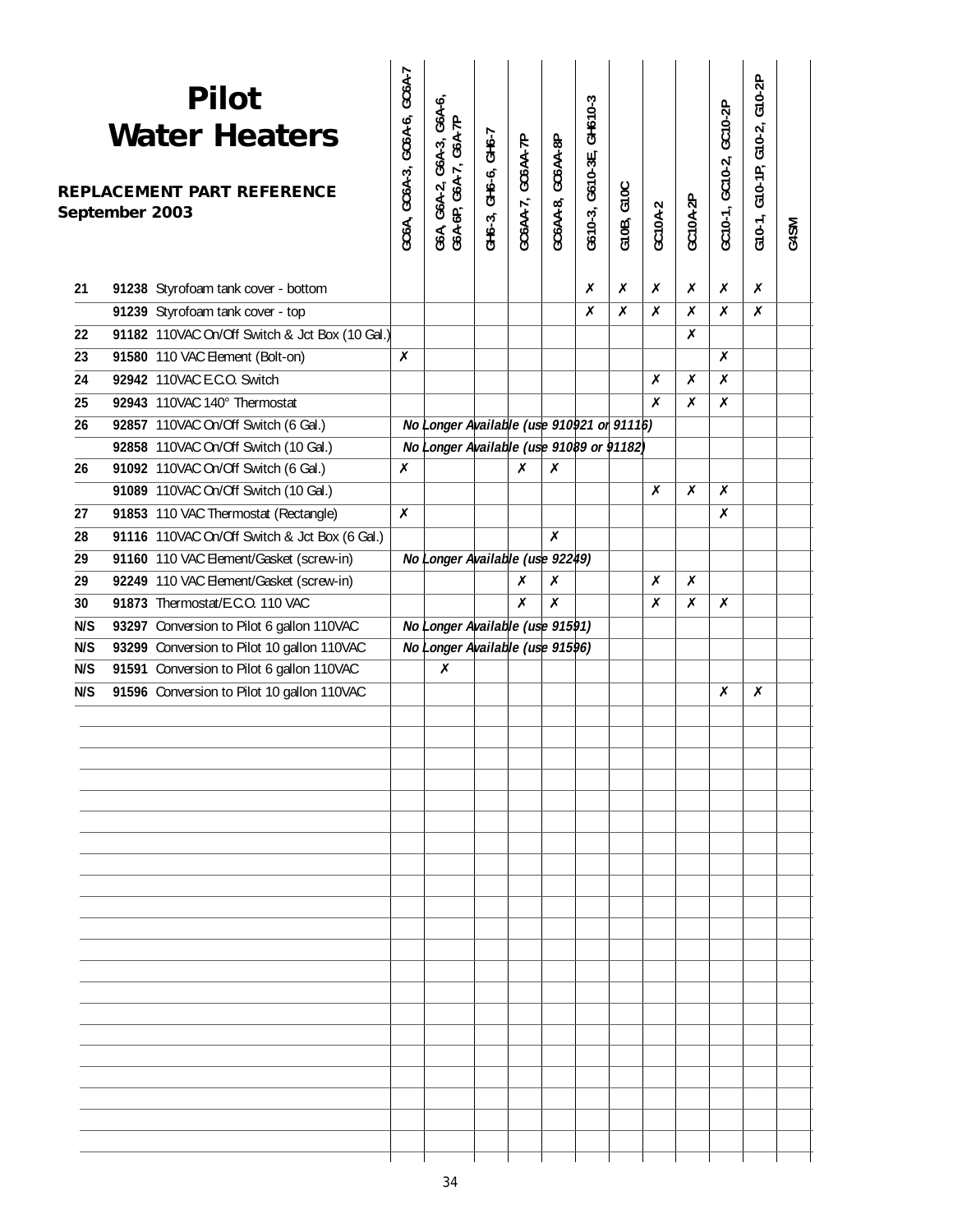# **ELECTRIC SIDE ELECTRIC WATER HEATERS**

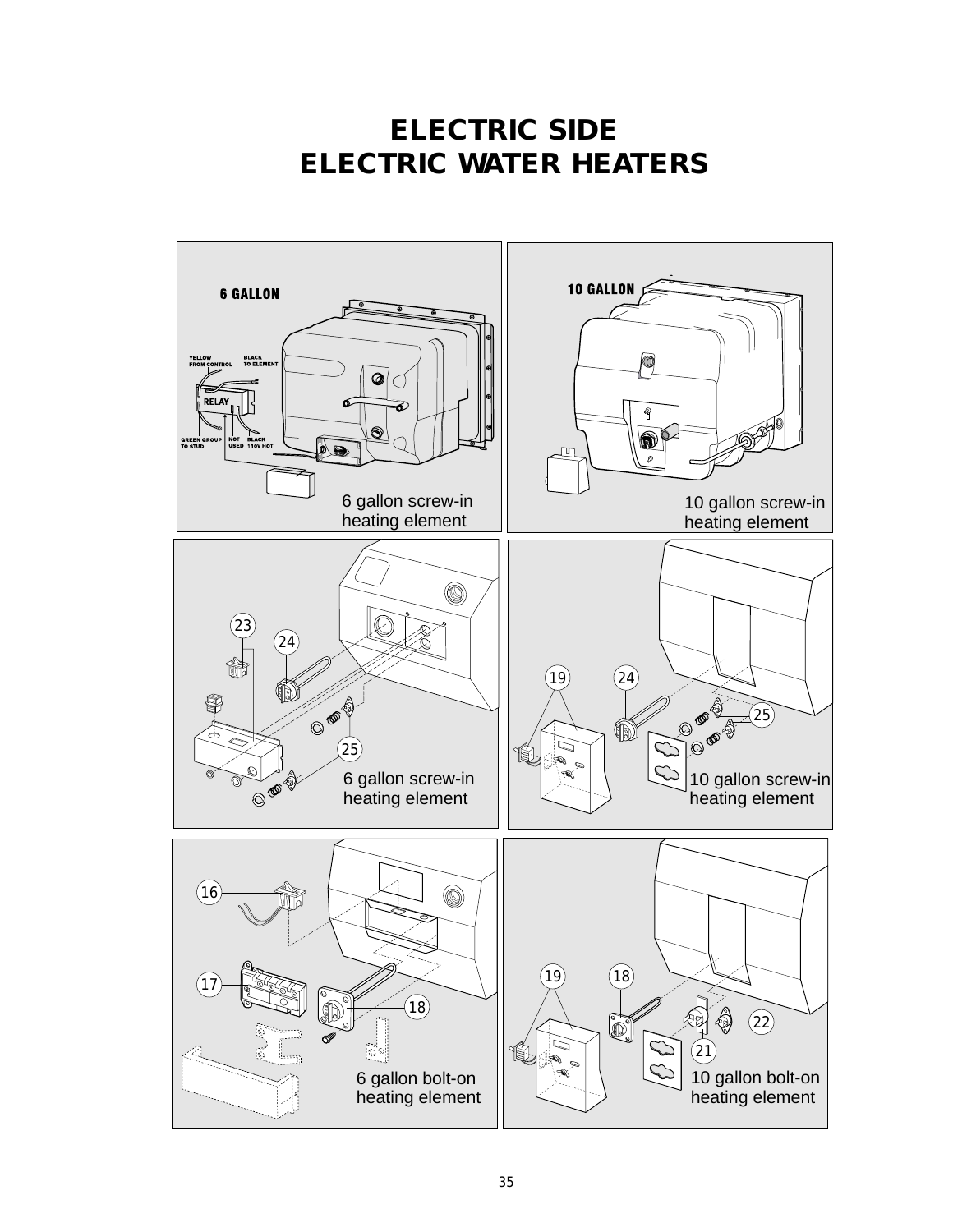



First number in matrix refers to illustration number, the second is the part number.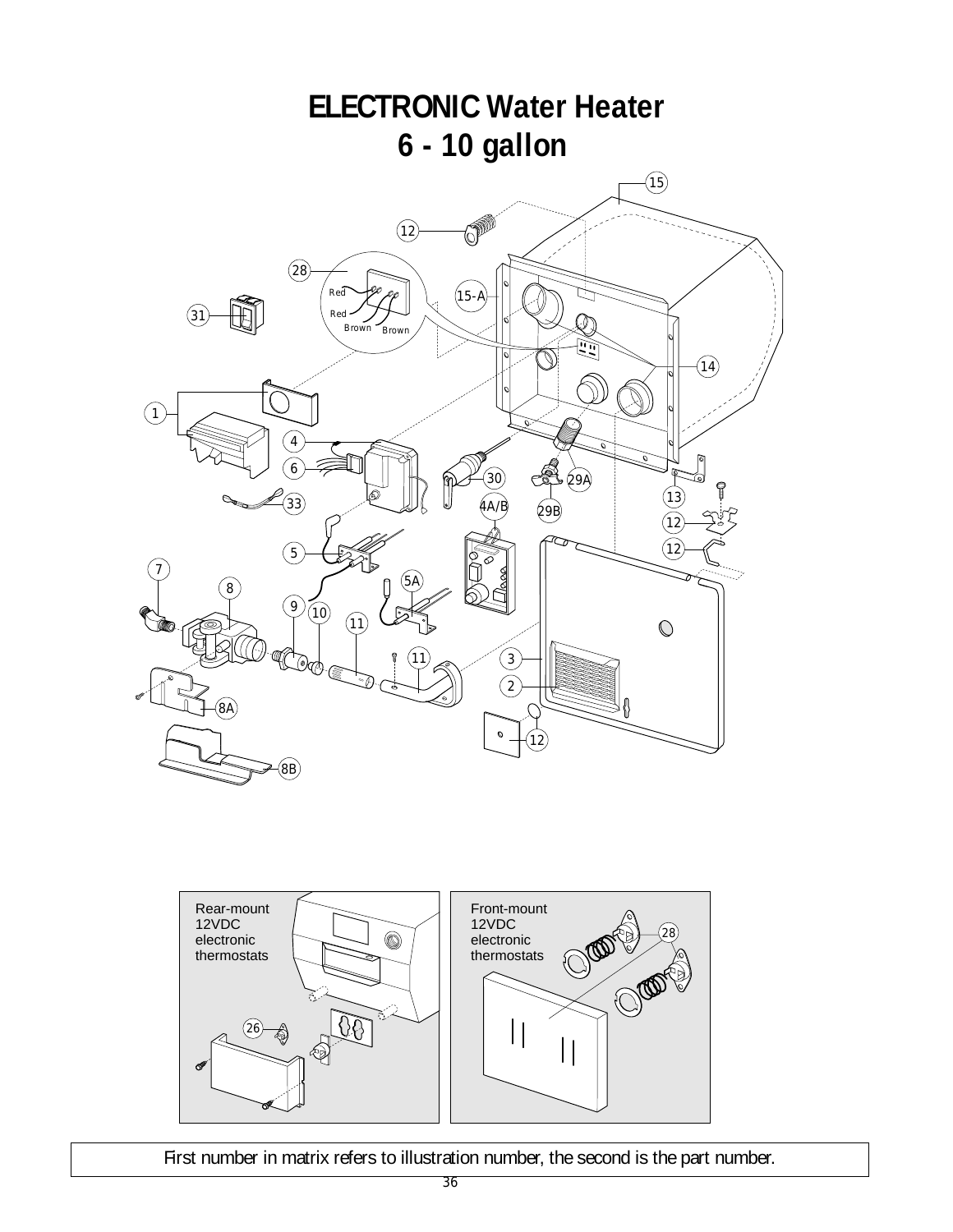|    |                | <b>Electronic</b><br><b>Water Heaters</b>                                                                            | 3CH6-4E, GCH6-6E, GCH6-7E, GC6A-7E | GH6-8E                      |                                 | GCH6A-8E, GCH6A-9E |                              | GC10A-3E<br>GC10A-2E, |                 |                      |                       |                     |                  |                   | G6A-4E<br>GH6-4E,  |                       |                        |  |
|----|----------------|----------------------------------------------------------------------------------------------------------------------|------------------------------------|-----------------------------|---------------------------------|--------------------|------------------------------|-----------------------|-----------------|----------------------|-----------------------|---------------------|------------------|-------------------|--------------------|-----------------------|------------------------|--|
|    | September 2003 | <b>REPLACEMENT PART REFERENCE</b>                                                                                    |                                    | <b>GH6-7E,</b><br>$GH6-6E,$ | G6A-7E, G6A-8E<br>$G6A-6E,$     | GCH6A-7E,          | GC6AA-7E, GC6AA-8E, GC6AA-9E | GCH10A-2E, GCH10A-3E, | G10-1E, GH10-1E | GH610-3E<br>G610-3E, | G10-2E G10-3E         | GC10-2E<br>GC10-1E, | GH10-2E, GH10-3E | GH6-3E<br>G6A-2E, | GH6-3E.<br>G6A-3E, | GCH6A-10E, GC6AA-10E  | GCH10A-4E<br>GC10A-4E, |  |
|    |                | 91470 130° Front Mount thermostat (not shown)                                                                        |                                    | X                           | X                               | Х                  | Х                            | Х                     | X               | X                    | X                     | X                   | Х                | X                 | X                  | Х                     | Х                      |  |
|    |                | 93105 Adjustable Thermostat (retrofits<br>front-mount thermostats) (not shown)<br>92610 Gas Line Grommet (not shown) | X<br>Х                             | X<br>Х                      | X<br>Х                          | X<br>Х             | Х<br>Х                       | Х<br>Х                | X<br>Х          | X<br>Х               | $\boldsymbol{x}$<br>Х | Х<br>X              | X<br>Х           |                   |                    | $\boldsymbol{x}$<br>X | Х<br>Х                 |  |
| 1  |                | 90960 Flue Box and Gasket                                                                                            | Х                                  | Х                           | Х                               | Х                  | Х                            | X                     | X               | X                    | X                     | Х                   | Х                | X                 | Х                  | $\boldsymbol{x}$      | Х                      |  |
| 2  |                | 92640 Grille, New Style in Door                                                                                      | X                                  | Х                           | Х                               | Х                  | Х                            | Х                     | X               |                      | X                     | X                   | Х                |                   |                    | X                     | X                      |  |
| 3  |                | 91514 Access Door (6 Gal.) Colonial White X                                                                          |                                    | X                           | X                               | X                  | Х                            |                       |                 |                      |                       |                     |                  | X                 |                    | X                     |                        |  |
| 3  |                | 93993 Access Door (10 Gal.)                                                                                          |                                    |                             |                                 |                    |                              | X                     | X               | X                    | $\boldsymbol{x}$      | X                   | Х                |                   |                    |                       | Х                      |  |
| 4  |                | 91420 Potted Circuit Board                                                                                           |                                    |                             | No Longer Available (Use 91504) |                    |                              |                       |                 |                      |                       |                     |                  |                   |                    |                       |                        |  |
| 4Α |                | (post electrode connection)<br>93865 Potted Circuit Board<br>(Spade Electrode Connection                             | X                                  | Х                           | Х                               | Х                  | Х                            | Х                     | Х               | X                    | $\boldsymbol{x}$      | X                   | X                | $\boldsymbol{x}$  | Х                  |                       |                        |  |
| 4B |                | 93851 Potted Circuit Board - Combo                                                                                   |                                    |                             |                                 |                    |                              |                       |                 |                      |                       |                     |                  |                   |                    | Х                     | Х                      |  |
| 5  |                | 91606 Electrode (Remote Sense)                                                                                       |                                    |                             | No Longer Available (Use 91504) |                    |                              |                       |                 |                      |                       |                     |                  |                   |                    |                       |                        |  |
| 5А |                | 93868 Electrode (Local Sense)                                                                                        | $\boldsymbol{x}$                   | X                           | X                               | X                  | Х                            | X                     | Х               | X                    | X                     | Х                   | X                | Х                 | Х                  | X                     | X                      |  |
| 6  |                | 93919 Wiring Harness                                                                                                 |                                    |                             | No Longer Available (Use 93189) |                    |                              |                       |                 |                      |                       |                     |                  |                   |                    |                       |                        |  |
| 6  |                | 93189 Wiring Harness                                                                                                 | Х                                  | Х                           | Х                               | Х                  | Х                            | Х                     | Х               | Х                    | X                     | Х                   | Х                | Х                 | Х                  |                       |                        |  |
| 6  |                | 93191 Wiring Harness Combo                                                                                           |                                    |                             |                                 |                    |                              |                       |                 |                      |                       |                     |                  |                   |                    | X                     | $\boldsymbol{x}$       |  |
| 7  |                | 91044 45° Elbow 3/8"                                                                                                 | X                                  | Х                           | Х                               | Х                  | Х                            | Х                     | Х               | Х                    | X                     | X                   | Х                | $\boldsymbol{x}$  | Х                  | Х                     | Х                      |  |
| 8  |                | 93870 White Rodger Valve (6 & 10 Gal.)                                                                               | $\pmb{\chi}$                       | X                           | X                               | Х                  | $\boldsymbol{x}$             | X                     | X               | X                    | $\boldsymbol{x}$      | X                   | x                | Х                 | X                  | $\pmb{\chi}$          | $\pmb{\mathsf{x}}$     |  |
| 8Α |                | 93243 Gas Valve Bracket - (6 Gal.)<br>(Use with 93870)                                                               | X                                  | X                           | Х                               | Х                  | Х                            |                       |                 |                      |                       |                     |                  | $\boldsymbol{x}$  | Х                  | Х                     |                        |  |
|    |                | 93862 Gas Valve Bracket - (10 Gal.)<br>(Use with 93870)                                                              |                                    |                             |                                 |                    |                              |                       |                 |                      | Х                     | Х                   | Х                | Х                 | Х                  |                       | Х                      |  |
| 8B |                | 94787 Gas Valve Bracket - 1 piece                                                                                    |                                    |                             |                                 | Х                  | Х                            | Х                     |                 |                      | X                     |                     | Х                | X                 |                    | X                     | $\boldsymbol{x}$       |  |
| 9  |                | 91563 Orifice Holder                                                                                                 | Х                                  | Х                           | Х                               | Х                  | Х                            | Х                     | Х               | X                    | X                     | X                   | Х                | X                 | Х                  | Х                     | Х                      |  |
| 10 |                | 92742 Main Burner Orifice 6 Gallon                                                                                   | X                                  | Х                           | Х                               | Х                  | X                            |                       |                 |                      |                       |                     |                  |                   |                    | X                     |                        |  |
| 10 |                | 93914 Main Burner Orifice 10 Gallon                                                                                  |                                    |                             |                                 |                    |                              | Х                     | X               | X                    | X                     | X                   |                  |                   |                    |                       | X                      |  |
| 11 |                | 91638 Main Burner 6 Gallon                                                                                           | Х                                  | Х                           | Х                               | Х                  | Х                            |                       |                 |                      |                       |                     |                  |                   |                    | Х                     |                        |  |
| 11 |                | 92615 Main Burner 6 Gallon                                                                                           |                                    |                             |                                 |                    |                              |                       |                 |                      |                       | $\boldsymbol{x}$    | Х                |                   |                    |                       |                        |  |
| 11 |                | 96206 Main Burner 10 Gallon                                                                                          |                                    |                             |                                 |                    | Х                            | Х                     |                 | Х                    | X                     |                     | Х                |                   |                    |                       | X                      |  |
| 12 |                | 91858 Door Hardware Kit                                                                                              | X                                  | Х                           | Х                               | Х                  | Х                            | Х                     | X               | X                    | X                     | X                   | Х                | $\boldsymbol{x}$  | Х                  | X                     | $\boldsymbol{x}$       |  |
| 13 |                | 91928 Set of 4 Corner Brackets                                                                                       | Х                                  | Х                           | Х                               | Х                  | Х                            | Х                     | Х               | X                    | X                     | Х                   | Х                | Х                 | Х                  | Х                     | Х                      |  |
| 14 |                | 96010 Ring & Gasket Kit for service tank                                                                             | X                                  | Х                           | Х                               | Х                  | Х                            | Х                     | X               |                      | X                     | X                   | Х                | Х                 | Х                  | X                     | X                      |  |
| 15 |                | 92220 Styrofoam tank cover - bottom                                                                                  | X                                  | Х                           | Х                               | Х                  | Х                            |                       |                 |                      |                       |                     |                  |                   |                    | X                     |                        |  |
|    |                | 92221 Styrofoam tank cover - top                                                                                     | X                                  | Х                           | Х                               | Х                  | Х                            |                       |                 |                      |                       |                     |                  |                   |                    | Х                     |                        |  |
|    |                | 91238 Styrofoam tank cover - bottom                                                                                  |                                    |                             |                                 |                    |                              | Х                     | Х               | X                    | X                     | X                   | Х                | X                 |                    |                       | Х                      |  |
|    |                | 91239 Styrofoam tank cover - top                                                                                     |                                    |                             |                                 |                    |                              | Х                     | Х               | Х                    | Х                     | Х                   | X                | X                 |                    |                       | Х                      |  |
|    |                |                                                                                                                      |                                    |                             |                                 |                    | 37                           |                       |                 |                      |                       |                     |                  |                   |                    |                       |                        |  |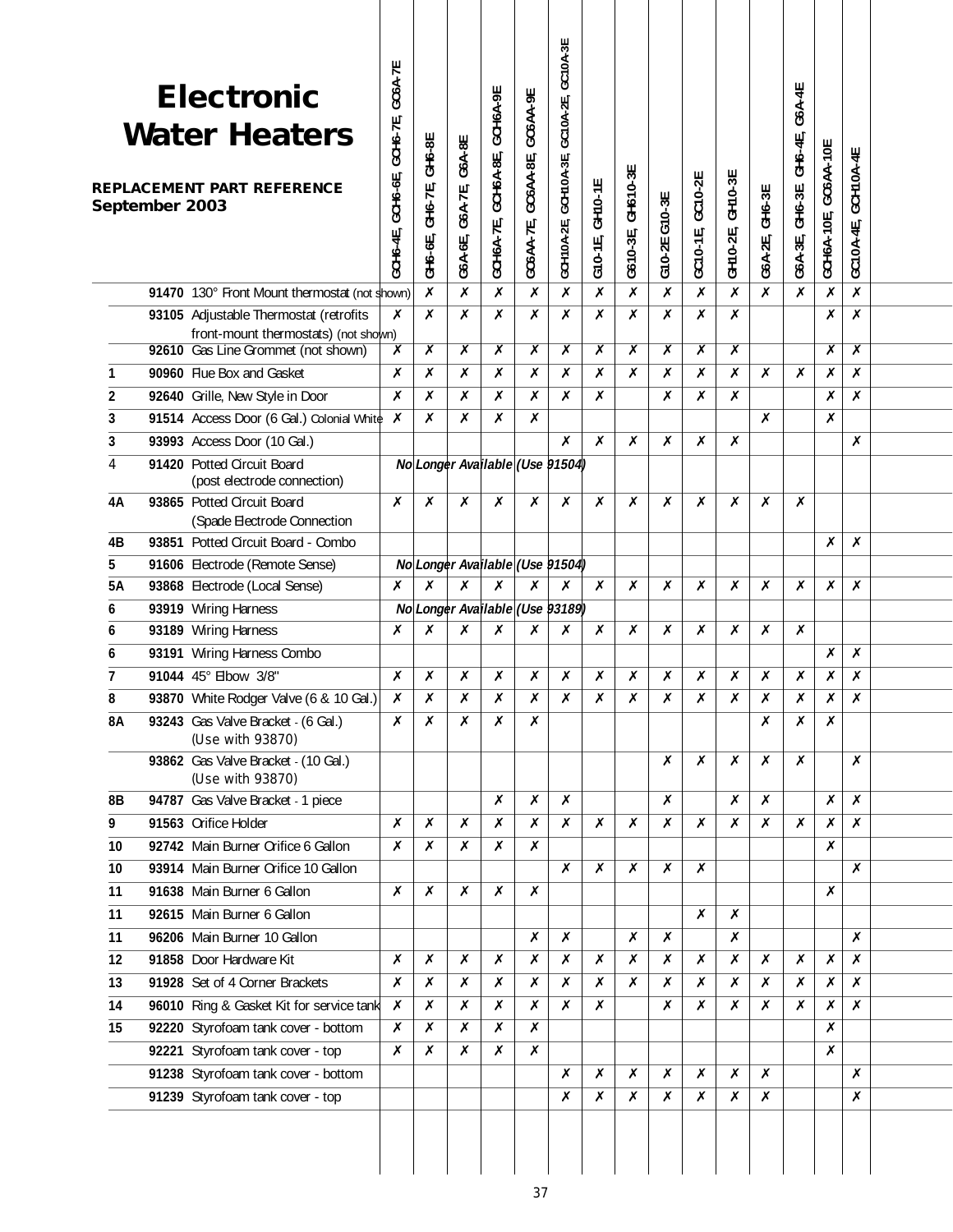| 15-A<br>$15-A$ | September 2003 | <b>Electronic</b><br><b>Water Heaters</b><br><b>REPLACEMENT PART REFERENCE</b><br>91802 Drawn Pan (Electronic 6 Gallon)<br>93871 Drawn Pan (Electronic 10 Gal.) | GCH6-4E, GCH6-6E, GCH6-7E, GC6A-7E<br>X | GH6-8E<br>GH6-7E,<br><b>GH6-6E,</b><br>$\boldsymbol{x}$ | G6A-6E, G6A-7E, G6A-8E<br>$\boldsymbol{x}$ | GCH6A-9E<br>GCH6A-8E,<br>GCH6A-7E,<br>$\boldsymbol{x}$ | GC6AA-7E, GC6AA-8E, GC6AA-9E<br>$\boldsymbol{x}$<br>X | GCH10A-2E, GCH10A-3E, GC10A-2E, GC10A-3E<br>Х | 310-1E, GH10-1E<br>X | G610-3E, GH610-3E<br>X | G10-2E G10-3E<br>X | GC10-1E, GC10-2E<br>X | GH10-2E, GH10-3E | G6A-2E, GH6-3E | G6A-4E<br>$GH6-4E,$<br>G6A-3E, GH6-3E. | GCH6A-10E, GC6AA-10E<br>$\boldsymbol{\mathsf{x}}$<br>X | GC10A-4E, GCH10A-4E |  |
|----------------|----------------|-----------------------------------------------------------------------------------------------------------------------------------------------------------------|-----------------------------------------|---------------------------------------------------------|--------------------------------------------|--------------------------------------------------------|-------------------------------------------------------|-----------------------------------------------|----------------------|------------------------|--------------------|-----------------------|------------------|----------------|----------------------------------------|--------------------------------------------------------|---------------------|--|
| 16             |                | 92857 110VAC ON/OFF Switch (6 Gal.)                                                                                                                             |                                         |                                                         |                                            |                                                        | No Longer Available (Use 91092 or 91116)              |                                               |                      |                        |                    |                       |                  |                |                                        |                                                        |                     |  |
| 16             |                | 92858 110VAC On/Off Switch (10 Gal.)                                                                                                                            |                                         |                                                         |                                            |                                                        | No Longer Available (Use 91089 or 91182)              |                                               |                      |                        |                    |                       |                  |                |                                        |                                                        |                     |  |
| 16             |                | 91092 110VAC ON/OFF Switch (6 Gal.)                                                                                                                             | X                                       |                                                         |                                            | Х                                                      | Х                                                     |                                               |                      |                        |                    |                       |                  |                |                                        |                                                        |                     |  |
| 16             |                | 91089 110VAC On/Off Switch (10 Gal.)                                                                                                                            |                                         |                                                         |                                            |                                                        | Х                                                     | X                                             |                      |                        | X                  |                       |                  |                |                                        |                                                        |                     |  |
| 17             |                | 91853 110 VAC Thermostat (Rectangular) X                                                                                                                        |                                         |                                                         |                                            |                                                        |                                                       | X                                             |                      |                        | X                  |                       |                  |                |                                        |                                                        |                     |  |
| 18             |                | 91580 110 VAC Element (Bolt-on)                                                                                                                                 | X                                       |                                                         |                                            |                                                        |                                                       |                                               |                      |                        | Х                  |                       |                  |                |                                        |                                                        |                     |  |
| 19             |                | 91182 110VAC On/Off Switch & Jct Box                                                                                                                            |                                         |                                                         |                                            |                                                        |                                                       | Х                                             |                      |                        |                    |                       | X                |                |                                        |                                                        |                     |  |
| 21             |                | 92942 110VAC E.C.O.                                                                                                                                             |                                         |                                                         |                                            |                                                        |                                                       |                                               |                      |                        |                    | Х                     |                  |                |                                        |                                                        |                     |  |
| 22             |                | 92943 110VAC 140° Thermostat                                                                                                                                    |                                         |                                                         |                                            |                                                        |                                                       |                                               |                      |                        |                    | X                     |                  |                |                                        |                                                        |                     |  |
| 23             |                | 91116 110VAC On/Off Switch & Jct Box                                                                                                                            |                                         |                                                         |                                            |                                                        |                                                       |                                               |                      |                        |                    |                       |                  |                |                                        |                                                        |                     |  |
| 24             |                | 92249 110VAC Elmnt/Gskt (screw-in) Kit                                                                                                                          | X                                       |                                                         | Х                                          | Х                                                      | Х<br>X                                                |                                               |                      |                        |                    |                       |                  |                | X                                      | $\boldsymbol{x}$                                       |                     |  |
|                |                | 91873 Thermostat/E.C.O. 110 VAC                                                                                                                                 |                                         |                                                         |                                            | Х                                                      |                                                       |                                               |                      |                        |                    |                       |                  |                |                                        |                                                        |                     |  |
| 25             |                |                                                                                                                                                                 | $\pmb{\times}$                          |                                                         |                                            | X                                                      | X                                                     | Х                                             |                      |                        |                    |                       |                  |                |                                        |                                                        |                     |  |
| 28             |                | 91447 Front Mount E.C.O./thermostat                                                                                                                             | X                                       | X                                                       | Х                                          | X                                                      | X                                                     | Х                                             | $\boldsymbol{x}$     | X                      | X                  | X                     | Х                |                | X                                      | X                                                      | X                   |  |
| 29A            |                | 91857 Drain Plug Kit 1/2"                                                                                                                                       | X                                       | X                                                       | X                                          | Х                                                      | Х                                                     | Х                                             | X                    | X                      |                    | X                     | X                | X              | X                                      | $\pmb{\mathsf{x}}$                                     | Х                   |  |
| 29B            |                | 92698 Petcock Drain Valve 1/2"                                                                                                                                  |                                         |                                                         |                                            |                                                        |                                                       |                                               |                      |                        | Х                  |                       |                  |                |                                        |                                                        |                     |  |
| 30             |                | 91604 Pressure Temperature Relief Valve                                                                                                                         | X                                       | X                                                       | X                                          | X                                                      | Х                                                     | X                                             | X                    | X                      | Х                  | Х                     | Х                | X              | X                                      | $\boldsymbol{x}$                                       | Х                   |  |
| 31             |                | 91859 Switch 12 VDC-White                                                                                                                                       | X                                       | X                                                       | X                                          | Х                                                      | X                                                     | Х                                             | Х                    |                        | Х                  | X                     | Х                | Х              | X                                      |                                                        |                     |  |
| 31             |                | 91959 Switch 12 VDC-Black                                                                                                                                       | Х                                       | Х                                                       | Х                                          | Х                                                      | Х                                                     | Х                                             | Х                    |                        | Х                  | Х                     | Х                | X              | Х                                      |                                                        |                     |  |
| 31             |                | 91230 Switch 12 VDC-White Combo                                                                                                                                 |                                         |                                                         |                                            |                                                        |                                                       |                                               |                      |                        |                    |                       |                  |                |                                        | Х                                                      | Х                   |  |
| 33             |                | 93866 Thermal Cut-off                                                                                                                                           | X                                       | X                                                       | X                                          | Х                                                      | X                                                     | X                                             | X                    | X                      | X                  | X                     | Х                | X              | X                                      | X                                                      | Х                   |  |
| N/S            |                | 90145 Fuse, Mini 2AMP                                                                                                                                           | X                                       | Х                                                       | $\boldsymbol{x}$                           | Х                                                      | X                                                     | Х                                             |                      |                        | Х                  | X                     | Х                |                |                                        | X                                                      | Х                   |  |
| N/S            | 93849 Relay    |                                                                                                                                                                 |                                         |                                                         |                                            |                                                        |                                                       |                                               |                      |                        |                    |                       |                  |                |                                        | X                                                      | Х                   |  |
| N/S            |                | 91222 Junction Box 110V                                                                                                                                         |                                         |                                                         |                                            |                                                        |                                                       |                                               |                      |                        |                    |                       |                  |                |                                        | X                                                      |                     |  |
| N/S            |                | 91224 Junction Box 110V                                                                                                                                         |                                         |                                                         |                                            |                                                        |                                                       |                                               |                      |                        |                    |                       |                  |                |                                        |                                                        | Х                   |  |
|                |                |                                                                                                                                                                 |                                         |                                                         |                                            |                                                        |                                                       |                                               |                      |                        |                    |                       |                  |                |                                        |                                                        |                     |  |
|                |                |                                                                                                                                                                 |                                         |                                                         |                                            |                                                        |                                                       |                                               |                      |                        |                    |                       |                  |                |                                        |                                                        |                     |  |
|                |                |                                                                                                                                                                 |                                         |                                                         |                                            |                                                        |                                                       |                                               |                      |                        |                    |                       |                  |                |                                        |                                                        |                     |  |
|                |                |                                                                                                                                                                 |                                         |                                                         |                                            |                                                        |                                                       |                                               |                      |                        |                    |                       |                  |                |                                        |                                                        |                     |  |
|                |                |                                                                                                                                                                 |                                         |                                                         |                                            |                                                        |                                                       |                                               |                      |                        |                    |                       |                  |                |                                        |                                                        |                     |  |
|                |                |                                                                                                                                                                 |                                         |                                                         |                                            |                                                        |                                                       |                                               |                      |                        |                    |                       |                  |                |                                        |                                                        |                     |  |
|                |                |                                                                                                                                                                 |                                         |                                                         |                                            |                                                        |                                                       |                                               |                      |                        |                    |                       |                  |                |                                        |                                                        |                     |  |
|                |                |                                                                                                                                                                 |                                         |                                                         |                                            |                                                        |                                                       |                                               |                      |                        |                    |                       |                  |                |                                        |                                                        |                     |  |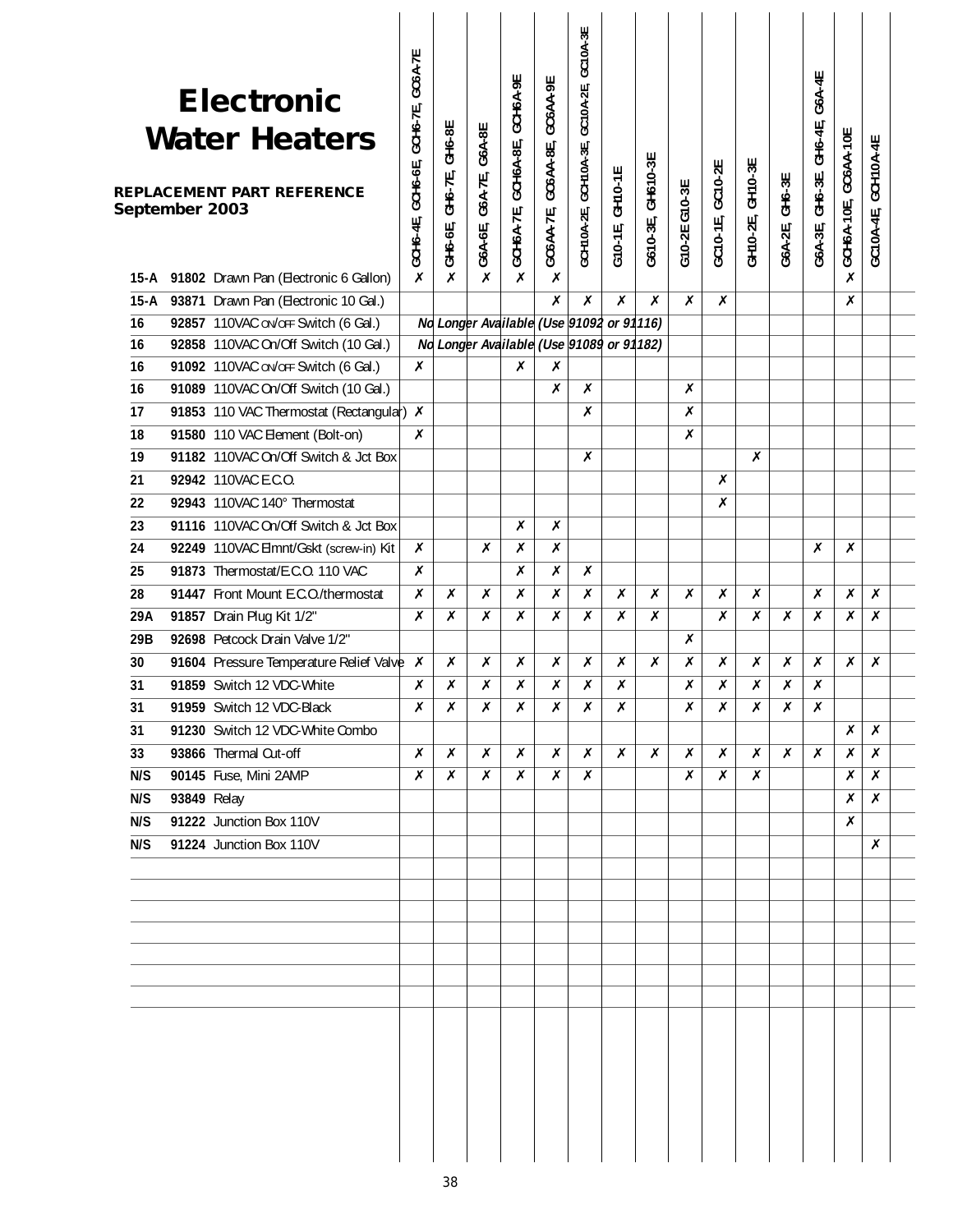| <b>SERVICE TANK KIT</b>                                                    |       |       |       |       |           |           |       |           |       |       |       |           |       |           |       |       |
|----------------------------------------------------------------------------|-------|-------|-------|-------|-----------|-----------|-------|-----------|-------|-------|-------|-----------|-------|-----------|-------|-------|
| <b>PART NUMBERS</b><br><b>REPLACEMENT PART REFERENCE</b><br>September 2003 | 91411 | 91412 | 91591 | 91592 | 91593     | 91596     | 91641 | 91642     | 93950 | 93952 | 93953 | 94205     | 91059 | 91053     | 91060 | 91028 |
| <b>MODELS</b>                                                              |       |       |       |       |           |           |       |           |       |       |       |           |       |           |       |       |
| <b>GAS</b>                                                                 |       |       |       |       |           |           |       |           |       |       |       |           |       |           |       |       |
| G6A-2, G6A-3, G6A-6, G6A-7                                                 |       |       |       |       |           |           |       |           |       |       |       |           |       |           |       |       |
| G10-1, G10-2                                                               |       |       |       |       |           |           |       |           |       |       |       | $\bullet$ |       |           |       |       |
| <b>GAS PILOT-RELIGHT</b>                                                   |       |       |       |       |           |           |       |           |       |       |       |           |       |           |       |       |
| G6A-6P, G6A-7P                                                             |       |       |       |       |           |           |       |           |       |       |       |           |       |           |       |       |
| GC6AA-7P, GC6AA-8P                                                         |       |       |       |       |           |           |       |           |       |       |       |           |       |           |       |       |
| <b>GAS/PILOT RELIGHT COMBINATION</b>                                       |       |       |       |       |           |           |       |           |       |       |       |           |       |           |       |       |
| GC10-2P                                                                    |       |       |       |       |           | $\bullet$ |       |           |       |       |       |           |       |           |       |       |
| G10-1P, G10-2P                                                             |       |       |       |       |           |           |       |           |       |       |       |           |       |           |       |       |
| GC10A-2P, GC10A-3P                                                         |       |       |       |       |           | $\bullet$ |       |           |       |       |       |           |       |           |       |       |
| <b>GAS &amp; ELECTRONIC IGNITION</b>                                       |       |       |       |       |           |           |       |           |       |       |       |           |       |           |       |       |
| GH10-1E, GH10-2E, GH10-3E                                                  |       |       |       |       |           |           |       |           |       |       |       |           |       |           |       |       |
| G10-1E, G10-2E, G10-3E                                                     |       |       |       |       |           |           |       |           |       |       |       |           |       |           |       |       |
| G6A-4E, G6A-6E, G6A-7E, G6A-8E                                             |       |       |       |       |           |           |       |           |       |       |       |           |       |           |       |       |
| GH6-4E, GH6-6E, GH6-7E, GH6-8E                                             |       |       |       |       |           |           |       | $\bullet$ |       |       |       |           |       |           |       |       |
| <b>GAS/ELECTRIC &amp; ELECTRONIC IGNITION</b>                              |       |       |       |       |           |           |       |           |       |       |       |           |       |           |       |       |
| GCH6-4E, GCH6-6E, GCH6-7E                                                  |       |       |       | ●     |           |           |       |           |       |       |       |           |       |           |       |       |
| GC6A-7E                                                                    |       |       |       |       | e         |           |       |           |       |       |       |           |       |           |       |       |
| GCH10A-4E                                                                  |       |       |       |       |           |           |       |           |       |       |       |           |       |           |       | ●     |
| GCH10A-1E, GCH10A-2E, GCH10A-3E                                            |       |       |       |       |           |           |       |           |       |       |       |           |       |           |       |       |
| GC10A-4E                                                                   |       |       |       |       |           |           |       |           |       |       |       |           |       |           |       |       |
| GC10A-1E. GC10A-2E, GC10A-3E                                               |       |       |       |       |           |           |       |           |       |       |       |           |       |           |       |       |
| GC10-1E, GC10-2E                                                           |       |       |       |       |           |           |       |           |       |       |       |           |       |           |       |       |
| <b>GCH10-2E</b>                                                            |       |       |       |       |           |           |       |           |       |       |       |           |       |           |       |       |
| <b>GAS/ELECTRIC COMBINATION</b>                                            |       |       |       |       |           |           |       |           |       |       |       |           |       |           |       |       |
| GC6A-3, GC6A-6, GC6A-7, GC6AA-7, GC6AA-8                                   |       |       |       |       |           |           |       |           |       |       |       |           |       |           |       |       |
| GCH6A-7E, GCH6A-8E, GCH6A-9E                                               |       |       |       |       |           |           |       |           |       |       |       |           |       |           |       |       |
| GCH6A-10E                                                                  |       |       |       |       |           |           |       |           |       |       |       |           |       | $\bullet$ |       |       |
| GC6AA-7E, GC6AA-8E, GC6AA-9E                                               |       |       |       |       | $\bullet$ |           |       |           |       |       |       |           |       |           |       |       |
| GC6AA-10E                                                                  |       |       |       |       |           |           |       |           |       |       |       |           |       |           |       |       |
| GC10-1, GC10-2                                                             |       |       |       |       |           | $\bullet$ |       |           |       |       |       |           |       |           |       |       |
| GC10A-2, GC10A-3                                                           |       |       |       |       |           | $\bullet$ |       |           |       |       |       |           |       |           |       |       |
| <b>HEAT EXCHANGE</b>                                                       |       |       |       |       |           |           |       |           |       |       |       |           |       |           |       |       |
| GH6-3, GH6-6, GH6-7                                                        | 0     |       |       |       |           |           |       |           |       |       |       |           |       |           |       |       |
|                                                                            |       |       |       |       |           |           |       |           |       |       |       |           |       |           |       |       |

## **INNER TANK INCLUDES THE FOLLOWING:**

- All tanks include the insulation jacket, rings and gaskets.
- On all combination gas/110VAC tanks, in addition to the items mentioned above, they will also come equipped with the 110VAC heating components attached (junction box, thermostat, ECO and heating element).